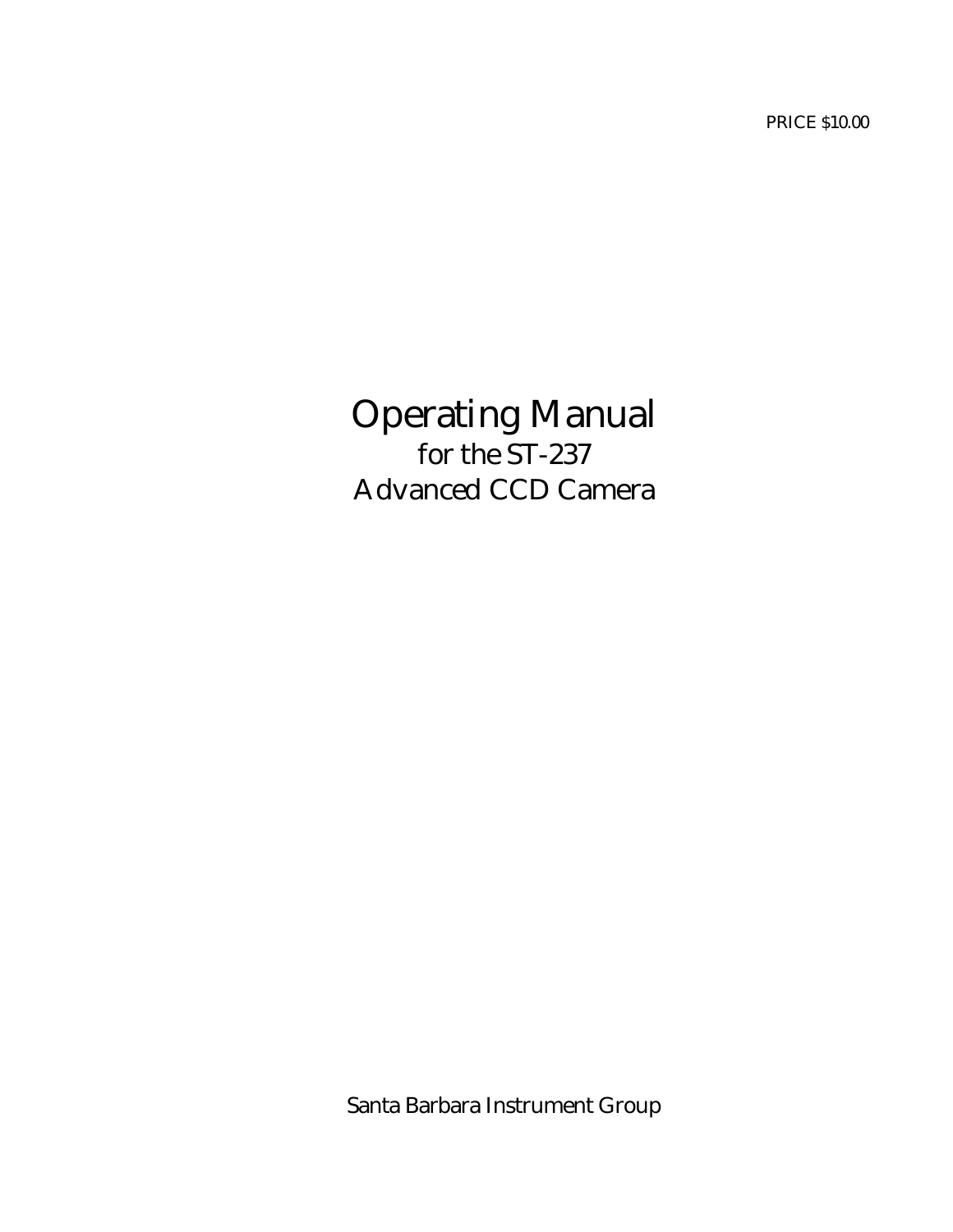#### **Santa Barbara Instrument Group**

1482 East Valley Road - Suite 33 PO Box 50437 Santa Barbara, CA 93150 PHN (805) 969-1851 FAX (310) 969-4069

Note: This equipment has been tested and found to comply with the limits for a Class B digital device pursuant to Part 15 of the FCC Rules. These limits are designed to provide reasonable protection against harmful interference in a residential installation. This equipment generates, uses, and can radiate radio frequency energy and if not installed and used in accordance with the instructions, may cause harmful interference to radio communications. However, there is no guarantee that interference will not occur in a particular installation. If this equipment does cause harmful interference to radio or television reception, which can be determined by turning the equipment off and on, the user is encouraged to try to correct the interference by one or more of the following measures:

- Reorient or relocate the receiving antenna.
- Increase the separation between the receiver and the equipment.
- Connect the equipment into an outlet on a circuit different from that to which the receiver is connected.
- Consult the dealer or an experienced radio/TV technician for help.

Changes or modifications not expressly approved by the party responsible for compliance could void the user's authority to operate the equipment.

Also note that user must use shielded interface cables in order to maintain product within FCC compliance.

ST-237 Manual Second Printing November 1999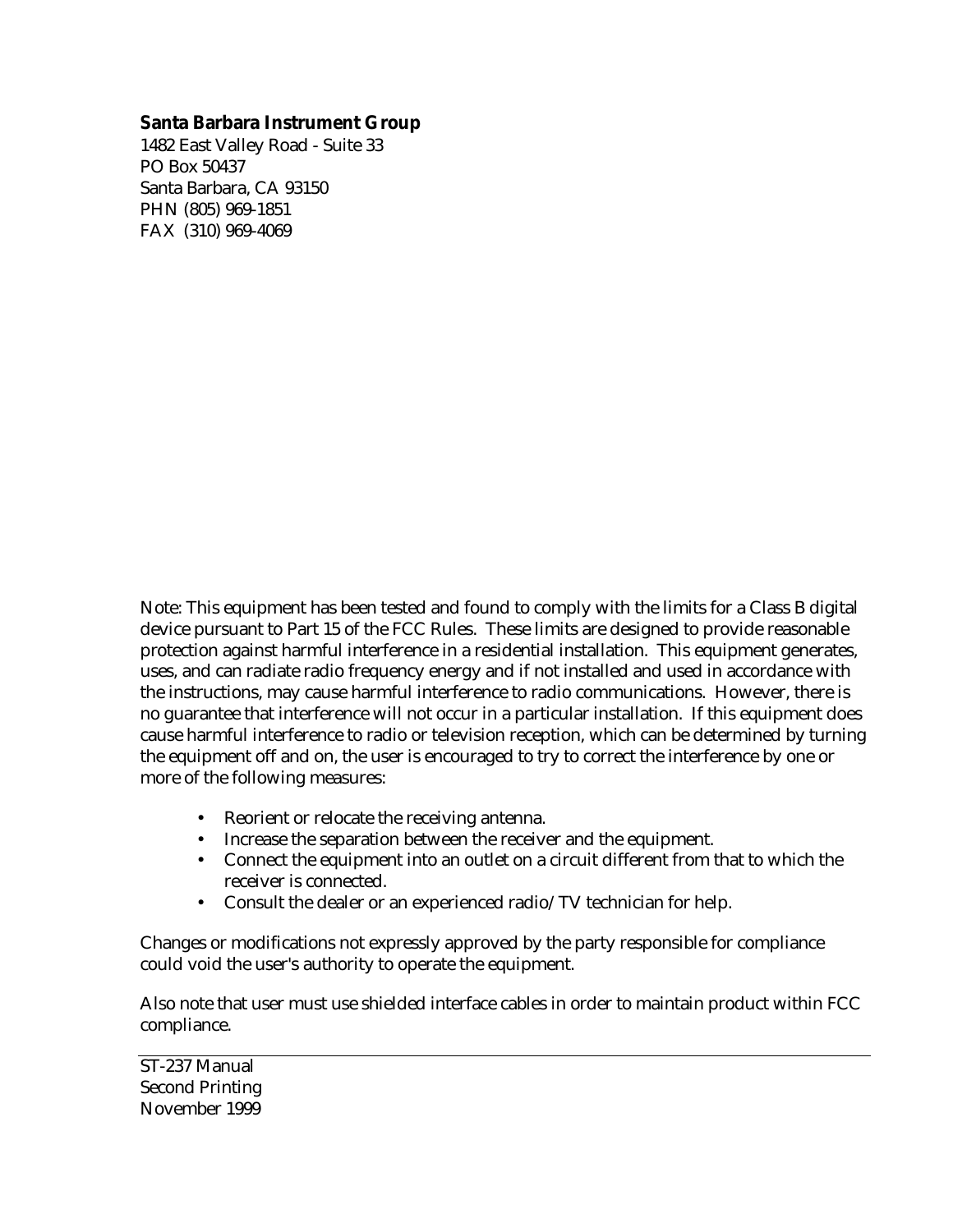| 1.             |  |
|----------------|--|
| 1.1.           |  |
| 1.2.           |  |
| 1.2.1.         |  |
| 1.2.2.         |  |
| 1.3.           |  |
| 1.3.1.         |  |
| 1.3.2.         |  |
| 1.3.3.         |  |
| 1.3.4.         |  |
| 1.3.5.         |  |
| 1.3.6.         |  |
| 1.3.7.         |  |
| 1.3.8.         |  |
| 1.3.9.         |  |
| 1.4.           |  |
| 2.             |  |
| 2.1.           |  |
| 2.1.1          |  |
| 2.1.2.         |  |
| 2.1.3.         |  |
| 2.1.4.         |  |
| 2.1.5.         |  |
| 2.2.           |  |
| 2.2.1.         |  |
| 2.2.2.         |  |
| 2.2.3.         |  |
| 3.             |  |
| 3.1.           |  |
| 3.1.1          |  |
| 3.1.2          |  |
| 3.1.3          |  |
| 3.1.4          |  |
| 3.1.5          |  |
| 3.1.6          |  |
| 3.2.           |  |
| 3.2.1          |  |
| 3.2.2          |  |
| 3.2.3          |  |
| 3.2.4          |  |
| 3.3.           |  |
| 3.3.1          |  |
| 3.3.2          |  |
| 3.3.3          |  |
| 3.3.4          |  |
| 3.3.5          |  |
| 3.4.           |  |
| 3.4.1          |  |
|                |  |
| 3.4.2<br>3.4.3 |  |

## **Table of Contents**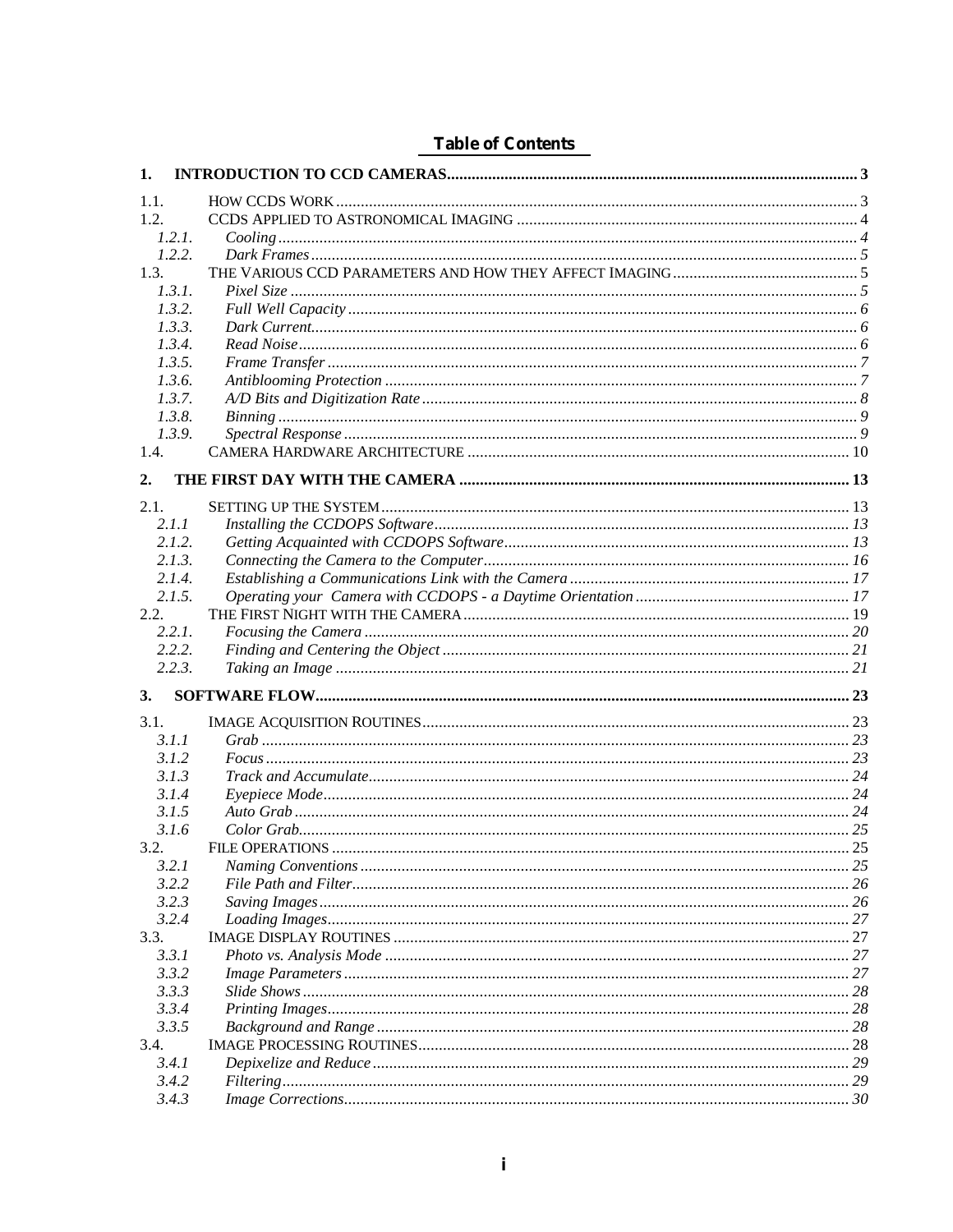| 3.4.4          |  |
|----------------|--|
| 3.5.           |  |
| 3.5.1          |  |
| 3.5.2          |  |
| 3.6.           |  |
| 3.6.1          |  |
| 3.6.2          |  |
| 3.6.3          |  |
| 3.7.           |  |
| 3.7.1          |  |
| 3.7.2          |  |
| 3.7.3          |  |
| 3.7.4          |  |
| 3.7.5          |  |
| 4.             |  |
| 4.1.           |  |
| 4.2.           |  |
| 4.3.           |  |
| 4.4.           |  |
| 4.5.           |  |
|                |  |
| 5.             |  |
| 6.             |  |
| 6.1            |  |
| 6.2.           |  |
| 6.3.           |  |
| 6.4.           |  |
| A.             |  |
|                |  |
| A.1<br>A.1     |  |
| A.1            |  |
|                |  |
| <b>B.</b>      |  |
| B.1            |  |
| B.2.           |  |
| <b>B.3.</b>    |  |
| $\mathbf{C}$ . |  |
|                |  |
| C.1.           |  |
| C.2.           |  |
| C.3.           |  |
| C.4.           |  |
| D.             |  |
| D.1.           |  |
| D.1.1          |  |
| D.1.2          |  |
| D.1.3          |  |
| D.1.4          |  |
| D.1.5          |  |
| D.1.6          |  |
| D.2.           |  |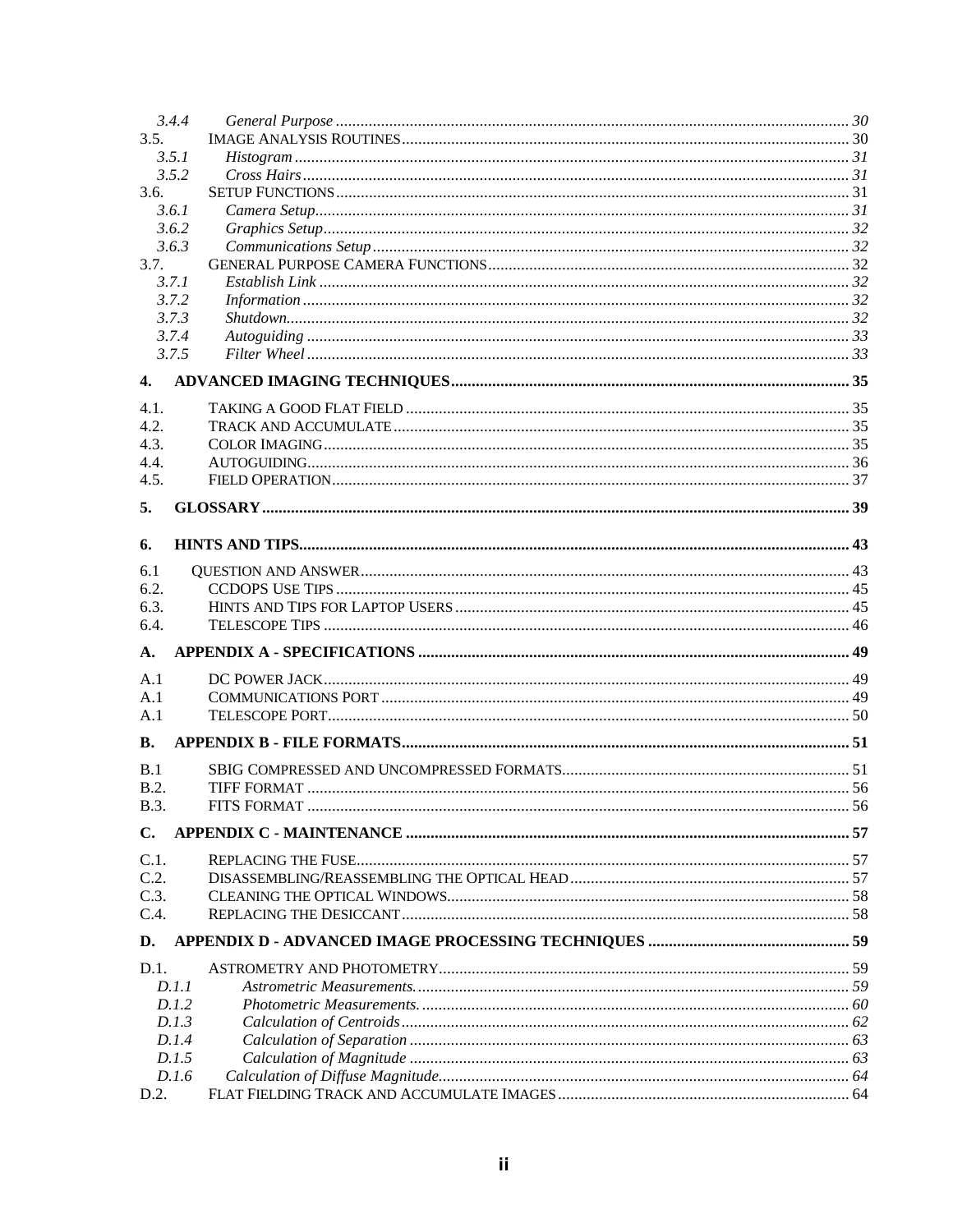| D.3 |  |  |
|-----|--|--|
|     |  |  |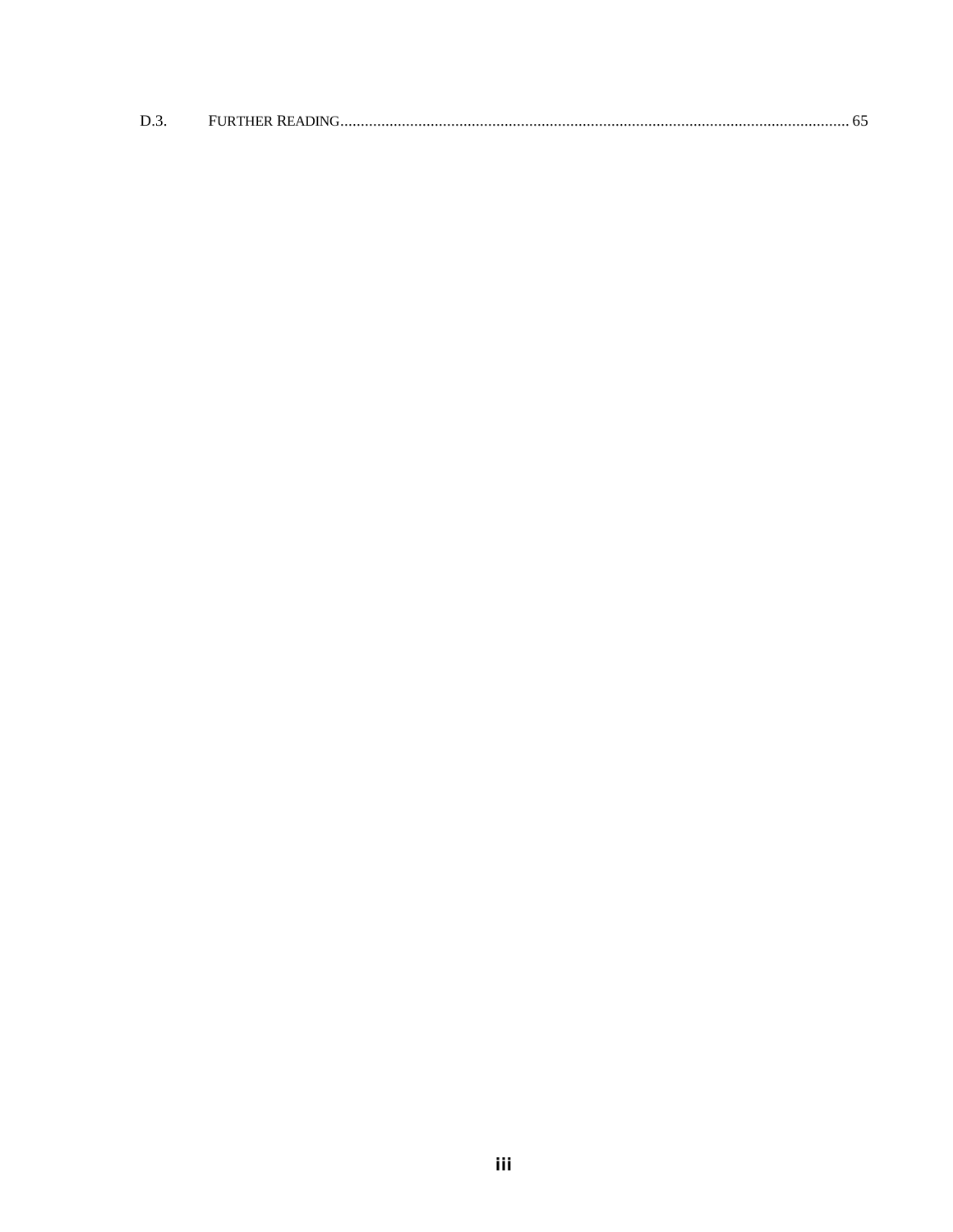#### **Introduction**

Congratulations and thank you for buying the SBIG ST-237 Advanced CCD Camera. This camera offers incredible performance in a small package for a moderate cost. Using the camera will expand your astronomical experience by allowing you to easily take images like the ones you've seen in books and magazines, but never seen when peeking through the eyepiece. CCD cameras offer convenience, high sensitivity (a typical deep-sky image is several minutes), and advanced image processing techniques that film just can't match. While CCDs will probably never replace film in its large format, CCDs offer ease of use and allow a wide range of scientific measurements. Their use has established a whole new field of Astronomy. Some of the features you'll discover about your camera include:

- Based on the Texas Instrument TC37 CCD with 640 x 480 pixels that are 7.4 microns square.
- Double Correlated Sampling readout with 12 Bit A/D for the lowest possible noise.
- Convenient and fast parallel interface offers full frame download times under 4 seconds.
- Thermoelectric cooling and vibrationless fan give sky background limited performance.
- Integral Shutter Wheel that can be replaced with a Color Filter Wheel for Tricolor imaging.
- Telescope port for use as an Autoguider.
- Advanced CCDOPS software for data acquisition, display and processing.
- Track and Accumulate<sup>1</sup> for hassle-free long duration exposures.
- 12 VDC wall transformer or use with battery in the field.
- Standard T-Thread allows use with a variety of telescope adapters including the standard 1.25 inch nosepiece and eyepiece projection units.

This manual is organized for two types of use. Some sections have been designed to be read through from the start while you're learning about the camera and the software whereas other sections are to be used for reference. Briefly the manual consists of the following sections:

- Section 1 describes CCD cameras and how they work. While it is the first section of the manual, it is a bit technical, and some users may wish to skip ahead to the second section then come back to this section once they have had a little hand's on experience.
- Section 2 tells you how to install the camera and camera software and takes you step by step through the process of taking your first images. Even if you have experience with other cameras you should browse through this section and read any sections that are new to you.
- Section 3 describes the CCDOPS imaging software that comes with your camera. It presents the software from the standpoint: "What commands do I use to take

 $\overline{a}$ 

<sup>&</sup>lt;sup>1</sup> Track and Accumulate covered by SBIG US Patent 5,365,269.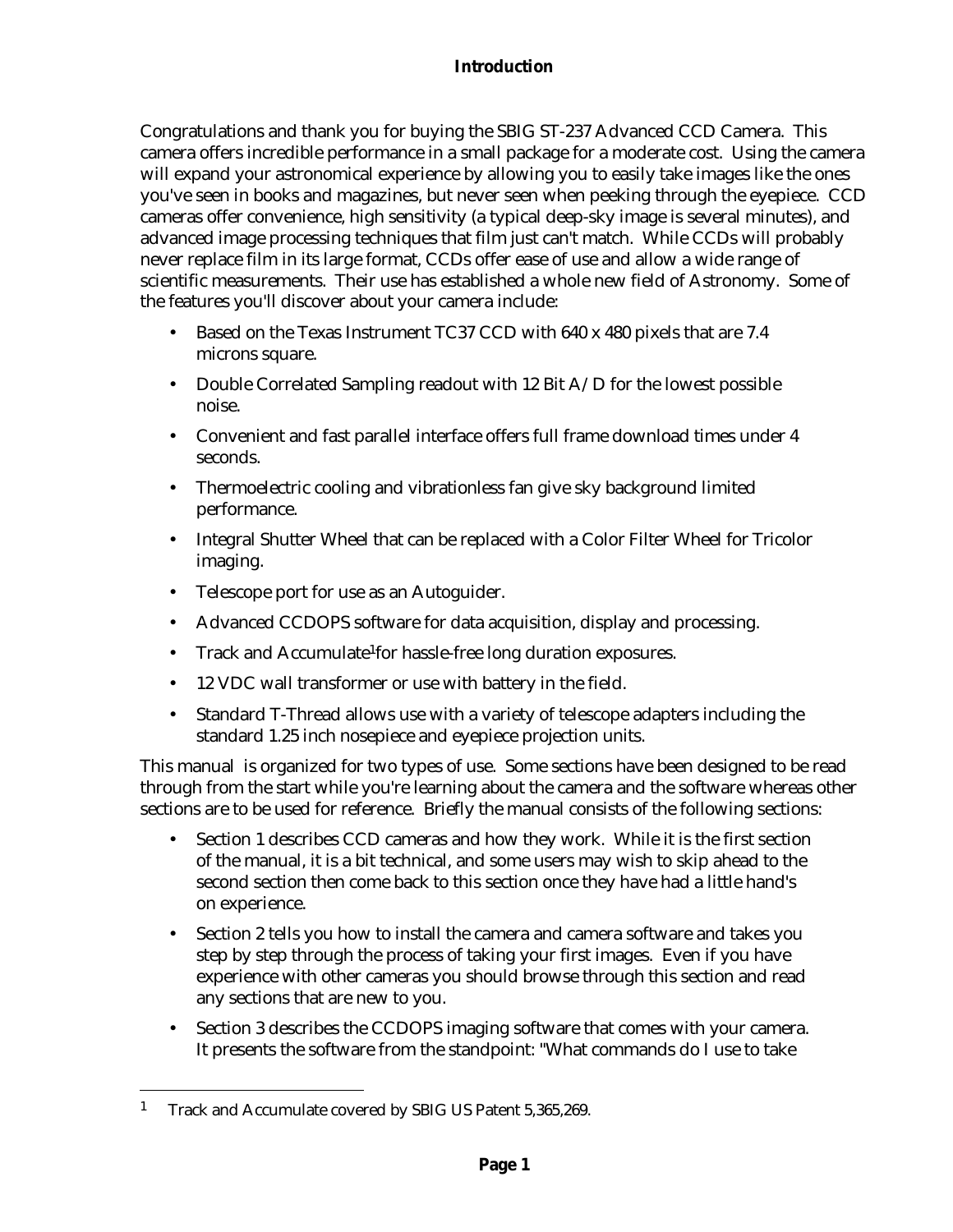#### **Introduction**

images?", etc. While it doesn't discuss every nuance of each command (that's reserved for Section 4) it will give you a good feel for the flow of the software.

- Section 4 presents some more detailed information about how you use the camera for some slightly more advanced tasks. The discussion of even more advanced topics is continued in Appendix D. Once you have become familiar with the basic operations of the camera you will want to read these sections.
- A separate manual describes each and every command in the CCDOPS software and is meant more as a reference section than a narrative one. If you're wondering what the "Dark interval" setting in the Track and Accumulate command does this section is for you.
- Sections 5 and 6 provide a Glossary of common CCD imaging terms, a Question and Answer section on the most common questions you'll have and a section of useful hints and tips for using the camera. Again, this is a good section to read once you have had a little time with the camera.
- Finally, the Appendices provide a wealth of technical information about the camera.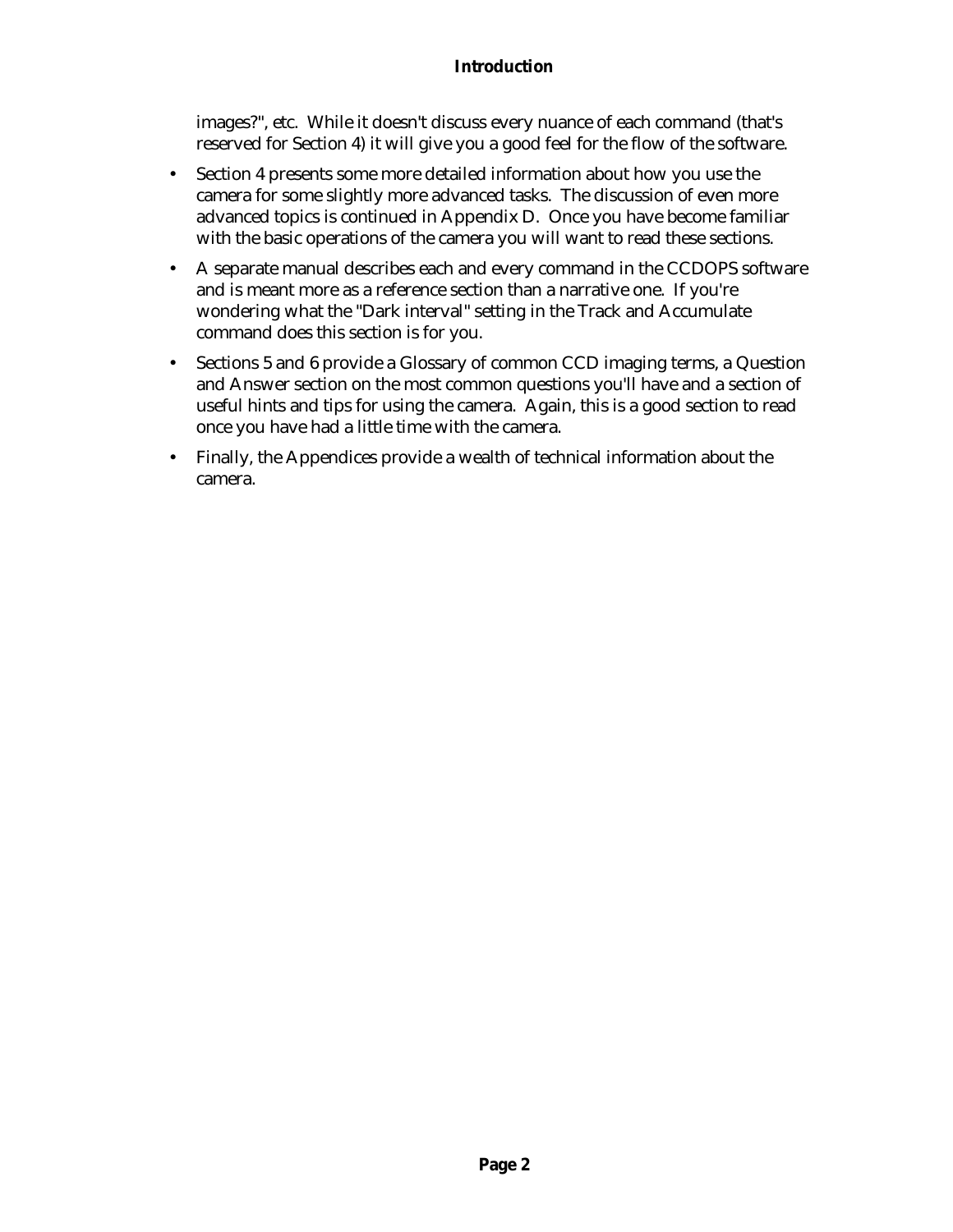## **1. Introduction to CCD Cameras**

The CCD (charge coupled device) is very good at the most difficult astronomical imaging problem: imaging small, faint objects. For such scenes, long film exposures are typically required. The CCD based system has several advantages over film: greater speed, quantitative accuracy, ability to increase contrast and subtract sky background with a few keystrokes, the ability to co-add multiple images without tedious dark room operations, wider spectral range, and instant examination of the images at the telescope for quality. Film has the advantages of a much larger format, one-step color, and independence of the wall plug (the ST-237 camera can be battery operated in conjunction with a laptop computer, though). After some use, you will find that film is best for producing sensational large area color pictures, and the CCD is best for planets, small faint objects, and general scientific work such as variable star monitoring and position determination. It is for this reason that we designed the camera to support both efforts, as an imaging camera and as an auto-guider to aid astrophotography.

# **1.1. How CCDs Work**

The CCD is a solid-state imaging detector that is quite commonly used in video tape cameras and is starting to find acceptance in still frame cameras. It has been used for Astronomical Imaging for over twenty years. The CCD is arranged as a rectangular array of imaging elements called pixels. An image is formed by reading the intensity of these pixels.

The basic function of the CCD detector is to convert an incoming photon of light to an electron which is stored in the detector array until it is read out, thus producing data which your computer can display as an image. How this is accomplished is eloquently described in a paper by James Janesick and Tom Elliott of the Jet Propulsion Laboratory:

"Imagine an array of buckets covering a field. After a rainstorm, the buckets are sent by conveyor belts to a metering station where the amount of water in each bucket is measured. Then a computer would take these data and display a picture of how much rain fell on each part of the field. In a CCD the "raindrops" are photons, the "buckets" the pixels, the "conveyor belts" the CCD shift registers and the "metering system" an on-chip amplifier.

Technically speaking the CCD must perform four tasks in generating an image. These functions are:

- 1) charge generation
- 2) charge collection
- 3) charge transfer
- 4) charge detection

The first operation relies on a physical process known as the photoelectric effect when photons or particles strike certain materials free electrons are liberated. In the second step the photoelectrons are collected in the nearest discrete collecting sites or pixels. The collection sites are defined by an array of electrodes, called gates, formed on the CCD. The third operation, charge transfer, is accomplished by manipulating the voltage on the gates in a systematic way so the signal electrons move down the vertical registers from one pixel to the next in a conveyor-belt like fashion. At the end of each column is a horizontal register of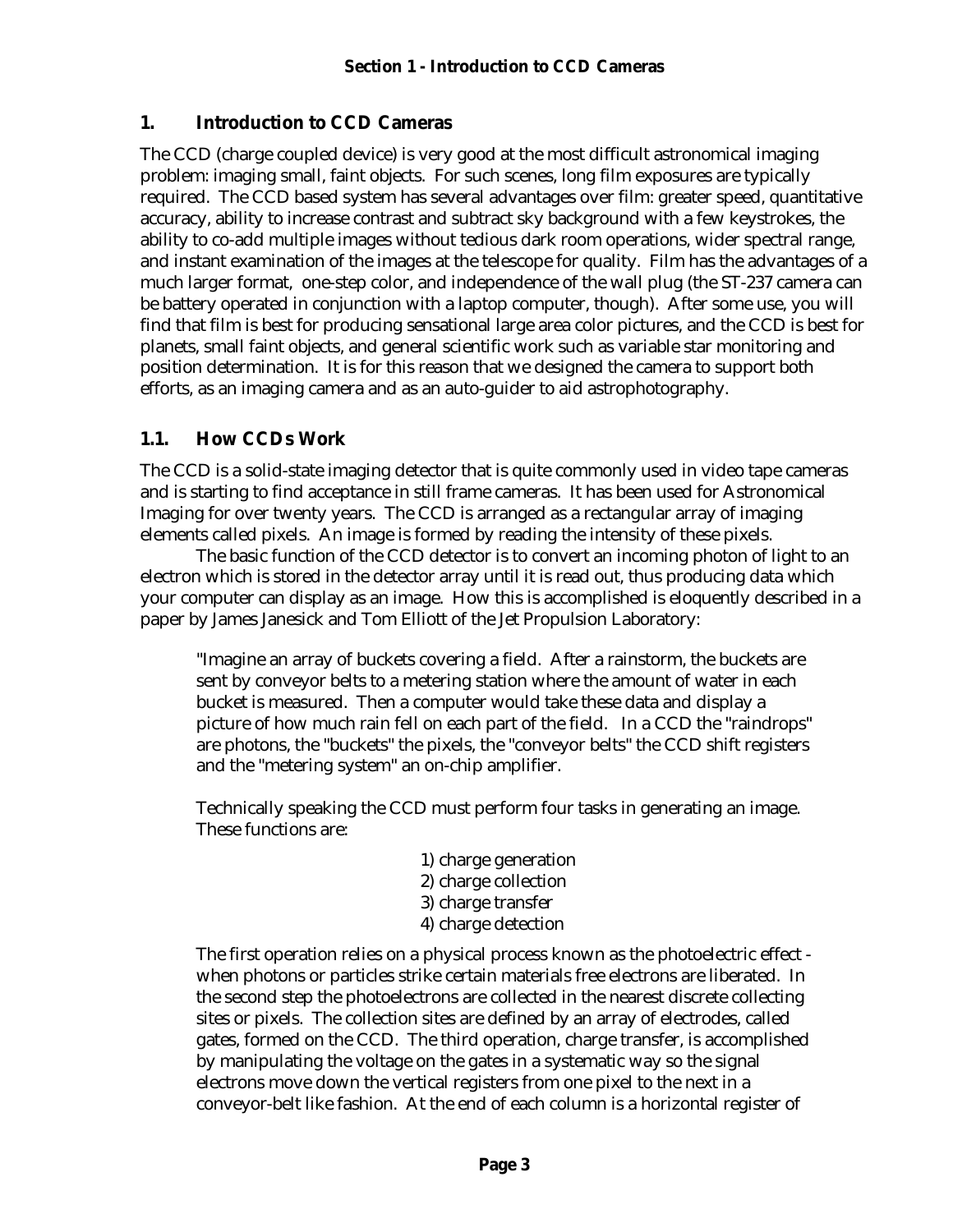#### **Section 1 - Introduction to CCD Cameras**

pixels. This register collects a line at a time and then transports the charge packets in a serial manner to an on-chip amplifier. The final operating step, charge detection, is when individual charge packets are converted to an output voltage. The voltage for each pixel can be amplified off-chip and digitally encoded and stored in a computer to be reconstructed and displayed on a television monitor."<sup>2</sup>



# **1.2. CCDs Applied to Astronomical Imaging**

When CCDs are applied to astronomy, with the relatively long exposure times (compared to the 30 frames per second used in video camera), special considerations need to be applied to the system design to achieve the best performance. This section discusses the cooling and dark frame requirements of astronomical imaging.

# **1.2.1. Cooling**

 $\overline{a}$ 

Random noise and dark current combine to place a lower limit on the ability of the CCD to detect faint light sources. If the CCD is producing more electrons from its own internal processes than is produced by photons from a distant object, the signal from the object is said to be "lost in the noise", and will be impossible to display without sophisticated image processing software. Noise here refers to the "gritty" look of short exposure images.

Internally, the CCD generates thermal noise and readout noise caused by the operation of the electronics on the chip. The goal is to eliminate unwanted sources of electron production in the chip and thus make the detector more sensitive to the remaining source of electron production by incoming photons. As you can imagine, the reduction of unwanted noise is important for the best performance of the CCD.

Dark current is thermally generated electrons in the device itself. All CCDs have dark current which can cause each pixel to fill with electrons in only a few seconds at room temperature even in the absence of light. By cooling the CCD, this source of noise is reduced,

<sup>2</sup> "History and Advancements of Large Area Array Scientific CCD Imagers", James Janesick, Tom Elliott. Jet Propulsion Laboratory, California Institute of Technology, CCD Advanced Development Group.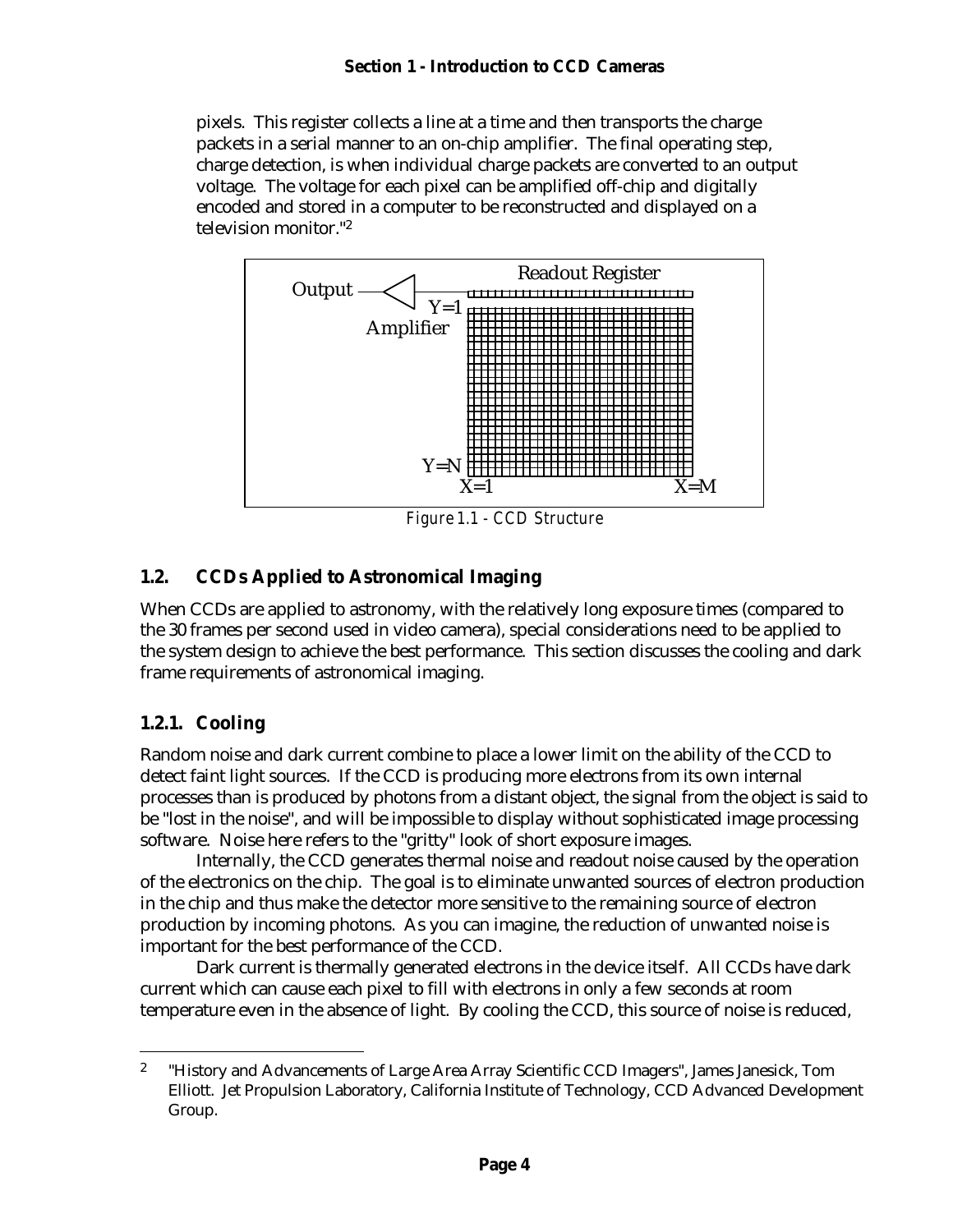#### **Section 1 - Introduction to CCD Cameras**

the sensitivity increased, and longer exposures are possible. In fact, for every 8°C of additional cooling, the dark current in the CCD is reduced to half. In your camera for example, cooling the CCD from room temperature (25°C) down to 0°C results in an eight-fold reduction in dark current.

The ST-237 uses a thermoelectric (TE) cooler to cool the CCD. The TE cooler is a solidstate device that acts like a heat pump. By running electrical current through the TE cooler, heat is pumped out of the CCD through the TE cooler. The camera also has a temperature sensing thermistor attached to the CCD to monitor the temperature, and the camera electronics control the temperature at a user determined value for long periods. As a result, exposures up to an hour long are possible, and saturation of the CCD by the sky background typically limits the exposure time.

The sky background conditions also increase the noise in images, and in fact, as far as the CCD is concerned, there is no difference between the noise caused by dark current and that from sky background. If your sky conditions are causing photoelectrons to be generated at the rate of 100 e<sup>-</sup>/pixel/sec for example, increasing the cooling beyond the point where the dark current is roughly half that amount will not improve the quality of the image. This very reason is why deep sky filters are so popular with astrophotography. They reduce the sky background level, increasing the contrast of dim objects, and can be used to advantage with the CCD camera.

## **1.2.2. Dark Frames**

No matter how much care is taken to reduce all sources of unwanted noise, some will remain. Fortunately, however, due to the nature of electronic imaging and the use of computers for storing and manipulating data, this remaining noise can be drastically reduced by the subtraction of a dark frame from the raw light image. A dark frame is simply an image taken at the same temperature and for the same duration as the light frame with the source of light to the CCD blocked so that you get an "image" of the dark. This dark frame will contain an image of the noise caused by dark current (thermal noise) and other fixed pattern noise When the dark frame is subtracted from the light frame, this pattern noise is removed from the resulting image. The CCDOPS software can automatically perform this.

# **1.3. The Various CCD Parameters and How they Affect Imaging**

If you scan the CCD related literature you will see a slew of new terms describing CCDs and their performance. In this section we will discuss the more common CCD parameters and their effects in an imaging application.

## **1.3.1. Pixel Size**

Every CCD, independent of the manufacturer, is divided into a relatively large number of small pixels. In your CCD camera the imaging area of the CCD is 4.7 mm x 3.6 mm and the pixels are 7.4 microns square (1 micron is one thousandth of a millimeter or roughly 0.0004"). If you looked at the CCDs available from the various manufacturers you would see that their pixels typically vary from 7 microns on the small end to 25 microns on the large end. There are advantages and disadvantages associated with the size of pixels in a CCD.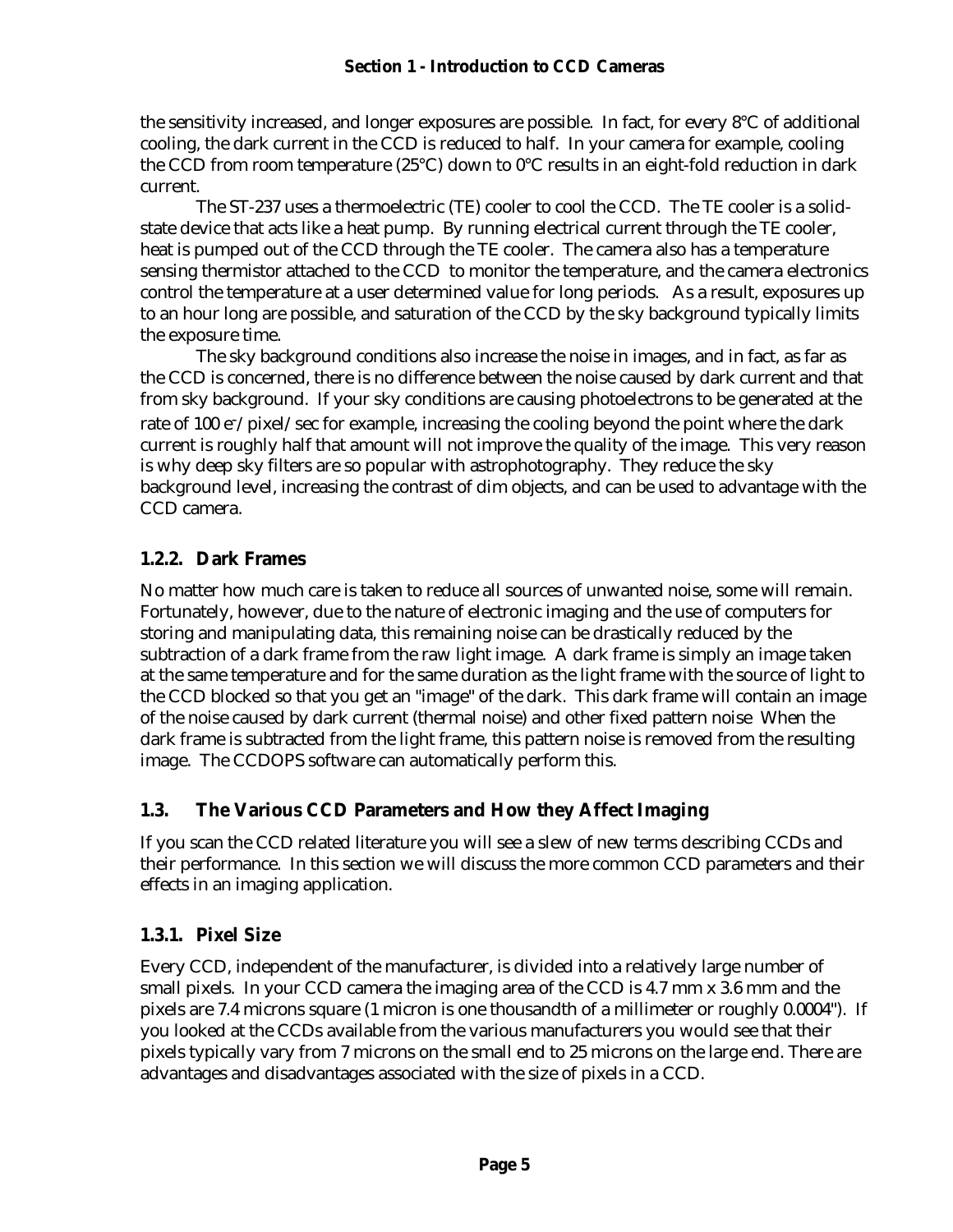While having small pixels may seem advantageous in terms of offering "higher resolution", large pixels gather more light and are thus "more sensitive". You can also adjust your telescope configuration to accommodate various size pixels, using faster telescopes to increase the speed of small pixel CCDs or longer focal lengths to increase the resolution of larger pixel CCDs.

Often times the basic goal is to match the CCD resolution to the telescope resolution and to the overall seeing. It would be a waste to use a pixel size of 7 microns on a telescope with a spot size of 25 microns or to configure the CCD/telescope to produce an image scale of 10 arcseconds per pixel when you're looking for fine planetary detail.

## **1.3.2. Full Well Capacity**

The full well capacity of a CCD is the number of electrons each pixel can hold before the pixels are full. While this may seem like an important consideration in choosing a camera, you need to think about how the camera is used.

The typical CCD astronomer is taking images of faint galaxies and nebulae. While exposures are long, you very rarely will expose the CCD to more than a small fraction of its full well capacity on these dim objects. Some stars in the image will expose to the full well capacity, but not much of the nebulosity. So even though small pixel size CCDs have lower full well capacities than large pixel CCDs, most applications do not stress this CCD parameter.

## **1.3.3. Dark Current**

Every CCD, independent of manufacturer, will suffer from dark current. One manufacturer's CCD may have lower dark current than another manufacturer's, but they all have dark current. The only way to reduce dark current in a CCD is by cooling it, and in general the more cooling, the better. But there is a limit.

In astronomical imaging, you're looking at objects against the sky background, and that sky background isn't perfectly dark. City light and sky glow itself cause the sky to actually have some brightness. As far as the CCD is concerned from a noise standpoint, it can't tell the difference between electrons generated by dark current and those generated by sky background. Because of this, cooling the CCD beyond the point where the dark current is less than the sky background will not result in any further improvement in image quality.

As a matter of interest, your CCD camera produces roughly  $1 e^{-}/p/s$ (electron/pixel/second) of dark current when cooled to -5°C and a typical dark sky through an  $F/10$  telescope produces 2 e<sup>-</sup>/p/s. Sky background scales inversely with the square of the telescope's F-Ratio and for example is 25 times higher at F/2 than it is at F/10.

## **1.3.4. Read Noise**

The read noise of a CCD is the noise inherent in the CCD's amplifier and charge detection circuitry. This read noise forms a noise floor below which the CCD will not detect weak signals. Something you're imaging must rise above the read noise level before you'll be able to see it.

Since the read noise is the noise floor, it is really only important for very short exposures of dim objects. As the signal from your target or the signal from the sky background builds up, it will cross the noise floor and the noise in the image will be determined only by the brightness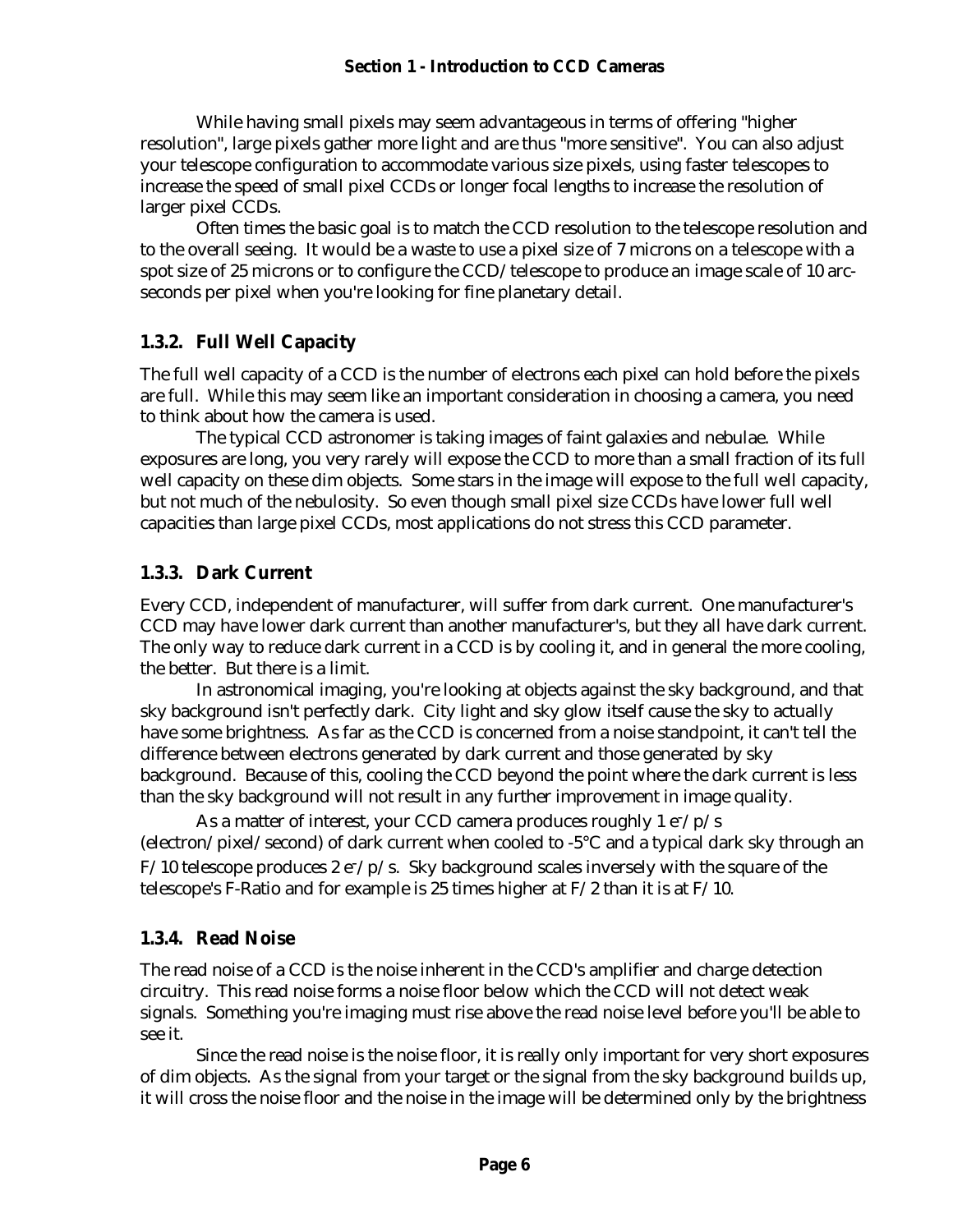of the target and the exposure time, not the CCD's read noise. For example, the read noise in your CCD camera is 15 electrons RMS, and when your signal has built up to 225 electrons (15 electrons RMS squared) the read noise is no longer the dominant noise in the final image. At F/10 the sky background alone achieves this level in 2 minutes and at F/2 it occurs in 4 seconds!

There are techniques CCD manufacturers can use to reduce the read noise. One of the techniques is Double Correlated Sampling where some of the noise in the amplifier is subtracted out by making two measurements per pixel rather than one. Your Advanced CCD camera uses such a technique.

#### **1.3.5. Frame Transfer**

There are two basic types of CCDs available: Frame Transfer CCDs like the one used in your camera and Full Frame CCDs. A Frame Transfer CCD is divided into 2 separate areas on the CCD. One area, called the image area, is sensitive to light and that is where the image builds up when exposed to light. But CCDs can't be "turned off" and they continue to build up signal, even throughout the readout phase. Remember that during readout, the rows of charge are shifted up to the readout register. It's sort of like advancing the film in a camera with the shutter open. Unless the CCD is covered with a shutter during the readout, the continued buildup of signal throughout the readout phase will cause streaking.

The second area in the Frame Transfer CCD, called the storage area, is shielded from light by an aluminum layer on the CCD. This storage area is used as an "electronic shutter" whereby data from the image area, after completing the exposure, is rapidly shifted into the storage area where it is then digitized. A fast shift from the imaging area to the storage area insures minimal streaking. Once the image is in the storage area, it can read out by the camera electronics without causing streaking.

The simple answer to streaking you might say is to use a mechanical shutter, and in fact your camera does have a shutter but the accurate timing of exposures is not limited by the speed of that shutter but by how rapidly the imaging area can be moved into the storage area. In this way the mechanical shutter is used to cover the CCD chip for taking dark frames while short exposure images can be achieved electronically, without the limitations of mechanical shutters.

## **1.3.6. Antiblooming Protection**

As described above, the individual pixels in the CCD have a limited full well capacity. When a pixel fills up with charge, the excess charge generated has to go somewhere. Again, there are two basic types of CCDs available.

Standard CCDs, when reaching the saturation point, will spill the charge into neighboring pixels, typically up and down the column in a line that is called blooming. If for example you had a pixel that was exposed to 10 times its full well capacity, it would bloom until a column of ten pixels was saturated, causing streaks in the image. The second type of CCD offers Antiblooming protection.

In an Antiblooming protected CCD, when the charge in the pixel gets above some threshold, typically one-half the full well capacity, the majority of the excess charge gets bled off into a drain on the CCD. For example, a CCD with a 100X Antiblooming protection will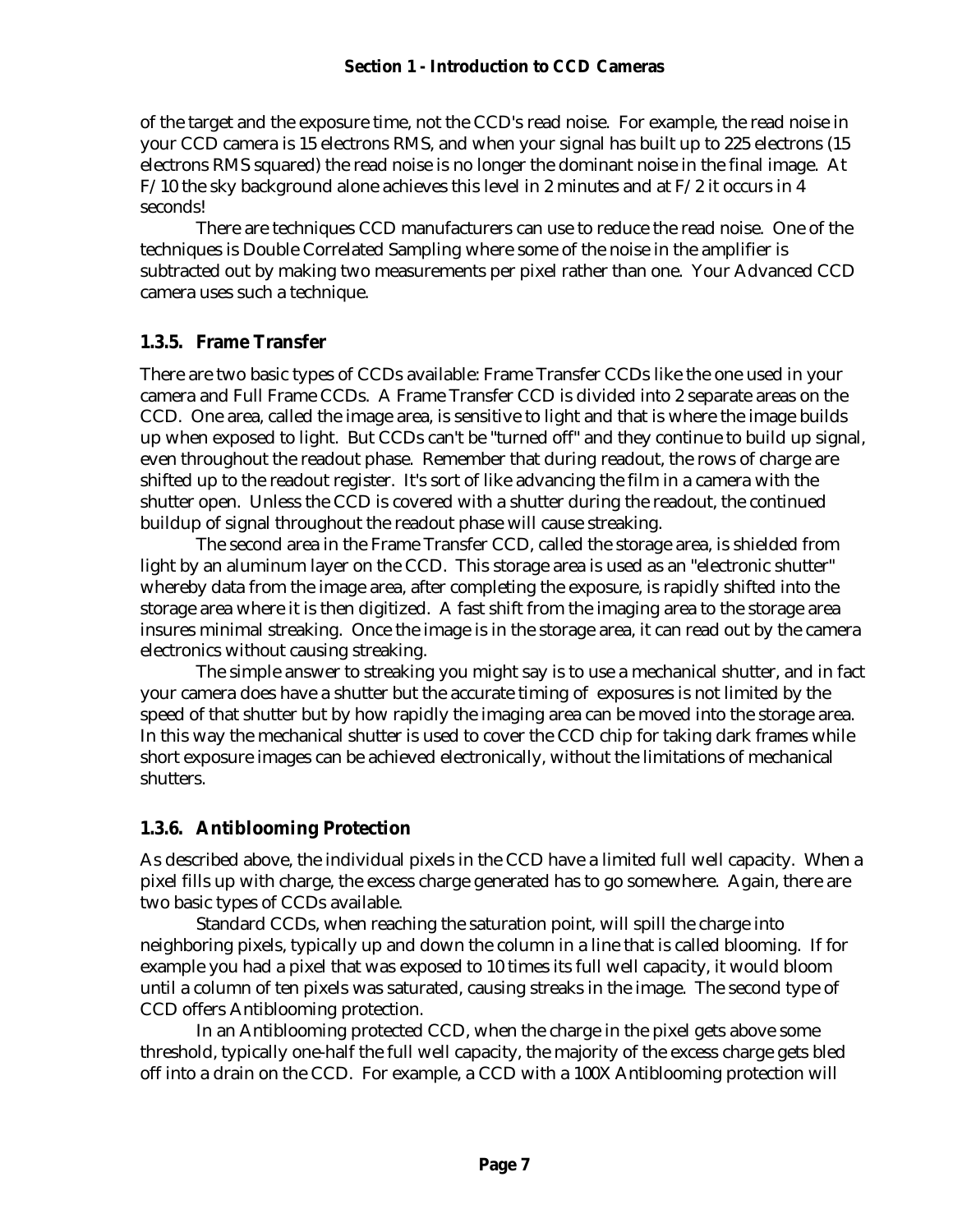drain off 99% of the excess charge, allowing a pixel to overexpose to 100-fold before blooming occurs.

There is a price to pay however with Antiblooming protection and that's why manufacturers produce both protected and unprotected CCDs. First off, the process of Antiblooming protection causes a nonlinearity in the response of a CCD. If you were trying to make accurate Photometric measurements, you would want the integrated star brightness kept below the knee where the Antiblooming kicks in. The second detriment to some Antiblooming protected CCDs is that at the integrated circuit level, the Antiblooming structures can reduce the sensitive area of the individual pixels, causing a slight reduction in overall sensitivity.

The Texas Instruments (TI) TC237 CCD used in your camera has Antiblooming protection and, according to TI, the structures required to implement the Antiblooming protection do not cause any reduction in sensitivity

## **1.3.7. A/D Bits and Digitization Rate**

If you browse through the literature on specifications of the various CCD cameras, you see some of them are 8 bits, some are 12 bits and some are 16 bits. While in general an  $A/D$ (Analog to Digital) converter with greater precision is desired, there is a point where the extra precision doesn't get you any increased performance. In most CCD cameras it's actually the CCD that limits the performance, not the A/D converter.

As a starting point, you can take the CCD's full well capacity and divide by the CCD's read noise to come up with a figure for the CCD's dynamic range. In this way the dynamic range is the ratio of the brightest object you could image without saturating to the dimmest object you could detect. You could see that a 16 bit  $A/D$  with a dynamic range of 65,000 is overkill for a CCD with a dynamic range of 4000 for example. Let's look at your camera. The CCD has a full well capacity of 30,000 electrons and a read noise of 15 electrons RMS giving a dynamic range of roughly 2000. A 12 bit A/D offers a dynamic range of 4096 and covers the CCD fairly well.

One thing you do want to do with the  $A/D$  is make sure that the  $A/D$ 's noise (typically a fraction of a count) is lower than the CCD's noise so that you are truly CCD limited. Setting the A/D to have a fraction of the noise of the CCD allows averaging several images to improve noise.

Finally, the CCDs can be used in a mode where the pixels are combined in a process called binning which is described in detail below. Binning reduces the CCD's spatial resolution like increasing grain size in film, but increases the CCD's sensitivity and dynamic range. With your camera you can bin the CCD 2 by 2 or 3 by 3 resulting in increased dynamic range.

The final consideration regarding the  $A/D$  is how fast the data is digitized and downloaded from the CCD to the computer. The A/D is not the only contributor to that time. The actual transmission of the data to the computer is a significant portion of it. In your camera an entire image can be digitized by the A/D converter and sent to the PC in under 15 seconds. This is done using the PC's standard Parallel port without requiring the addition of expensive (and difficult to configure) SCSI adapter cards.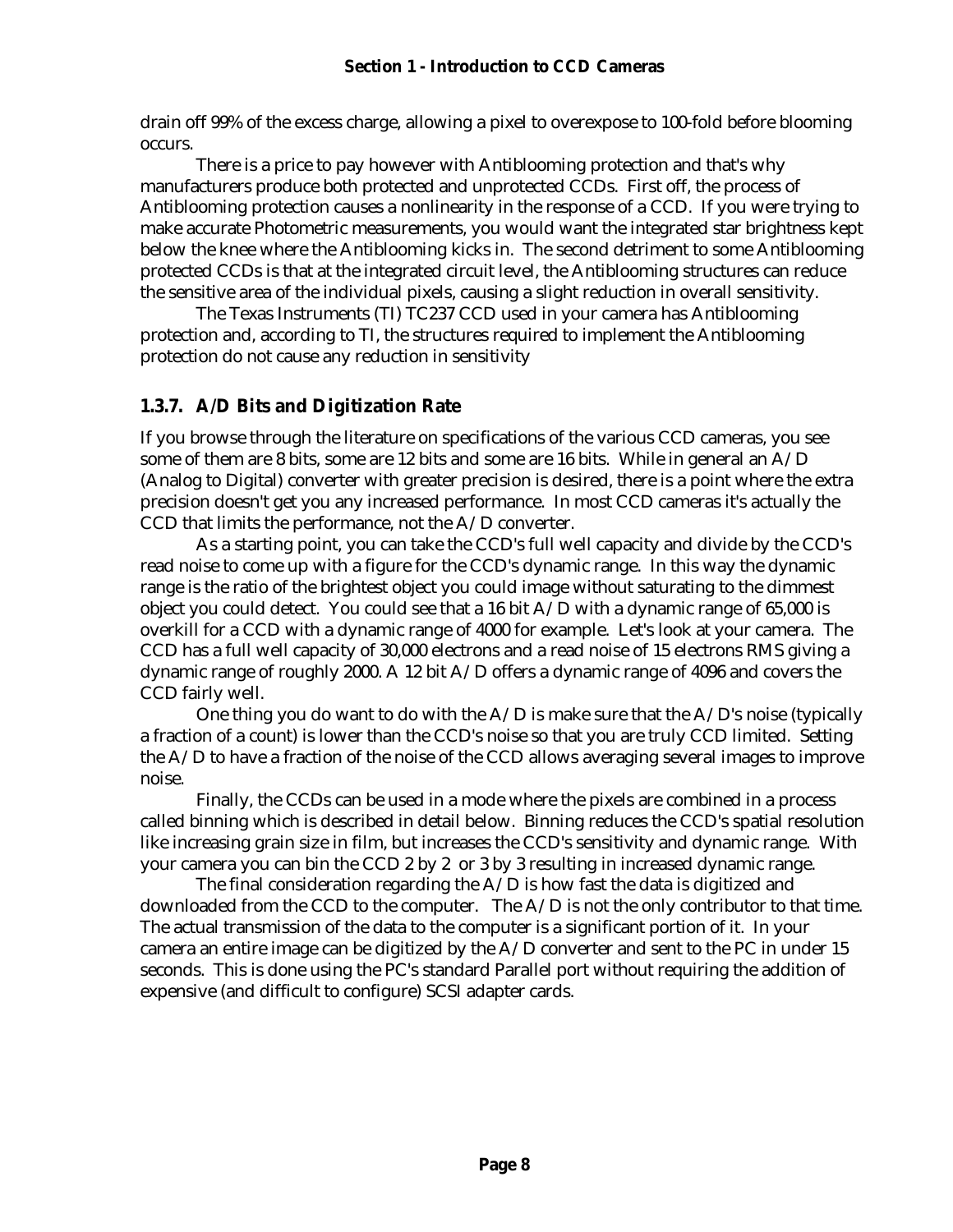## **1.3.8. Binning**

Binning is a process where multiple pixels in the CCD are combined to form a single larger pixel. This reduces the CCD's resolution but increases the sensitivity. Different CCDs from various manufacturers support different types of binning.

Some CCDs support on-chip binning, where all the pixels in the group are combined in the CCD itself. This has the advantages of lower noise (a single read noise is generated for the group of pixels) and higher speed digitization since fewer pixels are involved. In imaging applications you tend to bin the images in both directions to preserve a "square" aspect ratio. The one final advantage of binning is that it increases the overall image throughput, reducing the digitize and download times due to the reduced number of pixels involved.

The camera software allows you to select a High resolution 7.4 micron square mode where the pixels are unbinned, a Medium resolution mode resulting in 14.8 micron square pixels and a Low resolution mode with 22.2 micron pixels. The latter is useful for fast acquisition of faint objects.

## **1.3.9. Spectral Response**

Like film, CCDs have a varying response to differing wavelengths. The basic fabrication techniques used in manufacturing the CCDs greatly affect their spectral response. At the extreme Red end of the spectrum, the CCDs loose their sensitivity because the photons simply do not have enough energy to generate electrons in the CCD wells. At the Blue end of the spectrum, the photons do not penetrate deep enough into the CCDs to get into the wells and are stopped by the top layers of the CCD. Between the Red and the Blue, interference effects in the top layers of the CCD can also cause peaks and valleys in the response.

This affects you in several ways. The most obvious is the overall effect that causes you to take longer exposures with CCDs for various colors. For example, when taking color images, your Blue exposure is typically several times longer than the Red exposure to give an image with similar quality or Signal/Noise. One last interesting note about CCD's spectral response is that they have much more response in the near infrared than film.

The TC237 CCD used in your camera is made using Texas Instrument's Virtual Phase technology that gives excellent Blue response compared to other CCDs. This is achieved by reducing the number of photon-absorbing clocking gates in the CCD.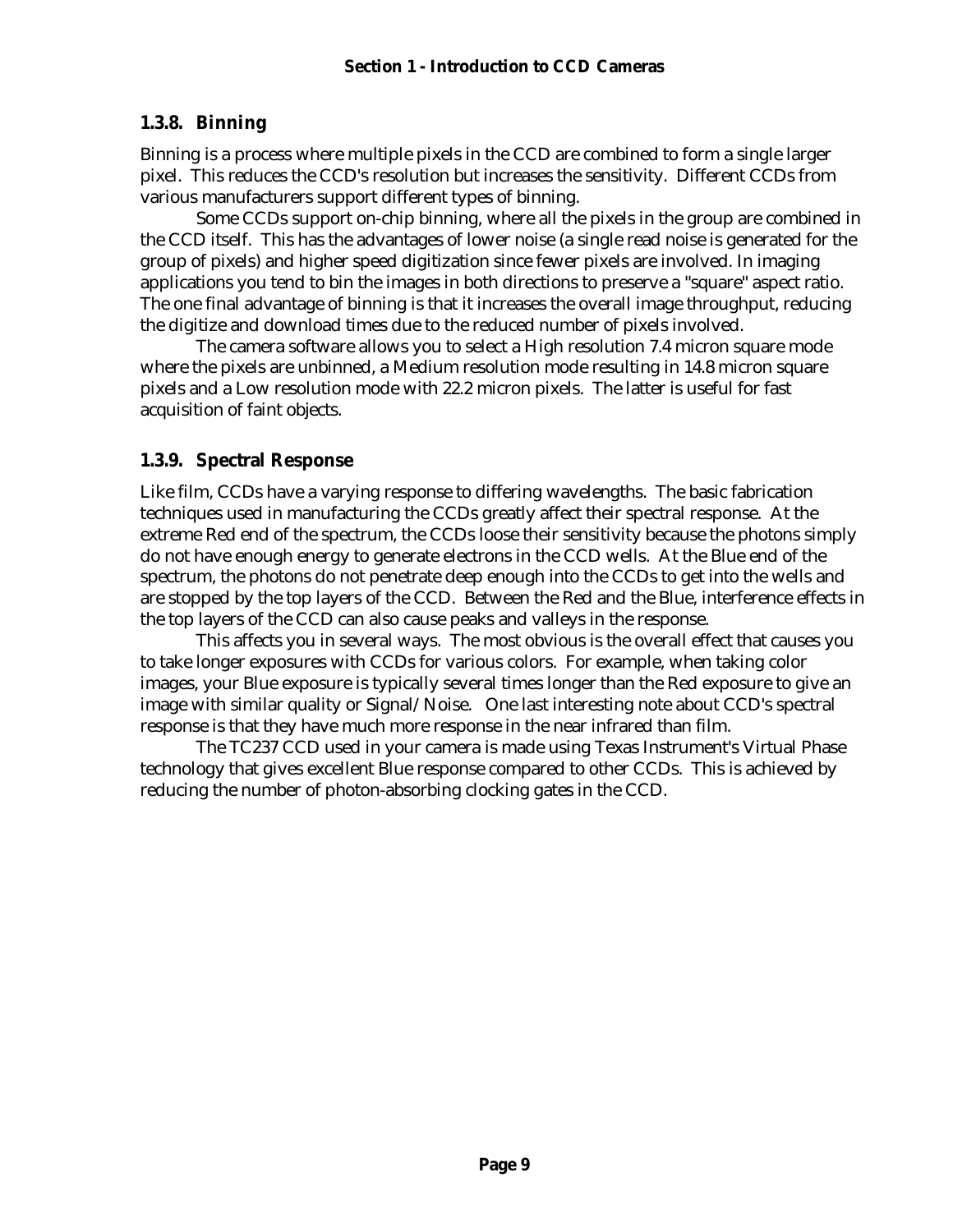*Figure 1.2 - CCD Quantum Efficiency*

## **1.4. Camera Hardware Architecture**

This section describes the ST-237 Advanced CCD Camera from a systems standpoint. It describes the elements that comprise a CCD camera and the functions they provide. Please refer to the figure below as you read through this section.



*Figure 1.3 - CCD System Block Diagram*

The ST-237 camera is a two piece system consisting of an Optical Head and a CPU. The Optical Head houses the CCD and Preamplifier and the CPU contains the Readout and Control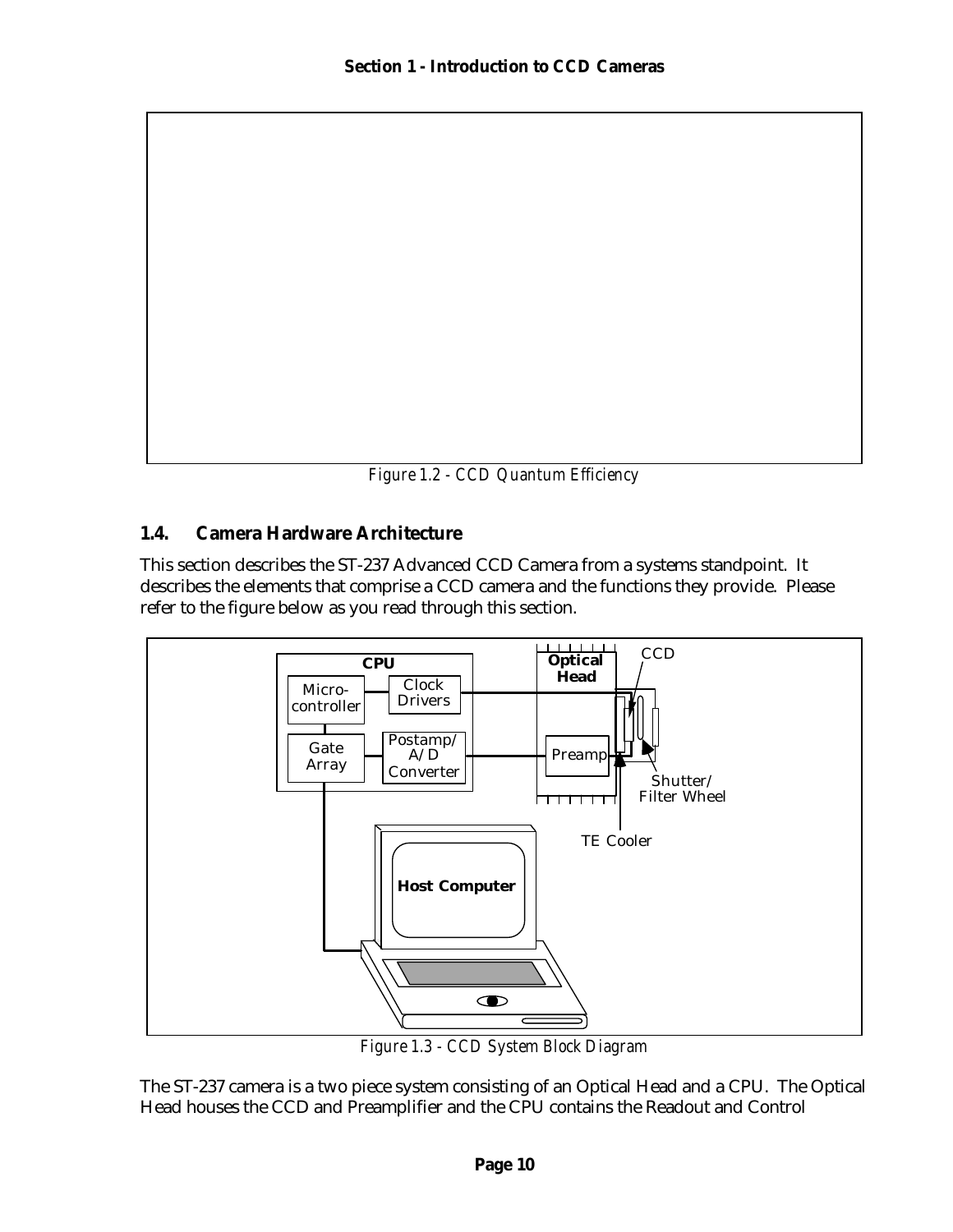Electronics. The CPU is powered by an external 12 VDC wall transformer and can be easily run off a 12 volt battery in the field. Finally, the CPU interfaces to the PC through the Parallel Port and is controlled by the software.

Examining the Optical Head in more detail shows the "front end" of any CCD camera which is the CCD sensor itself. In this case the CCD is the Texas Instruments TC237. The CCD is cooled by mounting it on a thermoelectric (TE) cooler. The TE cooler pumps heat out of the CCD and dissipates it into the camera body where it is removed by a small fan in the rear of the Optical Head.

Since the CCD is cooled below  $0^{\circ}C$  (32 °F), some provision must be made to prevent frost from forming on the CCD. The camera has the CCD/TE Cooler mounted in a windowed hermetic chamber sealed with an O-Ring. The hermetic chamber does not need to be a vacuum, and contains a desiccant packet to absorb the small amount of moisture that might condense.

Other elements contained in the optical head include the preamplifier and a rotating shutter wheel. The shutter wheel makes taking dark frames a simple matter of pushing a button on the computer. Remember that the shutter wheel does not perform the task of timing the exposure, it merely blocks the light from the CCD to facilitate taking dark images. Timing of exposures is based upon the electronic clocking scheme applied to the CCD. Also, the shutter wheel can be replaced by a Color Filter Wheel which allows taking Tricolor images and dark shuttering.

The Microcontroller acts as the "brains" of the camera electronics. It is responsible for starting and stopping exposures in the CCD, clearing the CCD at the start of the exposure and transferring the image into the CCD's storage area at the end of the exposure. The microcontroller also regulates the CCD's temperature by monitoring the temperature sensor and adjusting the power to the TE cooler. Finally, the microcontroller provides control of the Shutter/Filter Wheel and the Telescope Port that is used when Autoguiding.

The final element of the camera system is the host computer and operating software. The CCDOPS software runs under MS-DOS and is used to acquire, display and process images from the camera. As you will learn, CCDOPS is a powerful package with a user-friendly interface. It is unequaled in the industry. Also, third party software packages such as Software Bisque's SkyPro for Windows will support the ST-237 Advanced CCD Camera and open up a whole realm of capabilities including integrated Telescope and Camera control.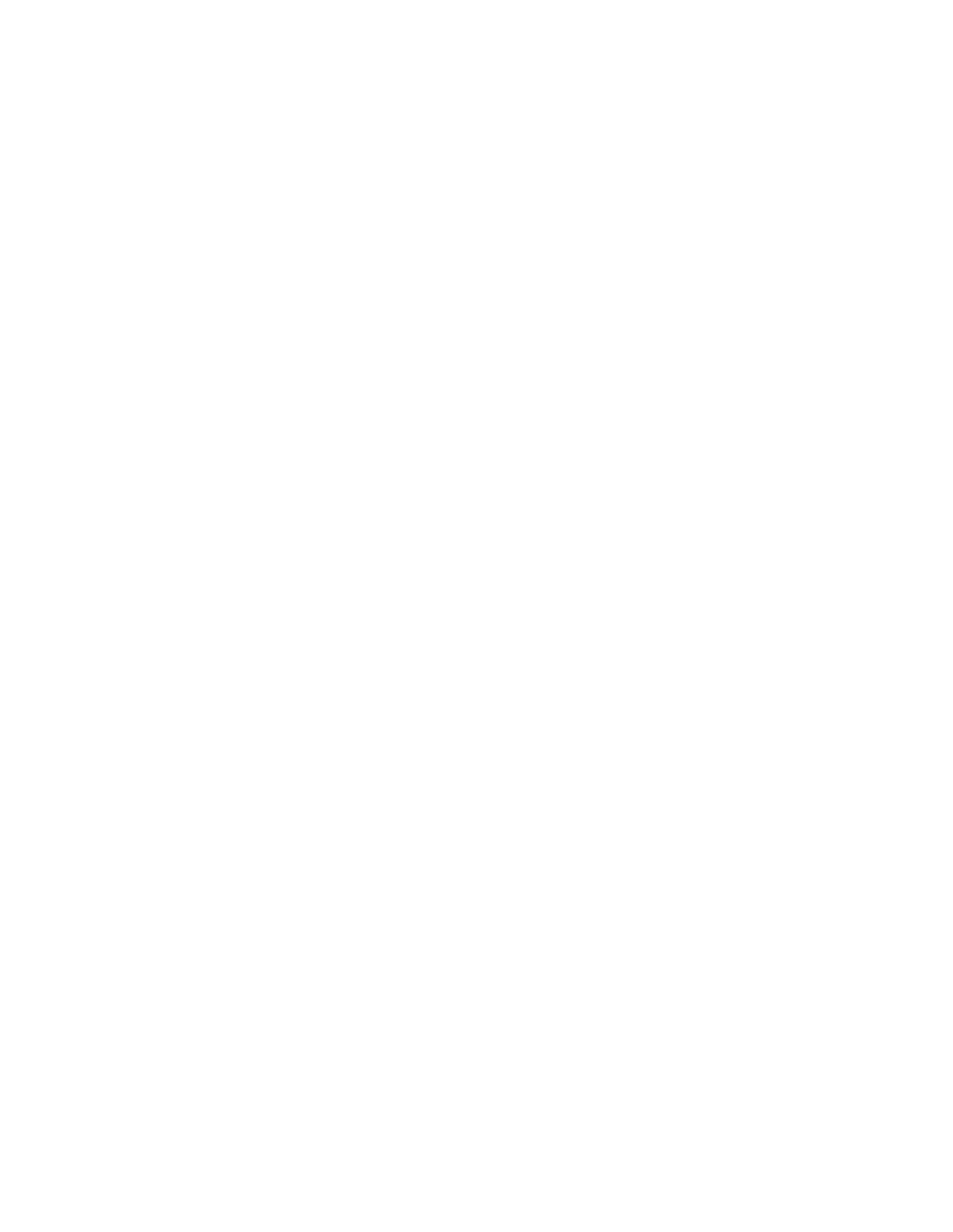# **2. The First Day with the Camera**

This section takes you step-by-step through your first use of the software and camera.

## **2.1. Setting up the System**

This section tells you how to install the CCDOPS software and establish a communications link with the camera.

## **2.1.1 Installing the CCDOPS Software**

The CCDOPS software is provided on floppy diskette, and should be copied to your system's hard disk prior to use. SBIG's CCDOPS software which supports all cameras except the original ST-4 is available for Windows, DOS and the Macintosh (Mac users need the optional Mac/SCSI Adapter). Follow the instructions below to install your software:

- Windows The software comes as a 2 diskette set. Insert the first floppy disk and run the Setup.exe program to install the software.
- DOS, Macintosh Create a CCDOPS directory on your hard disk and copy the contents of the floppy disk to your hard drive.

After you have finished installing the software, place the floppy disk in a safe place in case you need to reinstall it later.

# **2.1.2. Getting Acquainted with CCDOPS Software**

Upon entering CCDOPS a warning (referred to as an Alert) states no camera is hooked up yet. To proceed, hit any key and you are presented with our user friendly menu based interface shown in the figure below: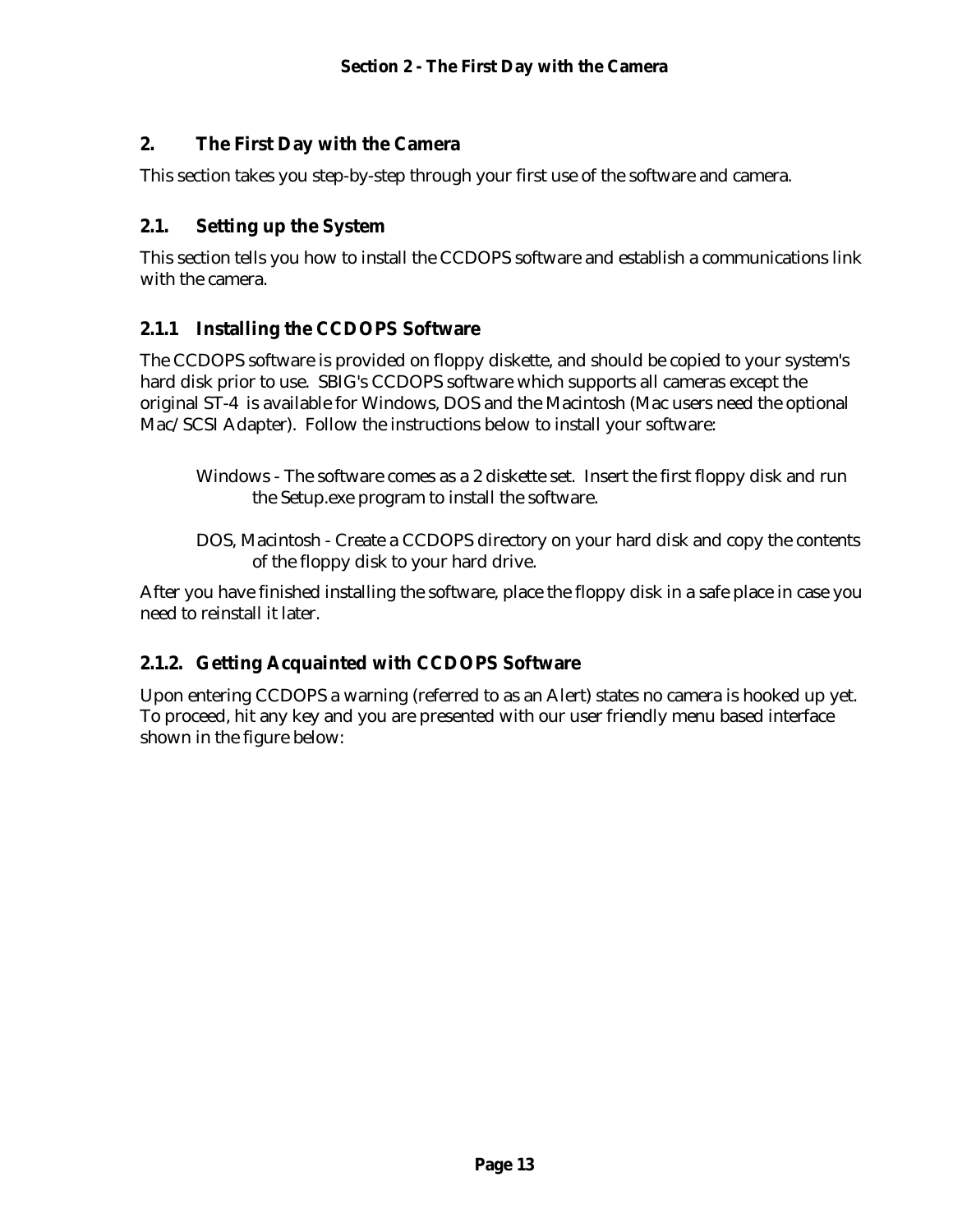| $\star$                        | File                         | Camera             | Display Utility Misc<br>Track Filter                                                   |
|--------------------------------|------------------------------|--------------------|----------------------------------------------------------------------------------------|
|                                | <b>Open</b><br><b>Save</b>   | $Alt-O$<br>$Alt-s$ | Menu Bar                                                                               |
|                                |                              | Menu               | Display<br>Display mode: Analysis<br>Photo<br>Auto contrast: Yes No<br>Background: 100 |
|                                |                              |                    | [ Enter ]<br>$\mathbf{L}$<br>Esc<br>-1<br>Dialog                                       |
|                                | Status                       |                    |                                                                                        |
| Welcome to the CCDOPS Software |                              |                    |                                                                                        |
|                                |                              |                    | <b>Status Box</b>                                                                      |
|                                | Data Buffer<br>Name: M27.237 |                    |                                                                                        |
|                                | Camera<br>Link:              |                    | Camera Status                                                                          |

*Figure 2.1 - The CCDOPS User Interface*

The menu bar starts with an \* at the top left and extends horizontally to the Filter menu item on the right. Navigating between these menus can be accomplished with a mouse or left/right cursor arrows on your keyboard. Go ahead now and move between these items.

The File menu is the most frequently used since it navigates you toward image retrieval (Open command) and the image Save command. It also is the way to the off switch, via the Exit command. To pull down the File menu, highlight it and simply hit Enter or click on it when highlighted. To leave it, hit Esc key or click on another menu.

#### **Camera Menu**

Move to the right and Camera menu is highlighted. Pull it down to see the 3 sections making 7 commands. None of these function yet since a camera is not hooked up or powered. Notice that you are alerted to this fact by the software when you hit Enter on a highlighted command.

#### **Display Menu**

Moving right again to the Display menu, you see 2 sections of 5 items. You can use your up/down cursors or mouse to navigate between these. Similarly, when selected, error messages come up in all but the Slide Show command. Select it. Now you are prompted by a new window (referred to as a Dialog) to select a slide show script. Move the highlighted box to the DEMO.SLD script which we created for you and hit Enter. Now you are presented with more choices. Temporarily ignore these and hit Enter again. When in doubt, just hit Enter to use the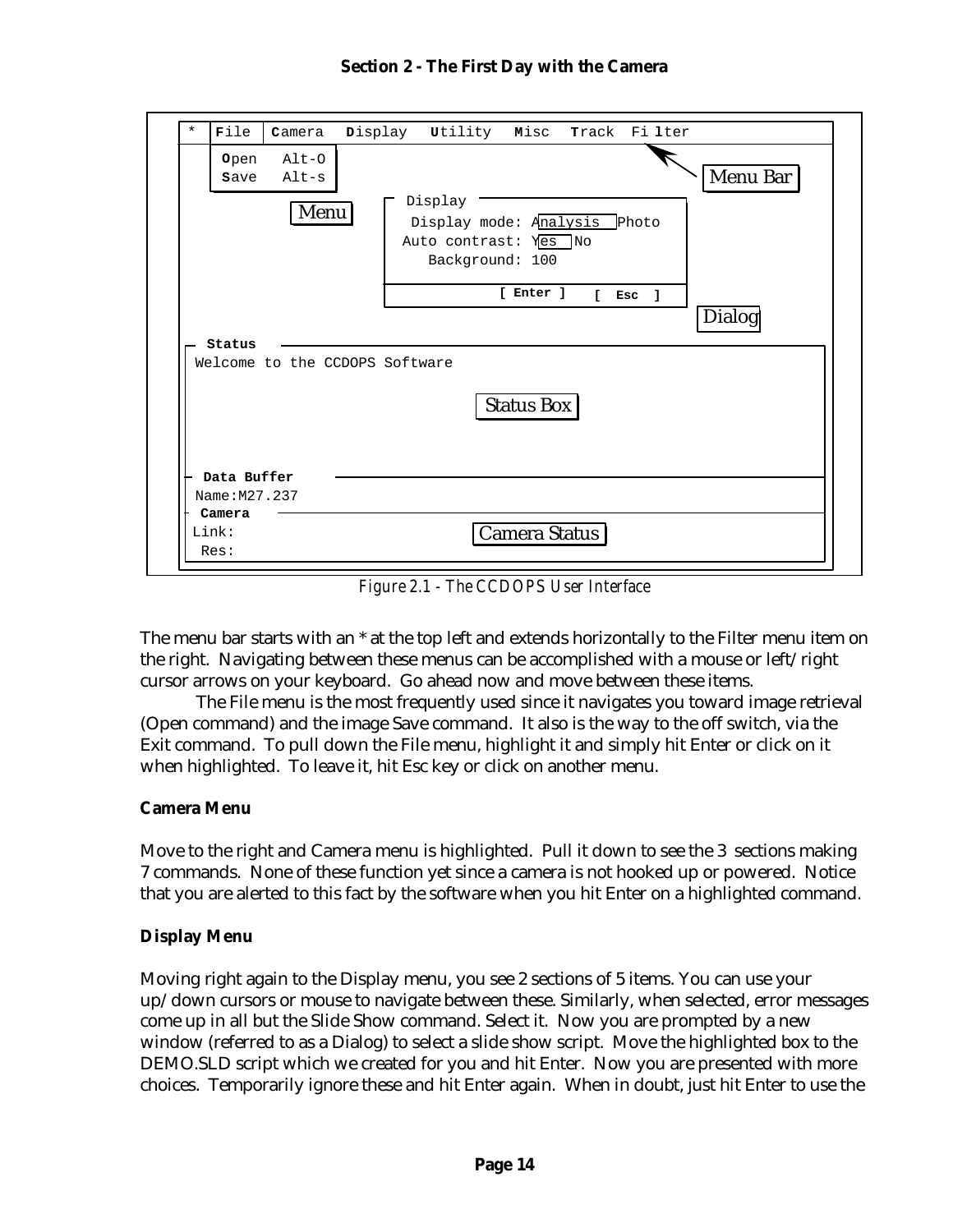standard defaults. You are now viewing a library of images created with the TC-237 chip in your camera. These will run until you hit Esc.

You can adjust your monitor's brightness or contrast for best view. If you find an image you wish to freeze, hit the Space bar. Hit the R key to resume slide show or hit any other key to fast forward through the images.

#### **File Menu**

To call up specific images stored in image files, Esc the Slide Show command. In order to display an image, it is necessary to first select its image file. Move the cursor to the File menu, hit Enter, select the Open command and again hit Enter. Now you see the File Open dialog presenting you with many choices. First are file directories shown in <>. These are created by the software and later by you to organize and store images. The current directory you are in is noted at the top center of list of files. Move the highlighted cursor to the MOON.237 file and click on it twice in short succession (double-click) or hit Enter.

You are first shown with the image header data pertaining to that image. After viewing the data, hit Enter. Highlight the Display menu and hit Enter to bring it down. Execute the Image command and the software brings up the Display Settings dialog. Use the mouse or the cursor keys to select the Photo display mode and then hit Enter one last time and your selected image is now displayed.

If you have a VESA based SVGA display adapter, depress the up/down arrows to adjust the image brightness and right/left arrows to adjust its contrast. This feature allows real time display optimizing. If you are not getting a satisfactory image display, refer to the Graphics Setup command in Section 5, the Software Reference section for help. Note that images will almost always look better on a video monitor than from a laptop LCD. If you wish to increase image size, again refer to Graphics Setup command in Section 5 and change the graphics card to VGA or MCGA. Your selected image will still be held in the image buffer, ready for redisplay when selected. When you're done with looking at the image hit Esc to return to main menu.

#### **Utility Menu**

The next menu to the right, Utility, allows you to modify an image. Pull down the Utility menu. These commands can be used without permanently modifying the selected image until you save it. Move back to File menu.

Open and display the Jupiter image using the File Open and Display Image commands and study the image briefly. Esc back to the main menu. Under the Misc menu use the Graphics Setup command and make sure the graphics card is set to Auto. Press Enter and then redisplay the image. Adjust the image with arrow keys for the best detail. Hit Esc and move to Utility menu and execute the Sharpen command. In the Sharpen dialog select Lunar/Planetary and Medium settings. Hit Enter. A sharpened image of Jupiter comes up and notice how the red spot (light oval) now shows on Jupiter's right side by one of its moons. Also, cloud band detail has been enhanced. At this point, you could save this image, but be cautious and make sure you have read the manual and understand what the save function can do to the original unsharpened Jupiter image. You are only a few Enter keystrokes away from modifying your original data permanently unless you heed the warning box displayed while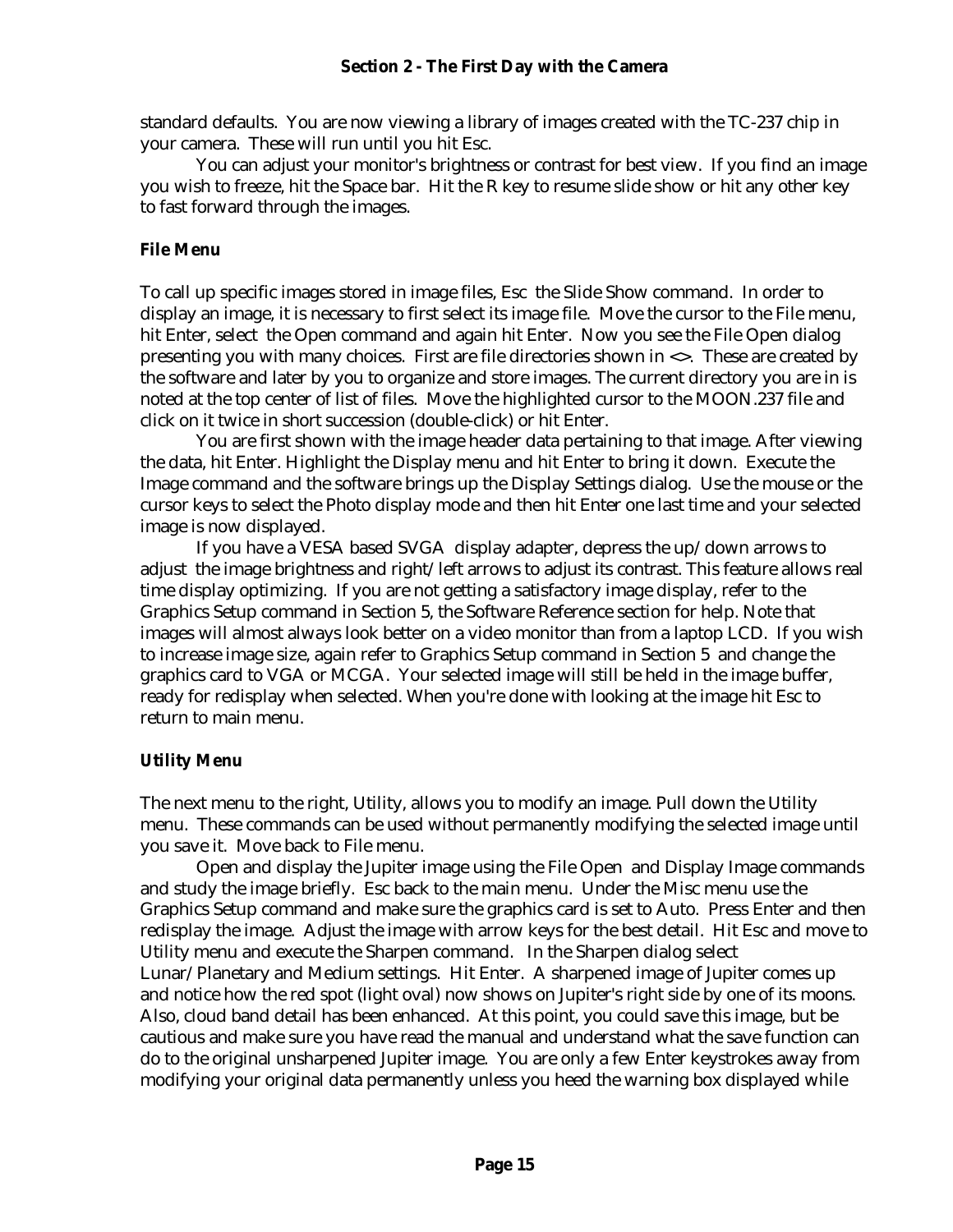executing the Save command. No problem, just hit Esc or be sure to rename the modified Jupiter file before saving it so as not to modify the original file.

Display the sharpened Jupiter image again using the Display Image command and hit Esc. We will go to the Utility menu and do something else to this image. Select the Depixelize Image command and hit Enter. You have magnified the number of pixels in this image fourfold. Be aware that this would increase the size of the image on disk four-fold as well if you saved it. Notice that even more detail becomes visible. Vary the contrast and brightness with cursor arrow keys for the best view.

You have just successfully retrieved an image and optimized it for viewing. Since this is any easily repeated example, let's get rid of the modified image by hitting Esc and moving to Misc menu on the main menu bar.

#### **Misc Menu**

The Misc menu contains one section with 3 commands. You previously used this to verify the graphics setup. These commands are covered in detail in Section 5 if you want to refer to it, otherwise let's move right over to the Track Menu.

#### **Track Menu**

In the Track menu you see 3 sections containing 6 commands. Except for the Track and Accumulate command, these all pertain to using your CCD camera as a separate auto guider for astrophotography with accessories such as a Radial Guider, guide scope or to guide a separate piggyback camera from your main scope. It is for advanced users with appropriate equatorial tracking mounting systems.

#### **Filter Menu**

The last menu on the top right is the Filter menu. The commands in this menu are used for controlling the Color Filter Wheel accessory and are discussed in Section 5 and in the manual that comes with the Color Filter Wheel.

This basic preview should make you comfortable with the ease of moving around in CCDOPS and what it entails. You can exit through the File menu now. Notice how a warning box still alerts you that you are leaving an unsaved image that will be lost when you exit. Specify "Quit:Yes" and hit Enter to leave CCDOPS and exit back to a DOS command. You can now shut down your computer or type in WIN and hit Enter to go back into your Windows software.

## **2.1.3. Connecting the Camera to the Computer**

Place the camera's CPU midway between the computer and the telescope or some other convenient place. With the power to the CPU disconnected, plug the Optical Head into the CPU at the marked location and plug the beige parallel cable provided with the system into the CPU. Connect the other end of the parallel cable into your computer's Parallel port (printer port). Finally plug the power supply into the CPU and turn on the power switch. The CPU's power switch should light up and the small fan on the back of the optical head will begin to spin.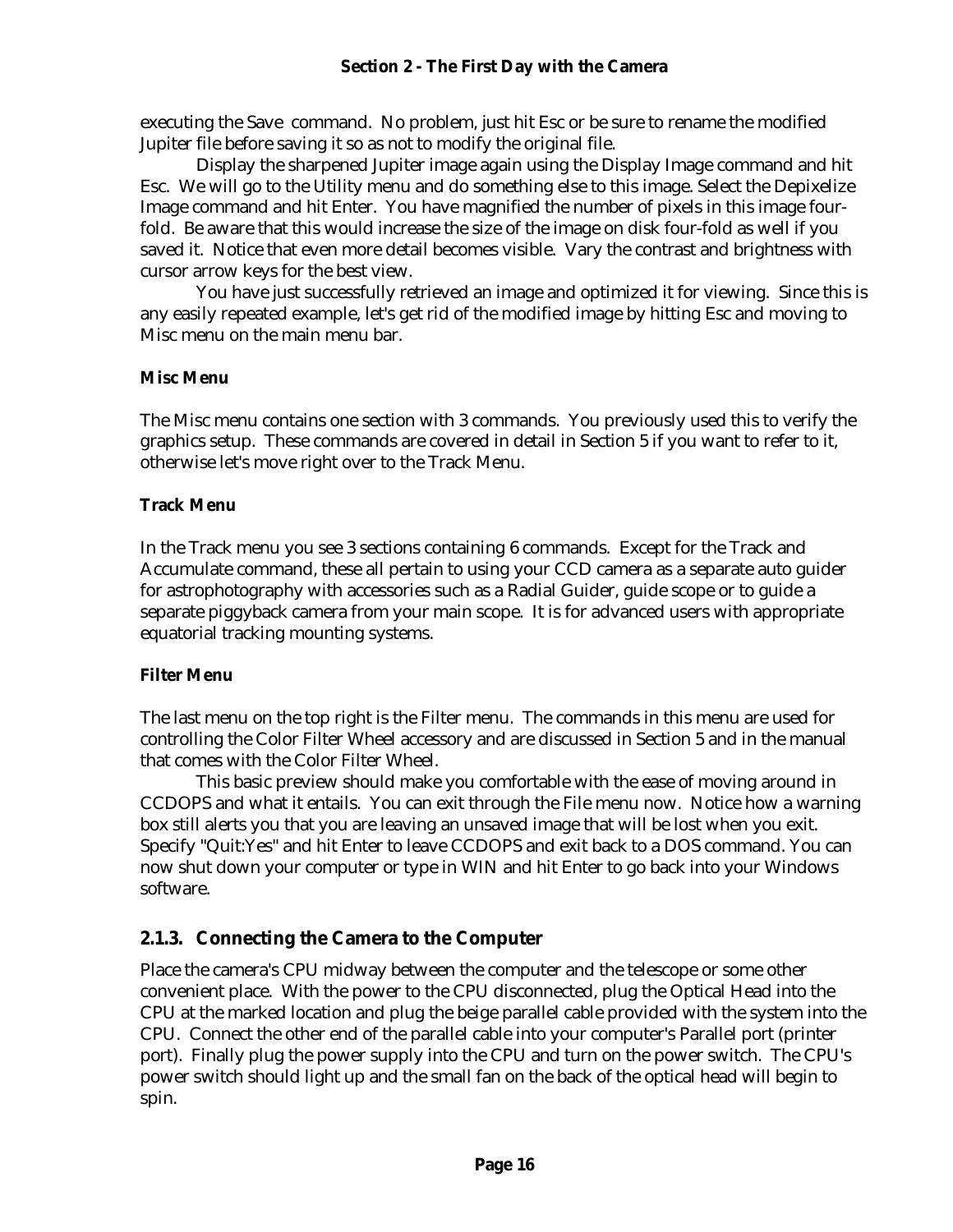| <b>Important Note:</b> | Never connect or disconnect the CCD head from the CPU box unless the power    |
|------------------------|-------------------------------------------------------------------------------|
|                        | switch on the rear side of the CPU box is turned OFF. Damage to the CCD head, |
|                        | or the CPU could occur.                                                       |

#### **2.1.4. Establishing a Communications Link with the Camera**

Run the CCDOPS software and when it starts up, it will automatically attempt to establish a link to the camera. If the camera installation is successful, the "Link" field in the Status Window is updated to show the Link status. If the camera is not connected or the LPT port setting has not yet been properly set, a message will be displayed indicating that the software failed to establish a link. If this happens, use the Communications Setup command in the Misc menu to configure the CCDOPS software for the parallel port you are using. Then use the Establish COM Link command in the Camera menu to re-link.

## **2.1.5. Operating your Camera with CCDOPS - a Daytime Orientation**

With the Camera menu highlighted, select the Setup command. Notice the choices for temperature regulation, etc. Ignore these for the time being and hit Esc to get rid of the dialog. Again select the Camera menu and then execute the Grab command. Note the exposure time, etc. Verify that the exposure time is set to :1.00 second and other settings are Dark frame:Only, Auto display:Analysis, Exposure delay:0 and Special processing:None. With the CCD camera nosepiece uncovered, hit Enter. A sequence of events occurs and you will notice a spotted image. This represents a 1 second exposure dark frame at your room temperature with the CCD chip still covered by the internal mechanical shutter wheel to keep out light. At the upper left on your current screen is a menu named Display. Under the image is a box with information pertaining to this image. Of interest is Back (background) and Range. These are pixel values that can theoretically go from a low of 0 to a high of 4,095. These will register numbers in the low thousand range. Using your mouse or Enter key, pull down the Display menu. Notice 8 choices. Select the X-Hairs command.

You are presented with a lot of data pertaining to the small crosshair cursor (+) now located in your dark frame image. The cross placement is now in your control and is used to obtain pixel information. Move it around with the arrow cursors or rapidly by mouse point and click. Notice 9 lines of data in the X-Hair box that are updated with each pixel position movement. A convenient zoomed box located below and left of the entire main image magnifies the immediate area surrounding the crosshair cursor. The very center of this zoomed box represents the cursor position. Move the crosshair toward the top of the frame. Now slowly move it, an arrow stroke at a time, to find a dark pixel (low value). A reading of 400 to 1400 is typical. Now move it to the bottom of the image and note the brightest pixel value. It might be in the range 1200-1300. A single very hot pixel could give a value of 3000. Hitting Enter again brings up more advanced crosshair commands. Hit Esc twice to view just the image. This is what you will typically view after you capture an image.

Next, Esc back to the main menu and hit the Grab command again. Select Dark frame:None. With the camera nosepiece uncovered, hit Enter to begin another exposure. This time you are taking a light frame. Notice how smooth the image looks. Repeat the above steps used in evaluating pixels in the dark frame. Notice that they all saturated with 4,095 counts. This is the maximum amount of light entering as photons and converted to electrons that the CCD can read.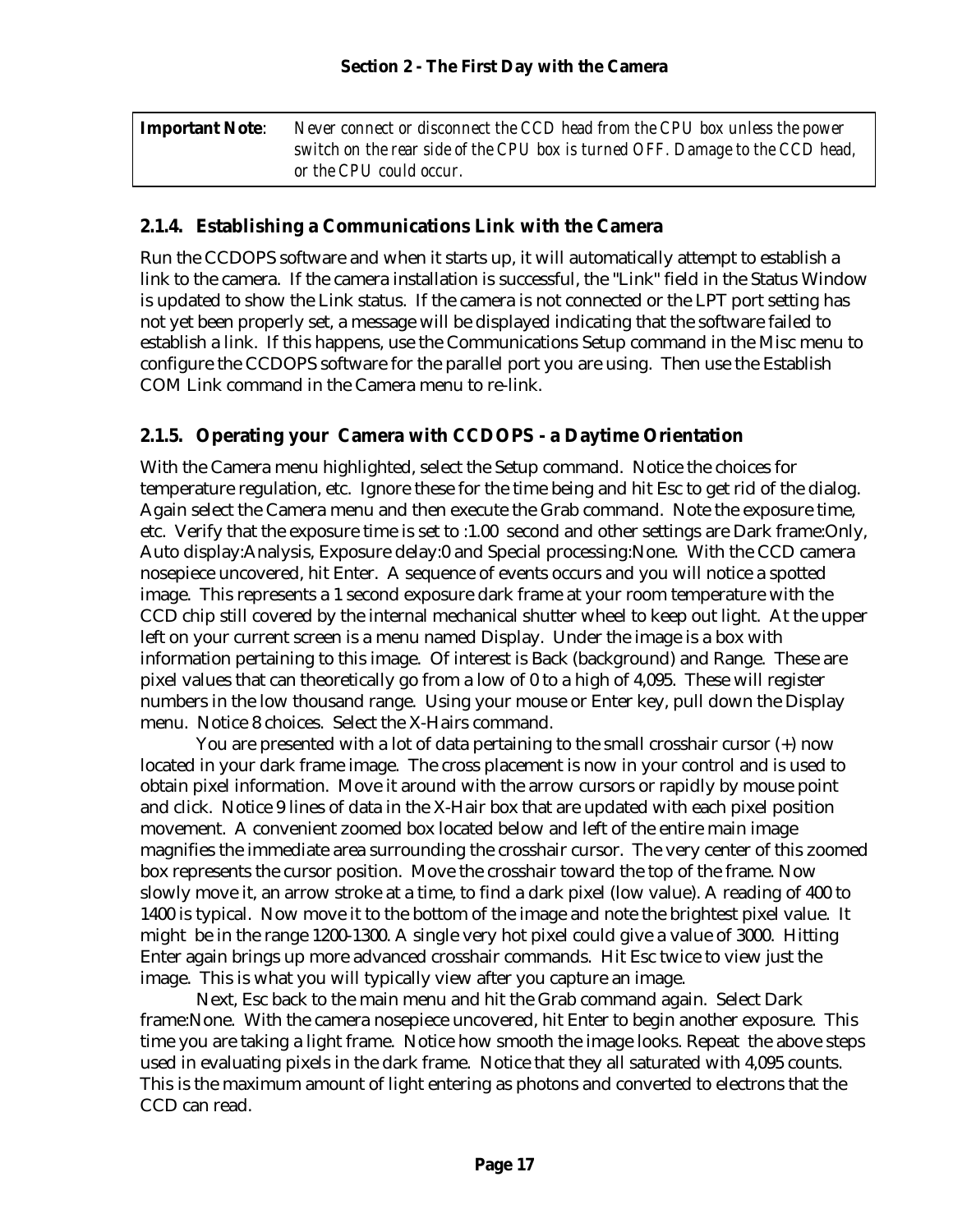#### **Section 2 - The First Day with the Camera**

Next, cover the nosepiece of the camera and use the Grab command again, only this time select Dark frame:Also and hit Enter. This image has a much lower background and range, and represents a dark subtracted image. Still, pixel intensity variations fall between 50 and 250. Some individual hot and cold pixels may show at 30 to 900 counts, but their Average Value is 100 or so. This "Avg" value (displayed in the crosshairs data) represents the low end intensity of your pixel image data, while 4,095 represents the maximum intensity value. All your CCD image data is represented as shades of grey between 100 and 4,095 counts. This is a very large range, far beyond the photographic process capability.

Let's Esc to the main menu and use the Setup command in the Camera menu. We will cool the camera to 0 degrees C. with a new Setpoint setting of 0. Also, set Temperature regulation to Active. Nothing happens yet until you hit enter. Notice the lower corner of the Camera Status that shows Temperature and that it is rapidly dropping. When it stabilizes at around 0, you can see the percentage cooler capacity you are using shown in parentheses. Grab another dark subtracted image(Dark frame:Also) and study the display. First notice the much more uniform look the pixels show. The benefits of CCD cooling are very evident. Notice that the average count remains consistently around 100 but that the pixels are much more closely clustered around 100 counts.<sup>3</sup>

If your room temperature is about 70 degrees F., try further cooling to -8 degrees C. Nearly 100% cooler capacity may be indicated. For good astroimages, don't run above 90%. Grab an image once the temperature stabilizes in the -8 degree range. Notice that the image is even more uniform appearing now. The average pixel count is still around 100, but "hot" pixels have greatly diminished except for an errant few that may always read high. No amount of cooling can help these. They are inherent in the manufacture of most CCDs and typical.

#### **Summary**

 $\overline{a}$ 

Even at a 1 second exposure, the value of cooling is demonstrated to be important as well as the dark taking and subtraction procedure. These steps are absolutely necessary to get the most from your CCD camera. If you were at the telescope, all that would be left to do is to save this image. Let's do that now but first we will need to use the Create Directory command in the File menu to make a new directory for our images. Execute the command and when it asks you for a directory name type CCD.<sup>4</sup> Hit Enter to create the directory.

Finally, get back to the main menu and use the Save command in the File menu. Type a name for the image (that follows standard DOS naming convention) with 8 legal characters, e.g., the first eight letters of your name and hit Enter (don't put spaces in the file name). Then use the Open command in the File menu and look for your name there. Highlight it and hit Enter to open it. Notice the displayed header data has the file name you gave it, the date and time setting of your computer as well as exposure time and temperature, etc. Some other parameters were not yet set by you and may be incorrect. See Section 5 and the Telescope Setup and Edit Parameters commands for more on this. This data will always be connected with the

<sup>&</sup>lt;sup>3</sup> You might think the pixel values would be clustered around 0 counts but instead they are clustered around 100. That's because the CCDOPS software adds 100 counts to the dark subtracted image to stop pixels from going below zero when the two images are subtracted. Just remember that 100 counts represents zero signal.

 $4$  As a convenience the software makes up directory names for you by adding the current month and day to DATA. You can use this name or type in your own name.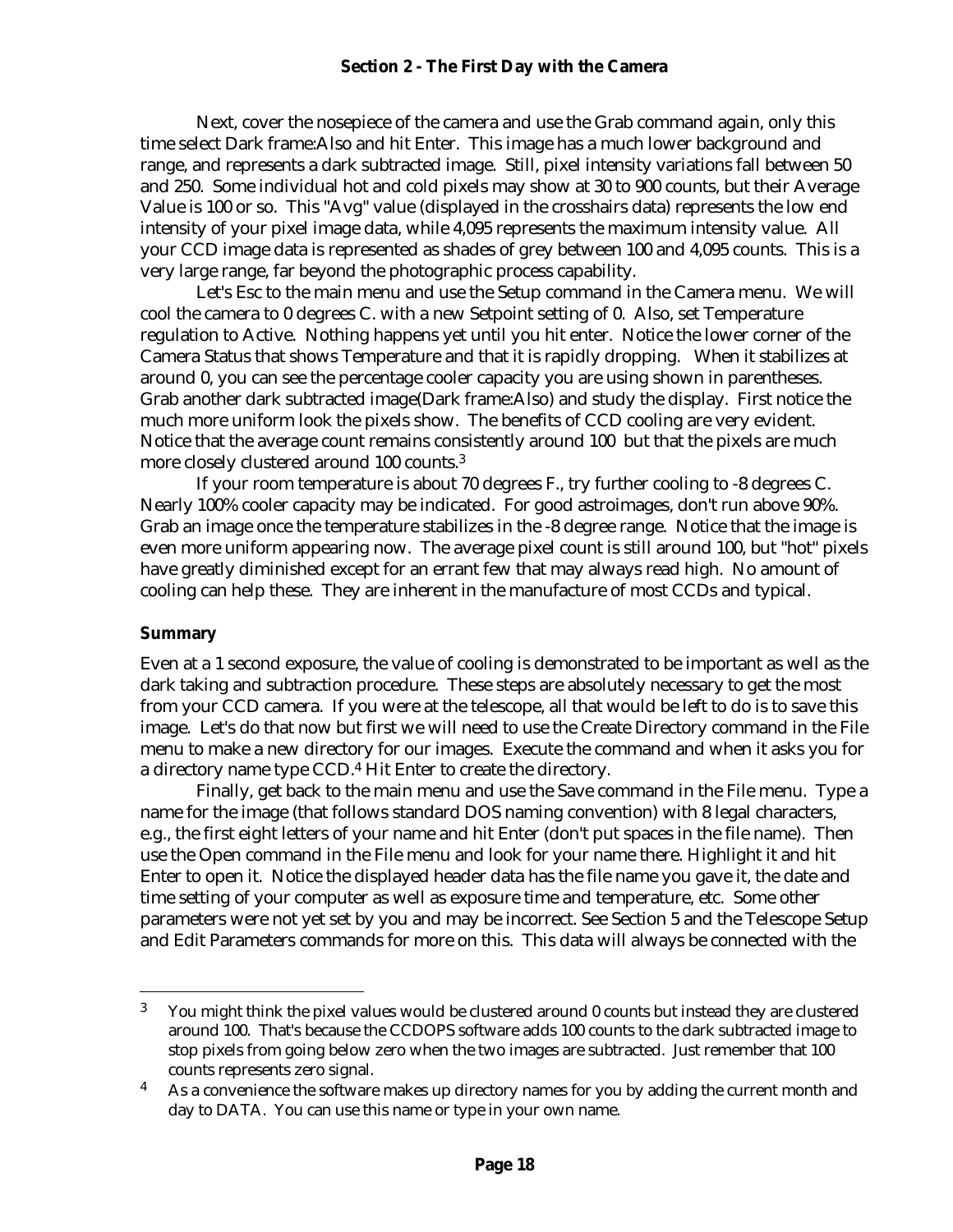saved image as long as it is viewed by any CCDOPS software such as a friend's or a magazine's.<sup>5</sup>

Repeat the above procedures to capture, display and save images until you are confident enough to take the next step of coupling your CCD camera to a telescope at night. This time, before you exit the software, use the Shutdown command in the camera menu. You want to do this before you turn off power to the CPU so that it has a chance to let the cooler warm up a bit before the power is turned off. After using the Shutdown command give the CPU 30 seconds or so before turning off the power. If you try to exit the software with the cooling on, the software will prompt you to shut it down first.

## **2.2. The First Night with the Camera**

 $\overline{a}$ 

Focusing a CCD camera can be a tedious operation, so a few hints should be followed. Before using the software to focus the camera the first time, you should place a diffuser (such as scotch tape, wax paper or ground glass) at the approximate location of the CCD's sensitive surface behind the eyepiece tube and focus the telescope on the moon, a bright planet , star, or a distant street lamp. This preliminary step will save you much time in initially finding focus. The approximate distance behind the eyepiece tube for your CCD camera is 0.660 inches as shown in the figure below.



*Figure 2.2 - Camera Back Focus*

Your CCD camera has a T-Thread on the front and is supplied with a screw-in 1.25 inch nosepiece. Most users will find simply inserting the nosepiece into the telescope focuser in place of the eyepiece the most convenient. Using the camera with other T-Thread accessories like eyepiece projection adapters is also possible. At first, just use the nosepiece.

Orient the camera as shown in the figure below and drape the optical head's cable over the telescope fork so that it is not hanging free and being dragged by the telescope which could cause the telescope to have erratic RA (Right Ascension) motion. The orientation shown below has the CCD's wide axis (X) aligned with RA and the narrow axis (Y) aligned with Declination. Re-balance the telescope as required.

 $5$  Note that it's always a good idea to display the image and adjust the background and range parameters to your liking before you save the image. That way the CCDOPS software will remember the settings and use them the next time you load and display the image.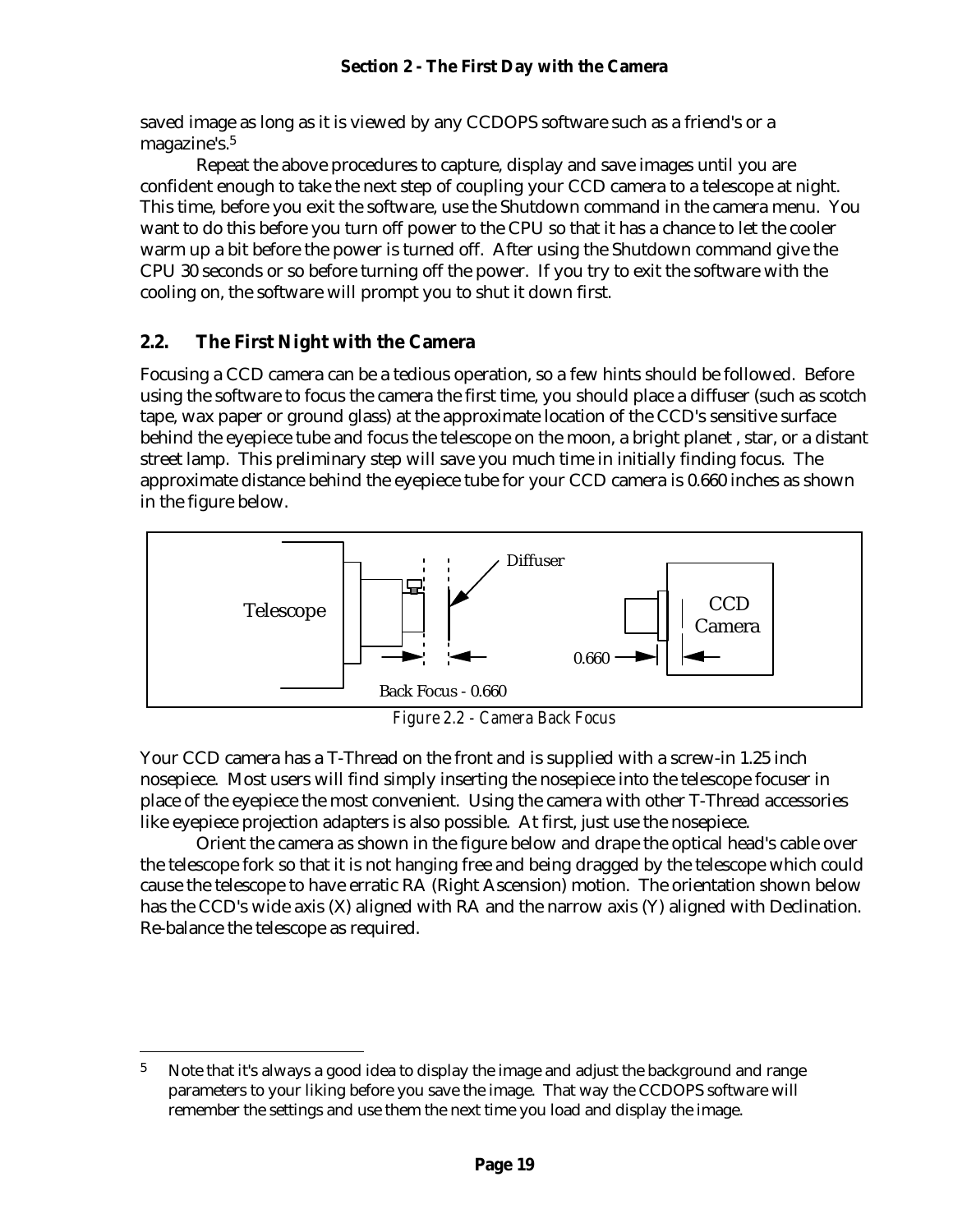

*Figure 2.3 - Camera Orientation*

If you haven't done so already, power up the CCD camera and computer. Under the Misc menu use the Telescope Setup command to enter your telescope information. For the Aperture item enter the clear aperture in square inches (for example an 8" SCT is 43 square inches). The focal length will be close to the product of the telescope diameter and the f-ratio (for example an 8" f/10 has an 80" focal length). Finally enter your name in the User item. These parameters are saved with each image in the image header.<sup>6</sup>

#### **2.2.1. Focusing the Camera**

 $\overline{a}$ 

The telescope should be polar aligned and tracking. Since at this point you can be fairly far out of focus, we recommend you start with a relatively bright star (2nd Magnitude or brighter). Visually center the telescope on the star using your finder/guide scope or by sliding an eyepiece in and out of the telescope without readjusting the telescope focus knob.

Use the Focus command in the Camera menu and set up for a 1 second exposure, Full frame, Automatic update, Zero delay and Auto grab disabled. When you hit the Enter button, the software will switch into graphics mode and start taking images, displaying them on the screen one after another.

What you will typically see is a huge, out of focus star image. On an SCT if the focus is off enough, you'll see an image of a donut with the telescope's central obstruction showing in the middle of the star. On refractors there won't be any central obstruction. At this point you adjust the telescope's focus, causing the star's image to shrink until it is a fairly small, bright spot. When you get close to focus, you will see the star starts to bloom, with streaks protruding above and below the core of the star. In fact, the signs of a really good focus is when the blooming tails are their longest. For now don't worry about getting a perfect focus, just get close. When you think you are focused hit the ESC key to exit from focus mode.

 $6$  Refer to Section 5, the Software Reference section for a more detailed description of the Telescope Setup command.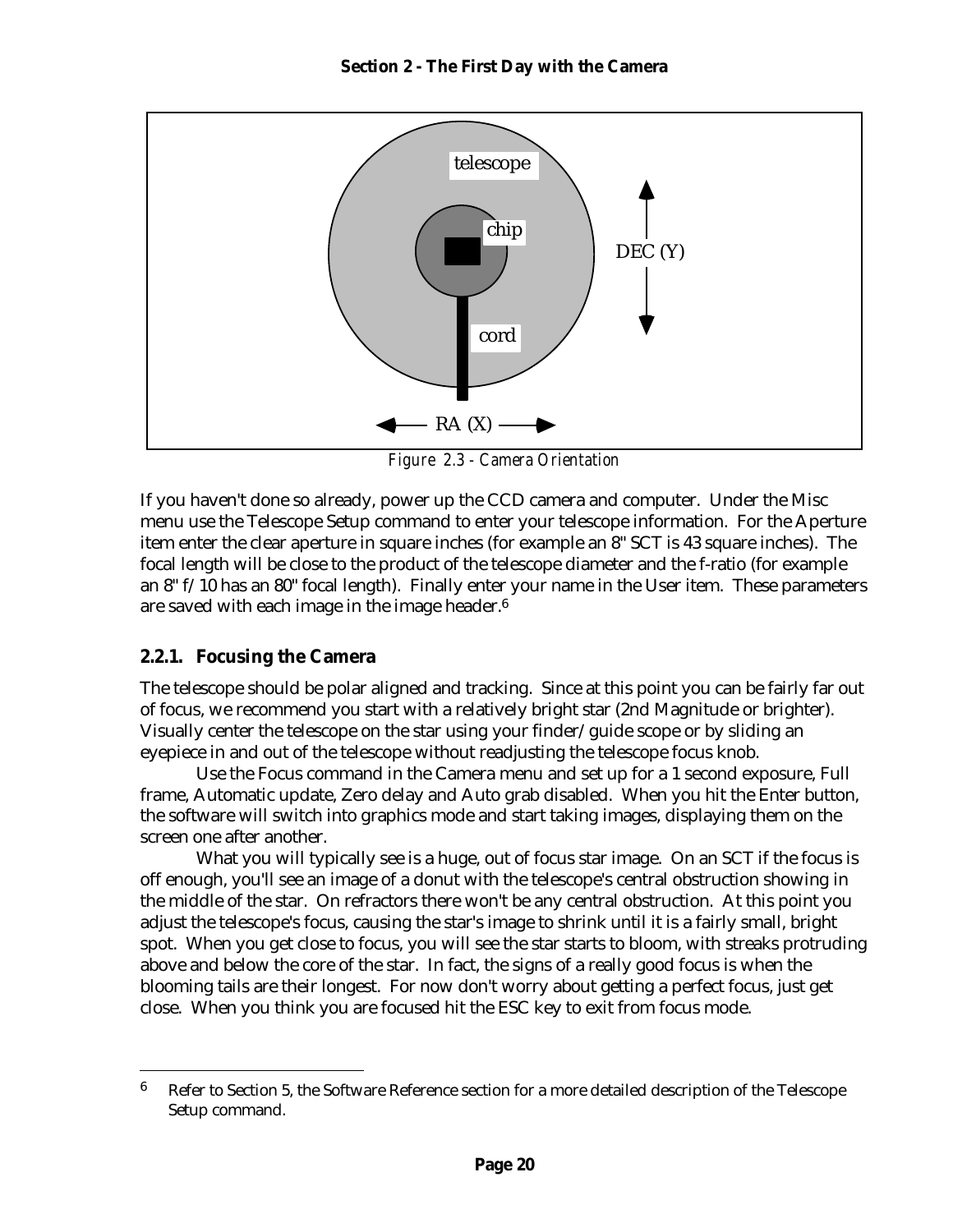#### **Section 2 - The First Day with the Camera**

Now, reposition the telescope on a dimmer star, 5th or 6th Magnitude should work well. We want to do the critical focus on a star that won't saturate the camera. Reenter the Focus command using a 3 second exposure and the Planet frame mode. The 3 second exposure allows the camera to average out some of the atmospheric effects. The Planet frame mode takes a full frame image and then allows you to position a box around the star using the mouse or keyboard in order to reduce download time. You can also resize the default box as desired.

To position the planet frame with the mouse, click and drag the upper-left and lowerright corners of the box or click and drag the center. To position it with the keyboard, you use the arrow keys in combination with the T key. The T key toggles whether you are moving the Center, the Upper-Left or the Lower-Right corner of the box. You can see which is currently selected in the upper-left corner of the display adjacent to the Hot label. Once you have placed or redrawn the box, proceed with the Focus command by hitting the L key (for located).<sup>7</sup>

You achieve critical focus by watching the Peak value displayed in the upper-left corner of the display and adjusting the telescope focus until the highest peak value reading is achieved. We recommend you start on one side of focus and adjust the telescope a little at a time. On the first pass just get a feel for what sort of peak reading you'll be able to achieve and don't worry if you go past the peak. In fact, make sure you have gone through the peak and the peak values are dropping off or the star image is deteriorating. Then back up the focus and go through it again, this time stopping when you get close to the peak readings from the first pass. For SCT's always enter exact focus with a counter-clockwise focus knob movement.

#### **2.2.2. Finding and Centering the Object**

Once best focus is achieved, we suggest changing the Focus command to the "Dim" mode to help center objects. This mode gives a full field of view, increased sensitivity, but reduces resolution in order to increase the digitization and download time. If you have difficulty finding an object after obtaining good focus, you can remove the head and insert a medium or low power eyepiece. Being careful not to adjust the focus knob on the telescope, slide the eyepiece in until the image appears in good focus. Then visually find and center the object, if it is visible to the eye. If not, use your setting circles carefully. Then, re-insert the CCD head and set an exposure time of about ten seconds. Center the object using the telescope hand controls. Remember, your CCD chip is only 4.7 x 3.6 mm or the size of a match head. This field of view is like using a 4-6 mm focal length ocular!

Note: *With a 10 second exposure, objects like M51 or the ring nebula are easily detected with modest amateur telescopes.*

## **2.2.3. Taking an Image**

<u>.</u>

Take a CCD image of the object by selecting the Grab command and setting the exposure time to 60 seconds. Set the Dark Frame option to Also so the software does an Auto-Dark subtraction, set with Image size to full and enable Auto Display. The camera will expose the CCD for the correct time, download and then display the image. You can then save it or keep

 $7$  You don't have to remember all the key names. The CCDOPS software has a pull down menu in the upper-left corner of the display (named Focus in this case) that you an click on with the mouse or pull down with the Enter key. You can then make choices from that pull-down menu.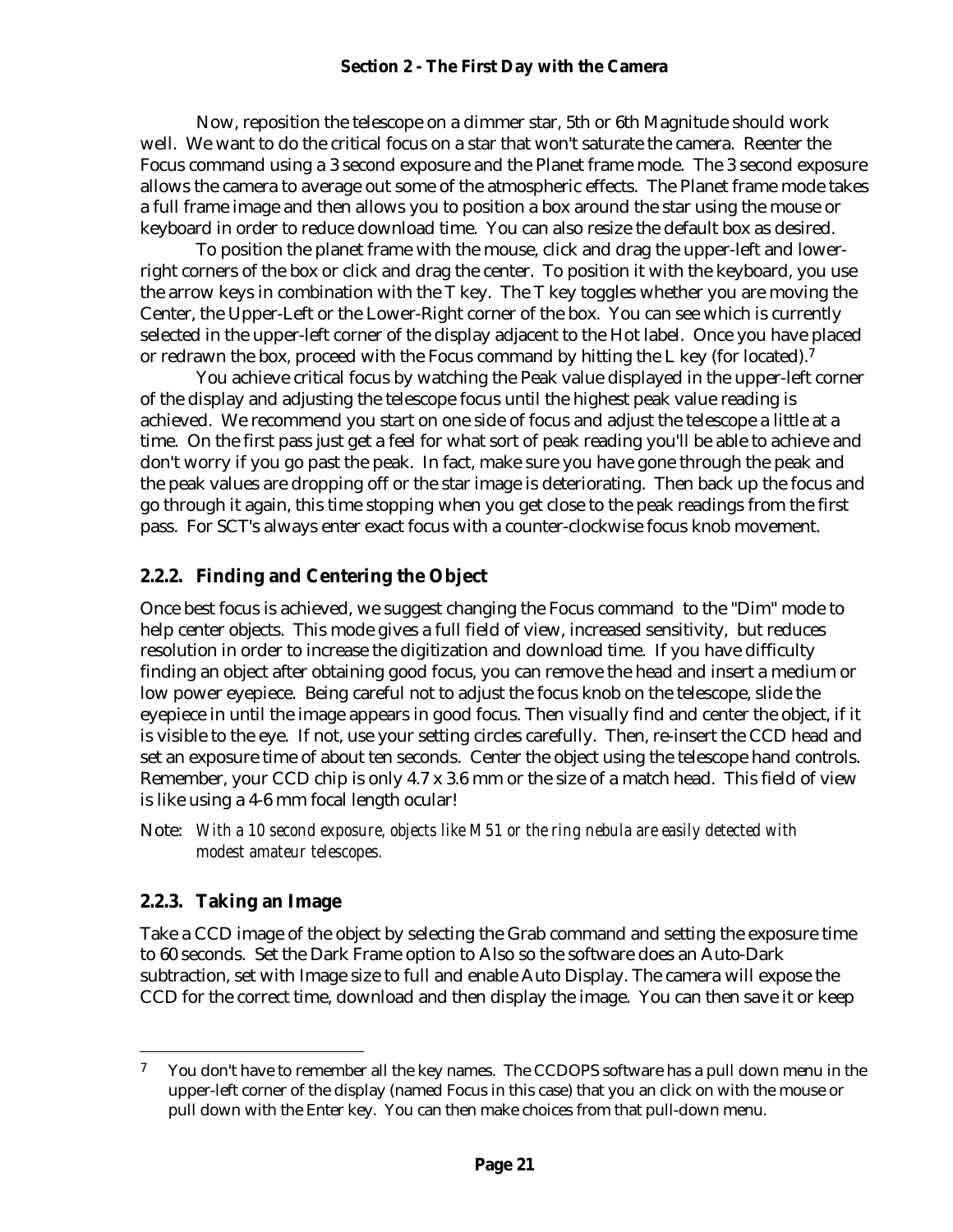trying your acquisition and focusing technique. Refer to section 3.2.2 for the "dated directory" saving short cut. If you now have questions, read on through section 3.

When you are through for the night don't forget to use the Shutdown command in the Camera Menu before you power down the CPU.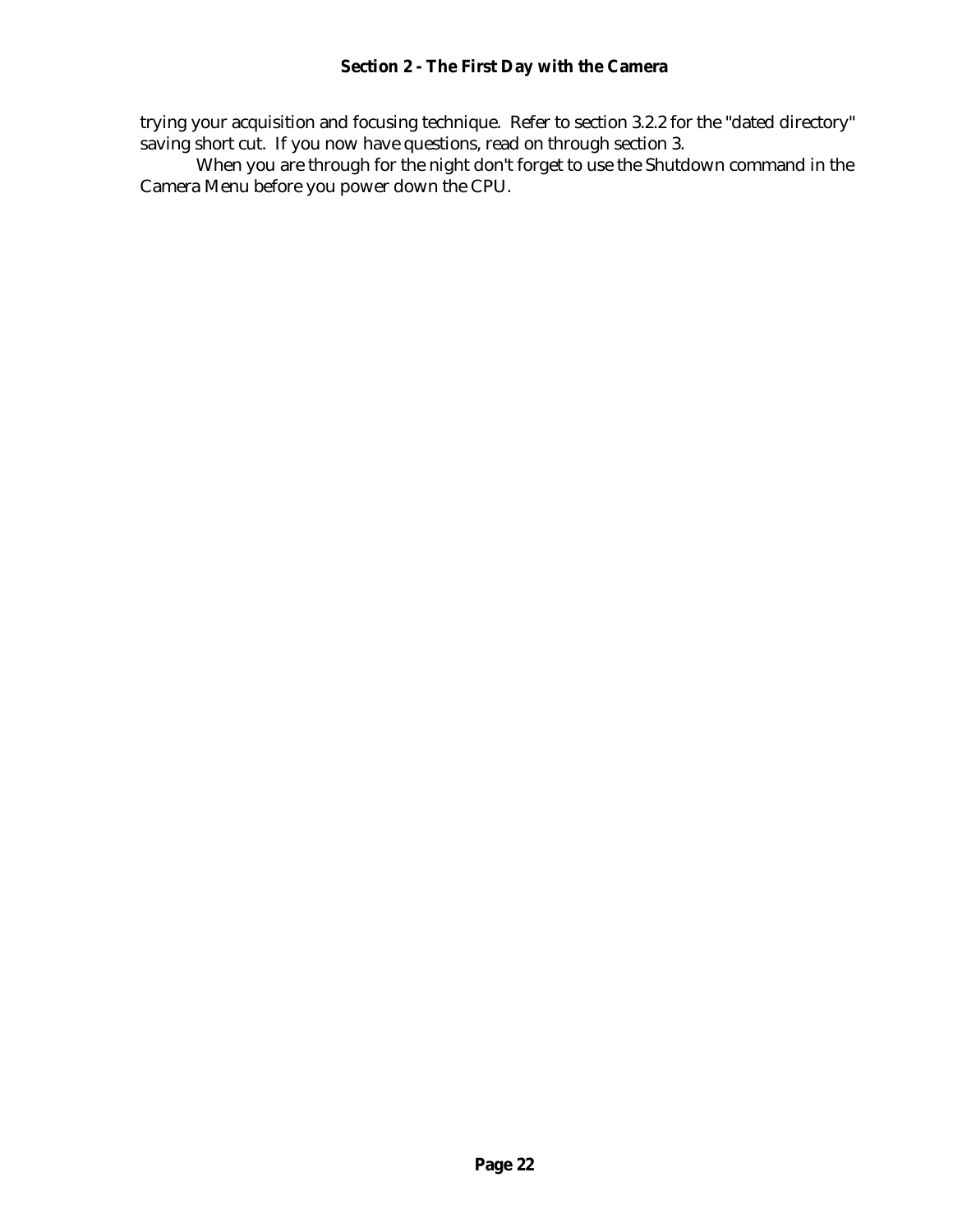## **3. Software Flow**

This section describes the CCDOPS software from a work flow standpoint. Rather than discuss each command in every detail which is done in the separate Software Manual, this section lets you see the forest through the trees, describing at a high level what each command does and why you would use it. Read this section after your first night with the camera system and it will help chart your course for future use.

## **3.1. Image Acquisition Routines**

Probably the most important part of any CCD camera system is the acquisition of image data. This section describes the various commands that can be used to take images.

# **3.1.1 Grab**

The **Grab** command is the most straight forward way to take images with the camera. It's just like pressing the button on your SLR to take a snapshot. You use the Grab command once the camera system is all set up and focussed. In its simplest form it takes a single image of a programmed duration and downloads it to the PC.

There are several options associated with the Grab command that expand its use. First off, you can choose to take an **auto Dark-Subtracted image** or a single **Dark Frame** or **Light Frame**. At the start you'll want to take auto Dark-Subtracted images and later, as your experience grows, you may want to take Dark frames separately and store them on disk for later manual subtraction from Light frames.

Another aspect of the Grab command is that you don't have to take full frame images. You can choose to take **Half Frame** or **Quarter Frame** images where only the central half or quarter of the field of view is captured. This has the benefit of reducing storage requirements for images of objects such as Planets that don't fill the field of view. Along this vein, note that you can also use the **Camera Setup** command described below to reduce the camera's resolution through binning which also reduces storage requirements while preserving the field of view.

Finally, the Grab command can be programmed to **automatically display** the image after it has been acquired, or **delay** a number of seconds prior to starting an exposure to allow you time to get back to the telescope and start hand guiding when desired.

# **3.1.2 Focus**

The **Focus** command works like a continuous version of the Grab command. It takes images and displays them on the computer, one after another. In its most simple form it is used to focus the telescope and to find and center objects in the field of view.

As each image is downloaded and displayed on the screen, the Focus command searches through the image and reports the brightness and location of the **brightest pixel** in the image. Critical focus of the telescope/camera system is easily achieved by adjusting the telescope focus until this peak value is maximized.

The Focus command can be programmed to take a partial frame image to help speed up the image display in the **Planet mode**. In Planet mode you select a small region of the full frame with the mouse and on subsequent images only that region of interest is digitized and downloaded. For focusing on stars, this can dramatically increase the frame rate when used with short exposures.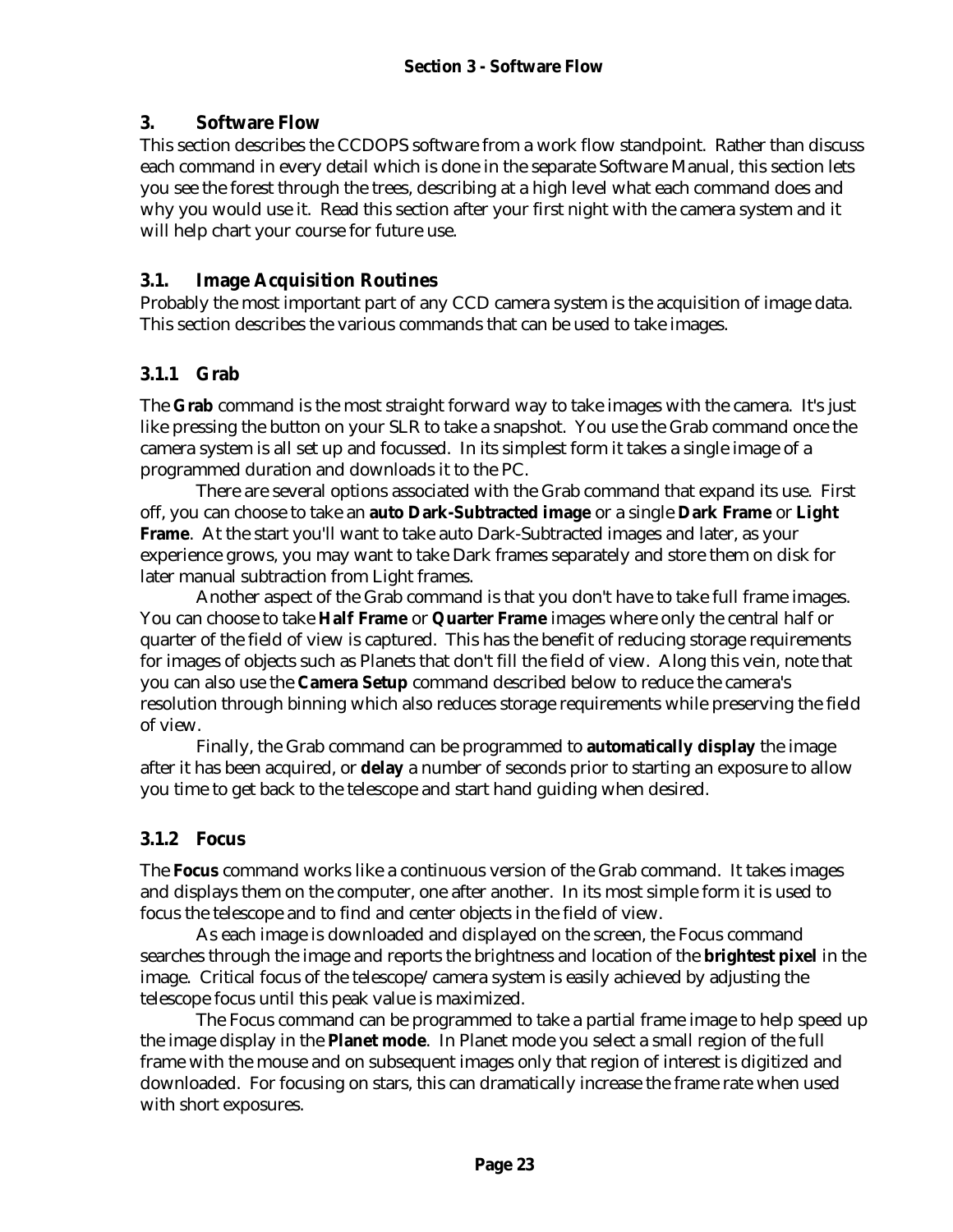You can also program the Focus command for the **Dim mode** where the camera is switched into low resolution mode. With the use of binning, the image resolution is reduced and pixel size increased to 22.2 x 22.2 microns. This is handy for finding faint objects, as larger pixels gather more light, or for generally improving the image throughput (if binning is selected from setup mode, don't forget to change resolution prior to imaging at Hi-Res).

## **3.1.3 Track and Accumulate**

**Track and Accumulate** is a patented process invented by SBIG that allows you to take long duration images through the telescope without having to hand guide. It greatly simplifies digital astrophotography.

First, a little background is required. It's obvious that the clock drive in your telescope counteracts the earth's rotation, but what may not be so obvious is that even the most precise drives, with periodic error correction and an excellent polar alignment eventually drift, causing streaking of your images. What Track and Accumulate does is divide the long exposure into several shorter duration **snapshots** which are automatically co-registered and co-added. The final result is an image that is nearly identical to a single longer image except that there is no tracking induced streaking!

There are a few limitations of this process though. First of all, this couldn't be applied to a bunch of 0.01 second images to remove the effects of atmospheric turbulence, as desirable as it may seem. To get the benefits of co-adding several images to equal a single longer image, the noise in each of the snapshots must be above the camera's read noise floor. What this implies is that you still need to get a relatively good mount and have a fairly good polar alignment. The good news is that today's modern mounts can track fairly well over a minute to several minutes. Also faster f/# telescopes and larger pixels help. A second limitation is that over a long exposure time, the effects of accumulated telescope drift reduces the size of your final image due to misregistration of shifted frame edges. For example, if over the duration of the acquisition the telescope had drifted 15 pixels in RA and 10 pixels in DEC, the final image would be smaller by that amount.

When using the Track and Accumulate command you choose the **snapshot time** and the **number of snapshots**. You can also program it to take a partial frame, selecting the **Half-Frame** or **Quarter-Frame** mode. The Track and Accumulate command always takes auto Dark-Subtracted images but you can program how often it takes a dark frame by setting the **dark interval**.

# **3.1.4 Eyepiece Mode**

The **Eyepiece** feature turns your camera into an electronic eyepiece. You select the exposure time (and the resolution) and the camera tkes image after image, displaying the image on the screen. Point you telescope at the heavens and watch the galaxies fly by.

# **3.1.5 Auto Grab**

The **Auto Grab** feature allows taking a sequence of images at some periodic interval and saving them to disk. It isn't a command in itself but rather an extension of the **Grab** and **Focus** commands. It's most useful for monitoring type programs or for selecting the best images out of a series of images (planets).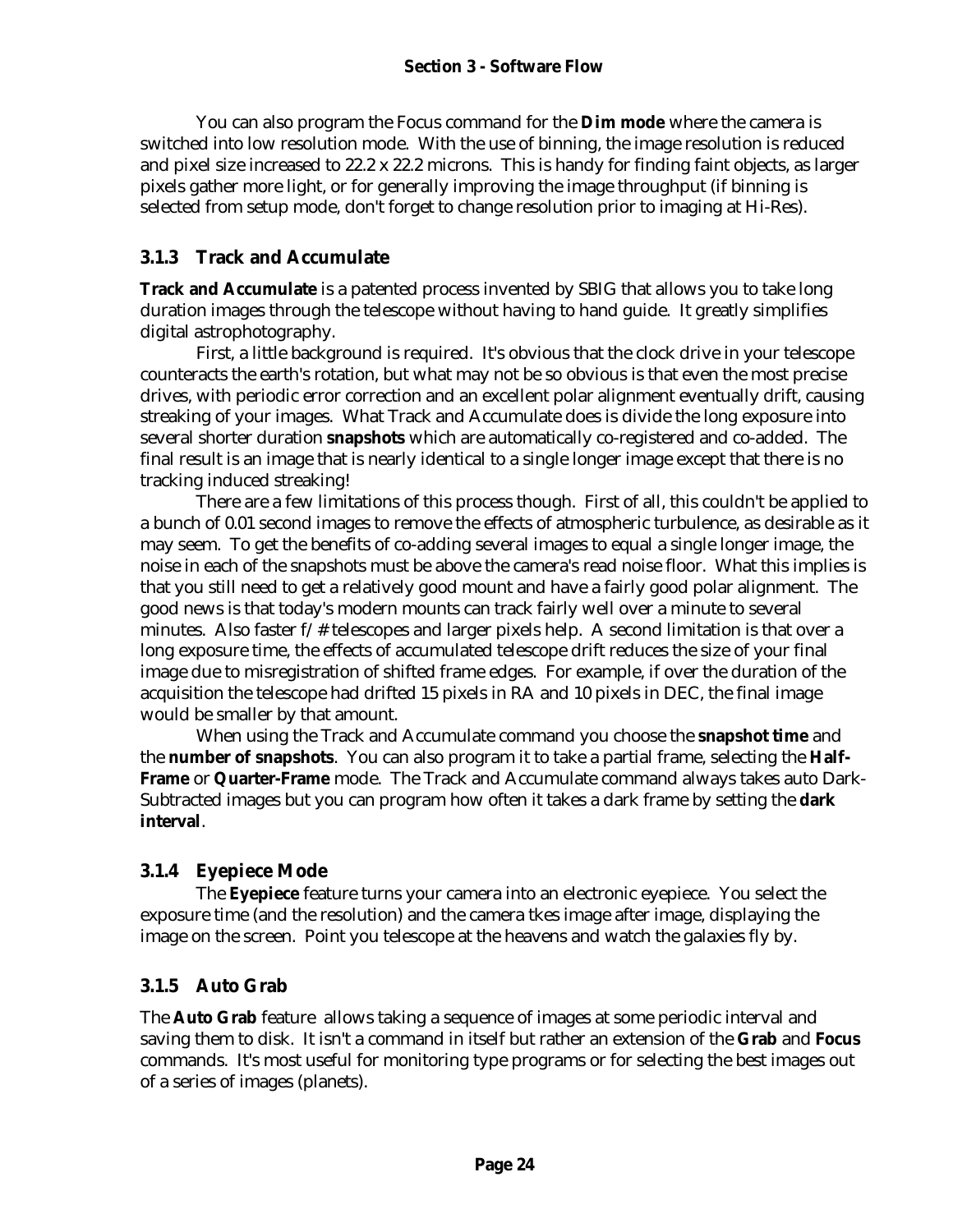With the Auto Grab feature you must pick a **file name** for the series of images and the software automatically adds an index to the name for you as the images are being logged. In addition to the file name, you also specify whether to save the images in the **SBIG**, **TIFF** or **FITS** formats discussed below. Finally you select the **number of images** to acquire and the **interval** from the start of one image to the start of the next.

When used in conjunction with **Grab** command, the Auto Grab can further be programmed to refresh the dark frames for auto Dark-Subtracted images at a specified **dark interval**. The software then proceeds through the program, taking images at the periodic rate and logging them to disk. Again, this feature is quite handy for variable star monitoring or other related tasks.

When used in conjunction with the **Focus** command, the Auto Grab feature can be used to see the images while they are being acquired or to manually select the best image from a series of images for example. If the Focus command is programmed for the **manual update** mode then after inspecting each image you can choose to skip the image or save it to disk. In the **auto update** mode the Focus command automatically logs each image to disk.

## **3.1.6 Color Grab**

The **Color Grab** feature works in conjunction with the Color Filter Wheel accessory and takes a series of three images with dark frames through the red, green and blue filters and logs them to disk. Color Grab isn't a command in itself but rather an extension of the **Grab** and **Track and Accumulate** commands.

With the Color Grab feature you must pick a **file name** for the series of images and the software automatically adds an extension (.R, .G or .B) to the name for you as the images are being logged (example M51.R). In addition to the file name you also specify whether to save the images in the **SBIG**, **TIFF** or **FITS** formats discussed below.

For programming the exposure time, you set the **Red exposure** in seconds as part of the **Grab** or **Track and Accumulate** commands and then with the **Color Grab** extension you set the **Green** and **Blue** exposures as a ratio of the Red. We do it as a ratio so you can easily compensate in exposure time for the decreased CCD sensitivity in those color bands. This need only be set once.

## **3.2. File Operations**

Just as important as acquisition of image data, is saving and retrieving images on the disk. This section describes the various commands that are used for image storage and retrieval.

# **3.2.1 Naming Conventions**

Although you can choose most any name when saving your images you are restricted by MS-DOS's naming convention of an eight character **name** followed by a three character **extension (example 8INCHM51.** ). Beyond that, we have a few recommendations that may simplify your image naming.

We recommend that you use the eight character name as you wish but try to leave the three character extension up to the CCDOPS software. For everyday images the CCDOPS software will attach the .237 extension to the file name when you save it. For **Auto Grab**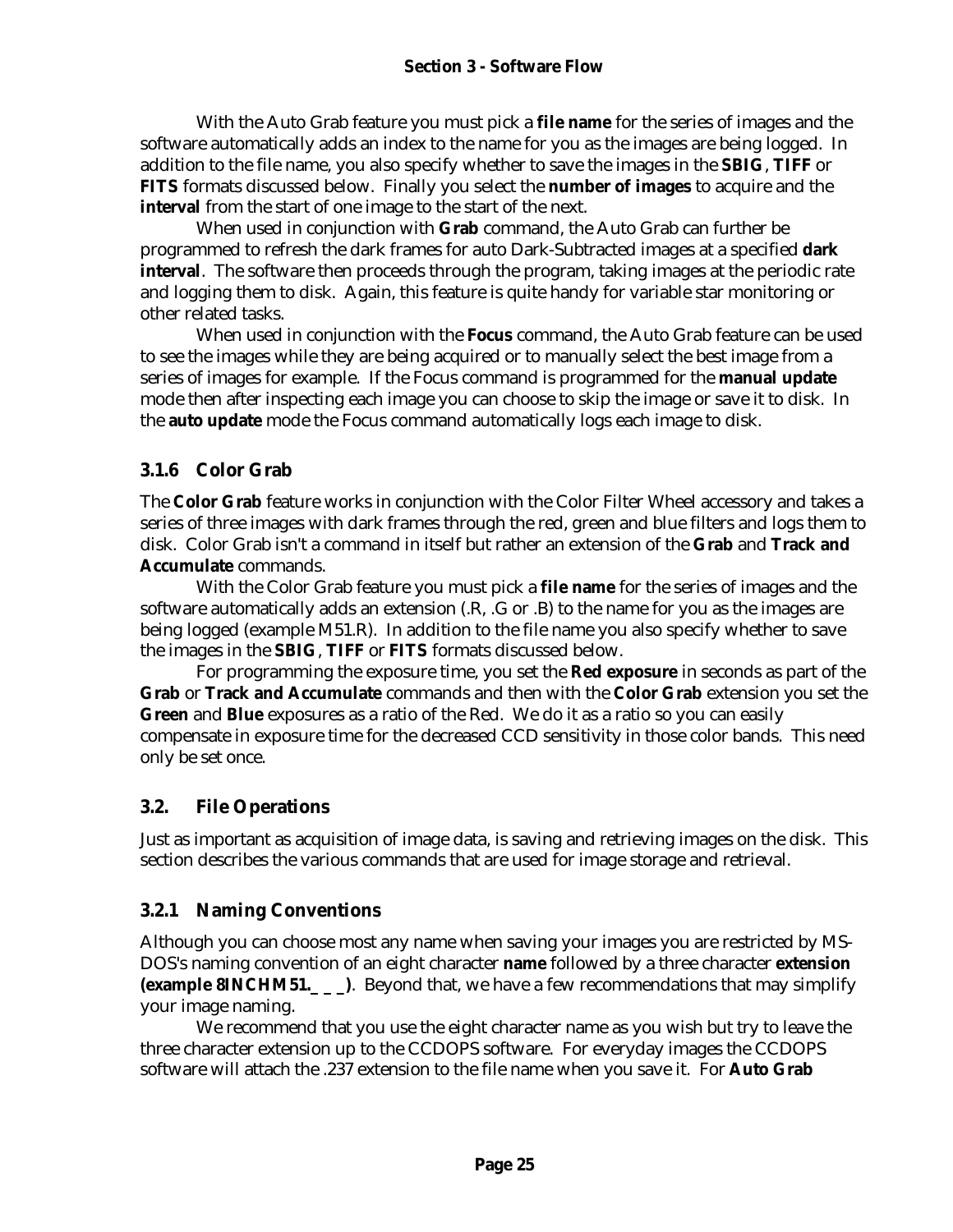images the CCDOPS software will attach a .001, .002, etc. to mark the image sequence. Finally, for **Color Grab** images the CCDOPS software will attach the .R, .G and .B extensions etc.

# **3.2.2 File Path and Filter**

For convenience MS-DOS allows you to divide your hard disk into different **sub-directories**. To get the maximum flexibility out of the CCDOPS software, you should be quite familiar with how sub-directories work, remembering that your hard disk is C: and your floppy disk is A:. For example, you might have your CCDOPS software installed in the C:\CCDOPS directory and save your images in the C:\IMAGES\CCD directory.

CCDOPS software always works in one directory at a time and you tell it which directory to use by setting the **path** parameter. You can set the path in two ways. If you know the name of the directory, you can use the **Set Path/Filter** command to type in the path. If however you would like to browse through the directories, searching for files in some forgotten spot, the software allows you to navigate through the file structure within the **Open** and **Save** commands.

When searching through directories looking for images to load, the software also allows you to restrict the files displayed to match a certain pattern by setting the **filter** parameter. For example, if you set the path to C:\IMAGES\CCD and the filter to \*.237, only files with the .237 extension show up in the directory. To display all files you would set the filter to \*.\*. The filter is changed using the Set Path/Filter command.

The simplest way to create a directory in which to store an evening's images is to use the Create Directory command in the File menu. This adds that evening's date after DATA. Now any image saved to it will be in a directory with that date. After midnight, images are still saved in the previous day's directory since you didn't change it. Each night of image taking, you can perform this "/dated data directory" shortcut and the next day save images in more appropriate directories that you may wish to create.

# **3.2.3 Saving Images**

Saving images on the disk is accomplished using the **Save** command. You can choose to save the images in one of two **SBIG formats** or in the **TIFF** or **FITS** formats. Which format you choose will depend on what you plan to do with the image in the future.

Images saved in the SBIG **compressed** and **uncompressed** formats can later be read back into CCDOPS which is a very important consideration. Compressed images take up about one-half the space of the uncompressed format with no loss of information and we recommend you always save your images in this format.

The **TIFF** format is popular with desktop image processing software packages such as Adobe's Photoshop. The **FITS** format is a scientific image format that is popular with professional astronomical image processing packages. Be forewarned that *if you only save your images in TIFF or FITS format, you will not be able to read the data back into CCDOPS* and could limit 3rd party software image processing capability.

Also, the TIFF and FITS formats support 8 or 16 bit data. While 16 bit mode is preferable from a standpoint that there is no reduction in image dynamic range (remember the camera is 12 bits), many TIFF programs for example do not know how to handle 16 bit data so you have to use the 8 bit format. When saving the image in the 8 bit format, you should first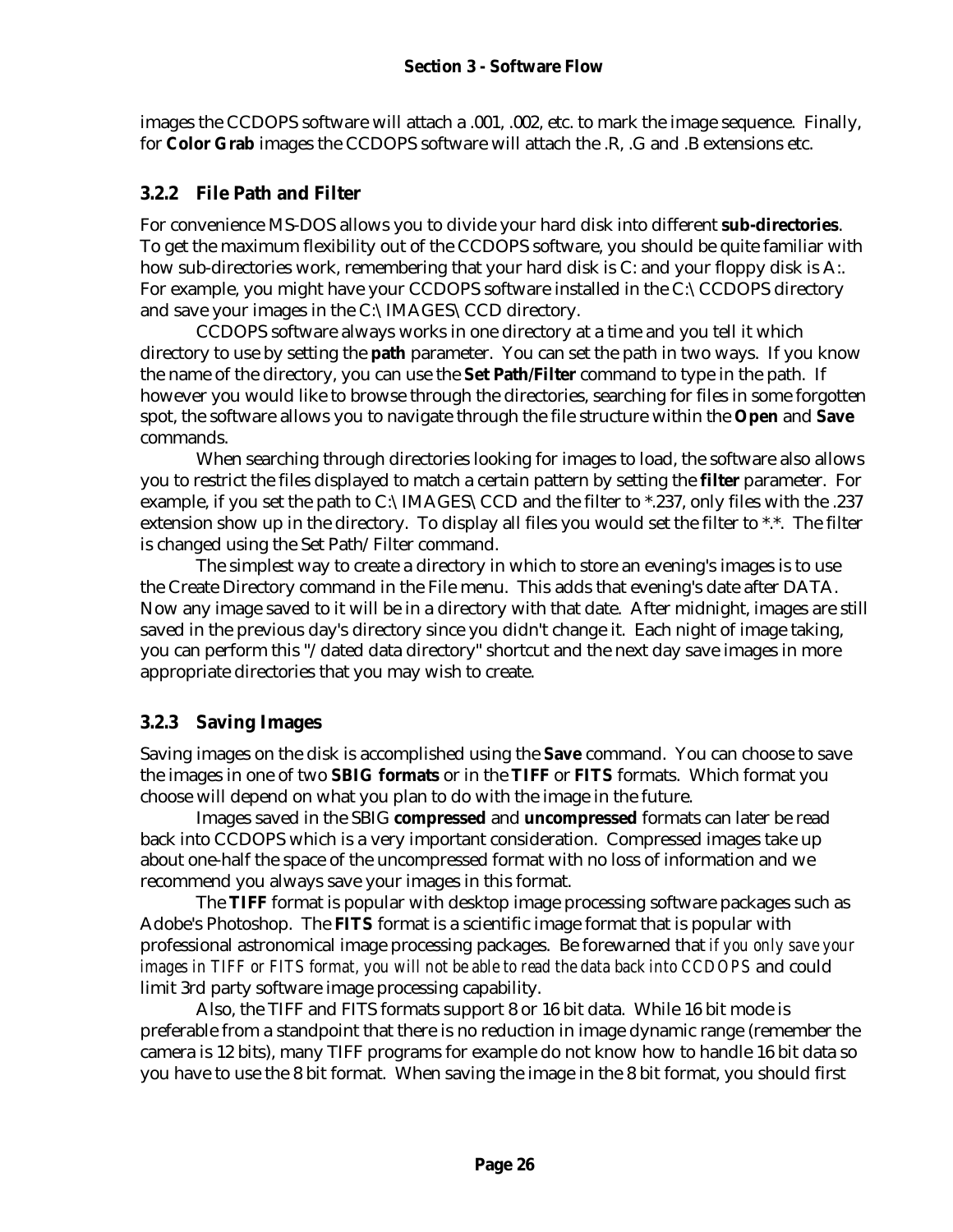display the image to get a suitable display and then save the 8 bit data. In that way you have told CCDOPS how to reduce the 16 bit data to 8 bits.

## **3.2.4 Loading Images**

You use the **Open** command to load SBIG **compressed** and **uncompressed** images from the disk into CCDOPS. When the software presents the Open dialog, you can select files or move through the directory structure by opening other directory or disk entries. Also note that you can point to an image file and click on the **Info** button to view the image parameters without having to load the image.

## **3.3. Image Display Routines**

Image data wouldn't be very valuable if you didn't have some way to look at it. This section describes the various commands and parameters that affect the image display.

#### **3.3.1 Photo vs. Analysis Mode**

There are basically two ways to view and image: **Analysis** and **Photo** mode. In either mode you can choose to display the image as a **Negative** or with a soft **Smoothing**. Also if your computer has a **VESA** extended VGA display adapter, you can use the **arrow keys** to adjust the image brightness and contrast in real time.

In **Analysis mode** the image is displayed and several tools are available to analyze or modify the image. You can use a **Crosshair** to inspect individual pixels and to make **Photometric** and **Astrometric** measurements or verify focus of individual stars. You can perform a **Horizontal** or **Vertical Flip** of the image to match other published results or to compensate for varying optical configurations such as refractor, Cassegrain, Newtonian, or diagonal use. You can **Crop** the image to remove something from the field of view or you can **Zoom** the image 4:1, taking a small portion of the image and expanding it to full scale.

In **Photo mode** the image is displayed in the center of the screen free of any other information. This is handy for taking photographs of the screen and visual presentation.

#### **3.3.2 Image Parameters**

The CCDOPS software saves an **image header** with every SBIG format image. The header contains various parameters affecting the image such as the exposure time, the date and time the image was acquired, etc. Several commands utilize this header information.

The **Display Parameters** command shows the image header in a tabular form. The **Modification History** command shows which CCDOPS operations have been performed on the image, such as dark subtraction, etc. The **Edit Parameters** command allows you to change some of the parameters after an image has been acquired (if they had been set incorrectly for example) and the **Telescope Setup** command allows you to tell CCDOPS about the type of telescope you are using. This information also gets saved in the header.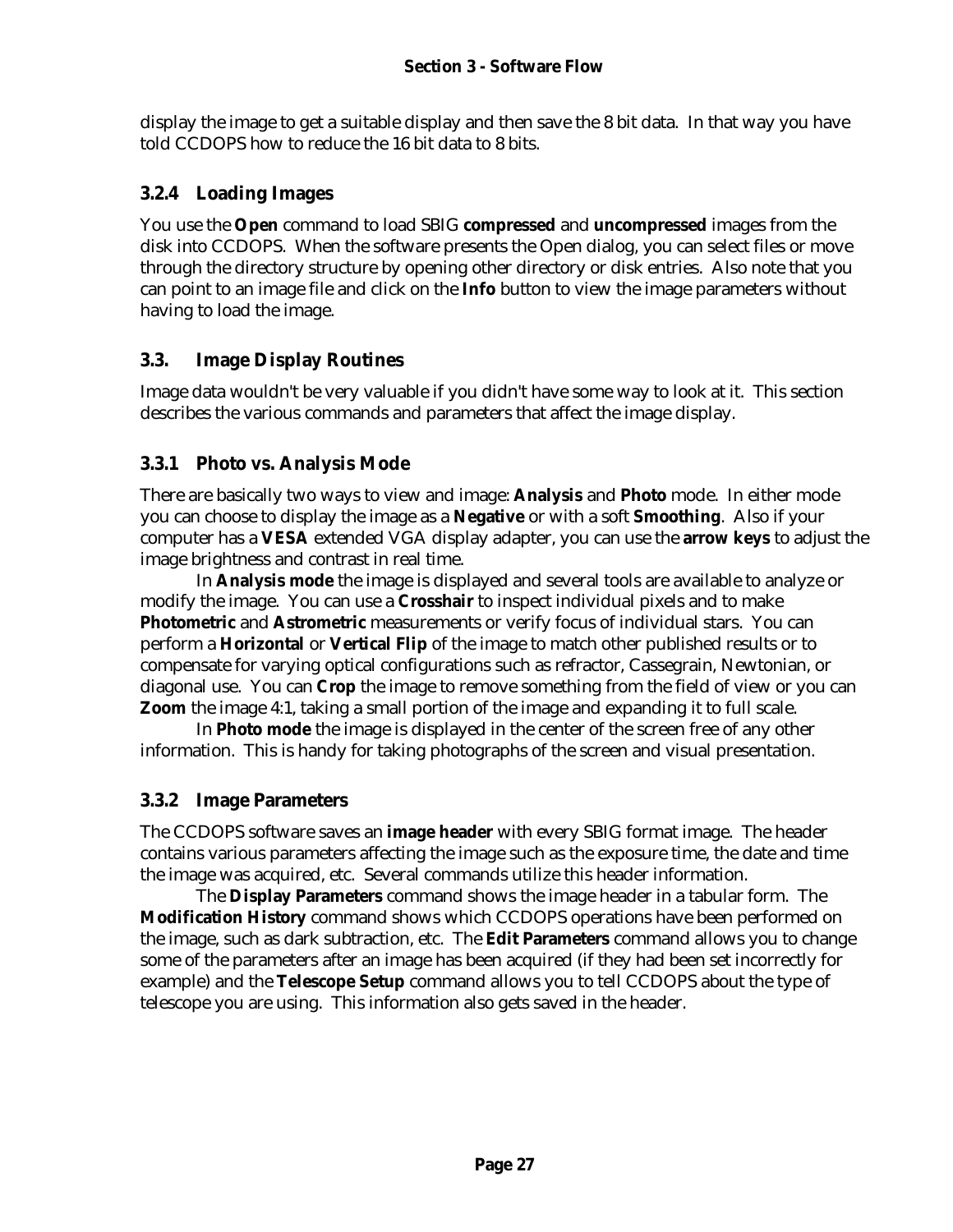#### **3.3.3 Slide Shows**

The CCDOPS software allows you to create **Slide Shows** of images you have acquired. A slide show is just what it sound like: a series of images is displayed in **photo mode** at a periodic interval. You'll have to provide the narration though!

You use the **Create Slide Show** command to build the slide show, selecting the images and the sequence. The script gets saved on disk and is later played back with the **Display Slide Show** command. When playing back the slide show you can program the **interval** between slides, whether the slide show **loops** at the end and whether the images are shown as **negatives** or with a soft **smoothing**.

## **3.3.4 Printing Images**

The **Print** command allows you to make a hard copy print of the image. It supports **Postscript** and **HP compatible** laser printers and the FotoFun dye sublimation printer. The image is printed along with the **header**. You can print the image as a **negative** or save it on **disk**<sup>8</sup> .

## **3.3.5 Background and Range**

The **Background** and **Range** parameters are used throughout the display software and affect the displayed image's brightness and contrast. While the image data has a relatively large dynamic range, computer displays and the human eye only work over a limited range. For example while the CCD may be able to distinguish 4,096<sup>9</sup> shades of grey, your eye would have a hard time distinguishing more than 100 and the computer displaying more than 64 shades.

Using the background and range parameters you select which portion of the image's intensity values you wish to display. On dim objects you can increase the contrast for example. You can get the CCDOPS software to analyze the image with the **Auto Contrast** setting and have it set the background and range for you or you can set them yourself. Usually Auto Contrast results in the best display.

The background parameter sets the black level in the image or the overall image brightness. Any pixels with intensity below the background are completely black on the display. Lowering the background increases the image brightness by displaying dimmer pixels.

The range parameter is relative to the background level and sets the white level in the image or the overall image contrast. Any pixels with intensity above the level equal to *the background plus the range* are displayed as completely white. Again, decreasing the range parameter increases the image contrast as dimmer pixels begin to saturate on the display.

Finally, pixels with values between the background and the background plus the range are displayed using shades of grey.

#### **3.4. Image Processing Routines**

 $\overline{a}$ 

The third part of any imaging system, after image acquisition and storage, is image processing. This section describes the commands found in the **Utility** menu that are used to process

<sup>&</sup>lt;sup>8</sup> Saving printed images on disk allows you to take the print file to other laser printers if you don't have one of your own.

<sup>9</sup> In the binned Medium and Low Res modes the CCD has 8,192 and 12,228 shades of grey.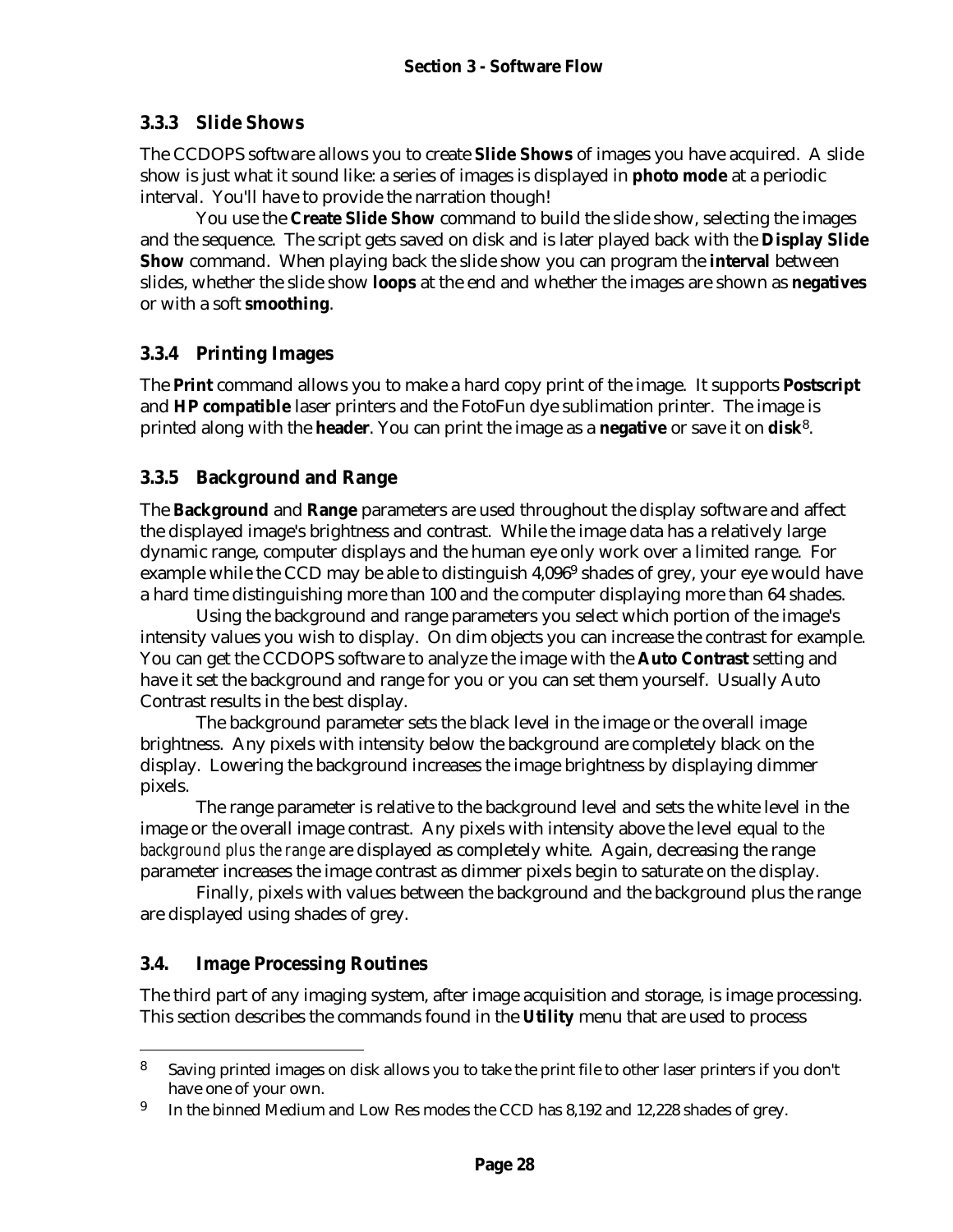images. Note that the image processing commands that are part of the **Analysis display mode** (Horizontal and Vertical Flip and Crop/Zoom) have already been discussed as part of the Display Commands.

## **3.4.1 Depixelize and Reduce**

The **Depixelize Image** command enlarges the image 2 times and fills in the missing pixels using pixel interpolation. This rounds out square looking star images when taken through short focal lengths and increases the size of the image four fold. It is also handy when sending TIFF images to photo labs for prints to reduce the "blocky" pixel appearance of enlargements and increases the file size to one they are accustomed to handling.

The Reduce command does just the opposite. It reduces the size of the image four-fold by combining groups of 2 by 2 pixels into a single pixel. This is analogous to running the camera in the binned Medium resolution mode.

# **3.4.2 Filtering**

The commands in this section are used to filter the images, typically comparing pixels to their neighbors and enhancing or reducing the differences.

## **Smoothing**

The **Smooth** command softens the image by replacing each pixel by a weighted average of itself and its eight neighbors. Three settings of smoothing are available: **soft**, **medium** and **hard**. This can be used to advantage in images that are underexposed and have an objectionable amount of graininess, but it will reduce the sharpness of the image.

# **Sharpening**

The **Sharpen** command enhances image detail and is available in three strengths (**soft**, **medium** and **hard**) and in two forms: **Nebulae** and **Lunar/Planetary**. The Lunar/Planetary option provides the most sharpening but can leave rings around stars that are buried in nebulosity.

# **Warm/Cool Pixel Removal**

The **Remove Cool Pixels** and **Kill Warm Pixels** commands ferret out single pixel blemishes in the image and replace them with a weighted sum of their neighboring pixels. The commands are available in three strengths: **soft**, **medium** and **hard**. Warm pixels are generally caused by hot dark current pixels in the CCD that saturate in the exposure and thus don't subtract out correctly. Cool pixels are often caused by using poor quality dark frame or one taken at a slightly different temperature.

# **Co-Adding and Averaging**

You can reduce the noise in images by co-adding or averaging several images. The **Average Dark Frames** command is most useful for dark frames. Both commands allow registering one image relative to the other after you had used the crosshairs to note the required displacements.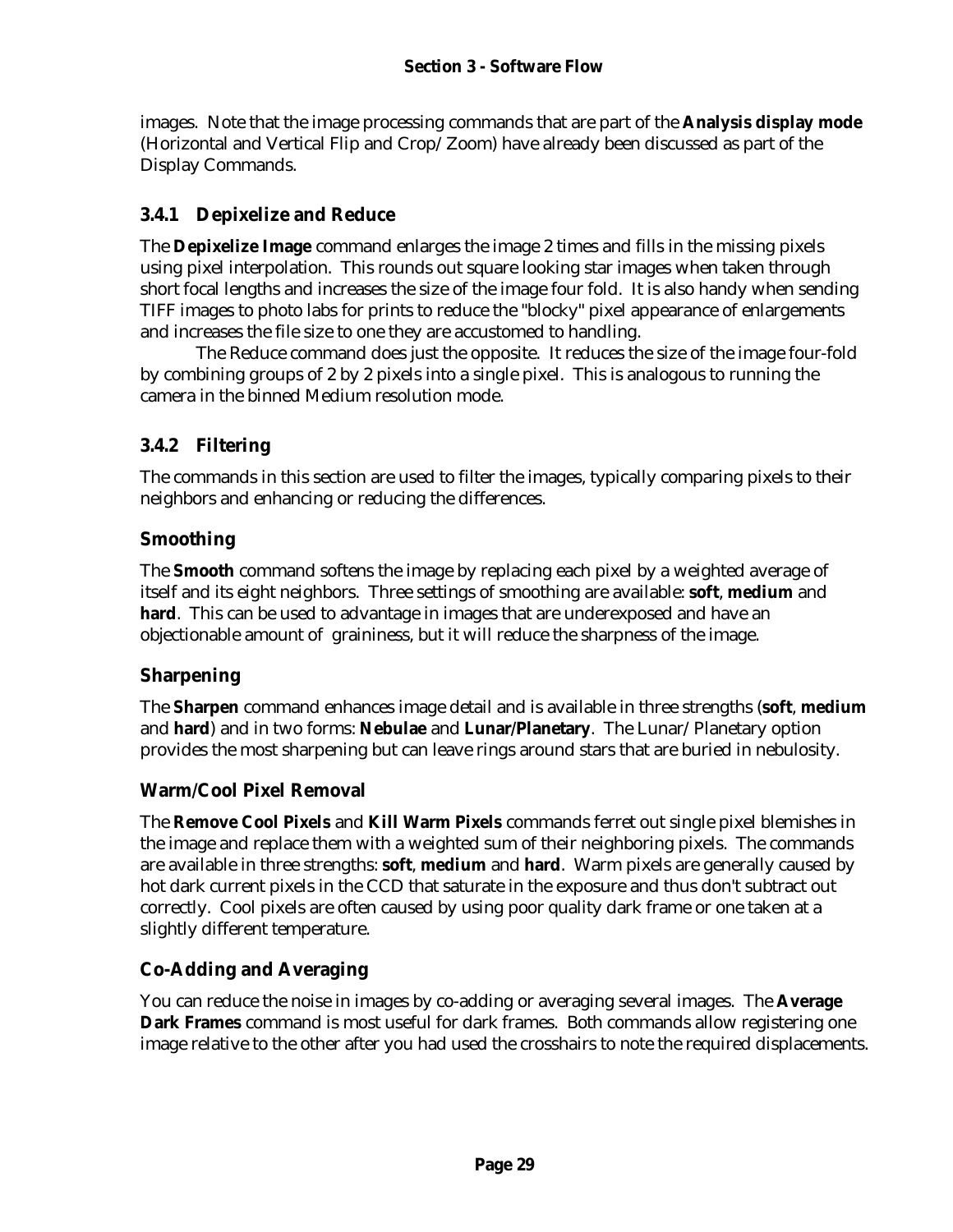## **3.4.3 Image Corrections**

The commands in this section are generally used to correct the images for one type of artifact or another, whether they be from the camera or the telescope.

## **Dark Subtract**

The **Dark Subtract** command is used when you are manually taking and storing **light frames** and **dark frames** as opposed to **auto Dark-Subtracted** images. This can be handy in situations where you know you are going to be taking a group of exposures of equal length. You could take a dark frame first, save it on disk, and then take several light frames. using this command to subtract the dark frame before saving the result.

# **Flat Field**

The **Flat Field** command is used to correct an image for the effects of vignetting and/or small pixel-to-pixel variations in response. To correct an image for these effects you first need to make a **flat field image**. That is done by imaging the inside of the dome or a nearby wall or card held in front of the telescope that is uniformly illuminated. The purpose of the flat field image is to record what happens to a uniformly illuminated target, and then apply those intensity variations in reverse to your images. See page 31.

# **3.4.4 General Purpose**

The commands discussed in this section are general purpose image processing commands.

# **Log Scaling**

The **Log Scaling** command compresses the image's dynamic range through a non-linear logarithmic scaling function. It essentially highlights the dim portions of the image and attenuates the bright portions, much like a photographic dodging & burning effect. This is useful for compressing the incredible dynamic range of objects like the Orion Nebula where bright stars and nebulosity are surrounded by faint nebular detail and useful for well exposed galaxies.

# **Build Track/Accum Flat**

The **Build Track/Accum Flat** command is used to prepare a special **flat field** image for correcting **Track and Accumulate** images. In the process of capturing a Track and Accumulate image, the CCDOPS software co-adds several images together, shifting them relative to one another to compensate for the telescope drift. To properly correct for the pixel-to-pixel variations and any vignetting, the flat field file must have the same shift and add operations applied to it. This is accomplished with the this command in conjunction with a **Track List** file that is created as part of the Track and Accumulate command.

## **3.5. Image Analysis Routines**

The commands discussed in this section are general purpose image analysis commands.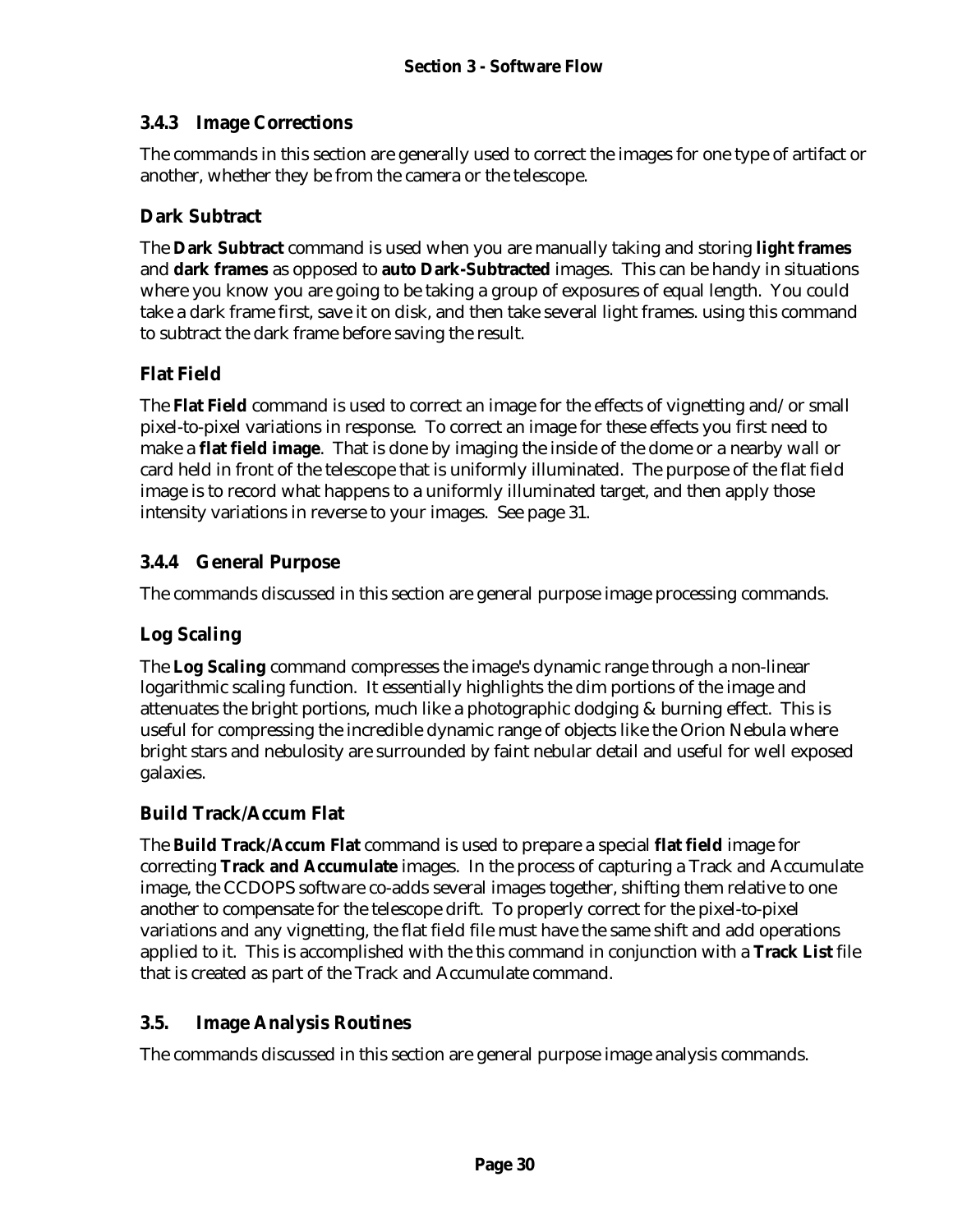# **3.5.1 Histogram**

The **Histogram** command displays the image histogram in a graphical format. The histogram is an analysis of the image on a pixel-by-pixel basis where an accounting of the number of pixels at a given intensity is made. It's sort of like a census count of the pixels. How many pixels have intensities between 1 and 10? How many between 10 and 20? Simply stated it is a graph of the number of pixels having a given intensity (this is also referred to as the frequency) vs. pixel intensity. But what good is it, you ask?

One of the ways the CCDOPS software uses the histogram is in setting the background and range parameters as part of the **Auto Contrast** feature. The software looks for the portion in the histogram where pixels start to have a non-zero frequency and sets the background to that value. It then looks at the top end of the histogram and again looks where the pixel frequencies drop to zero, setting the range accordingly. In that way, the background and range have been adjusted to show the bulk of the image's dynamic range.

# **3.5.2 Cross Hairs**

Using the **Cross Hairs** as part of the **Analysis** display mode allows you to examine the image on a pixel-by-pixel basis. As you move the crosshairs around with the mouse or arrow keys, the **coordinates** and brightness **value** of the pixel under the crosshair are shown. The software also shows the **average** pixel value and the deviation (**noise**) of the pixels in a selectable box of pixels surrounding the crosshair.

As explained in detail later, you can also make Photometric (stellar and nebular brightness) measurements and Astrometric (separation) measurements. Finally when positioned over a star, the software will make an estimate of the **seeing** in arcseconds (this counts on you having good focus and tracking).

## **3.6. Setup Functions**

This section describes the various commands that are used to customize the CCDOPS software to your PC and Telescope.

# **3.6.1 Camera Setup**

The **Camera Setup** command is used to set/enable various options in the camera. You can enable **temperature regulation** and choose a **setpoint**. The camera then regulates the CCD temperature to that setpoint. Choosing a setpoint is usually a fairly simple matter. You want to choose as cold a setpoint as possible without having the power supplied to the TE cooler hold at 100% (as shown in the lower-right hand corner of the main menu display). If you pick a setpoint roughly 30°C below the ambient temperature, you should be safe. You can monitor the CPU temperature with the **Camera Info** command or the ambient temperature by means of an external thermometer. You don't have to pick the exact right setpoint, as long as the power to the TE cooler is running between 80 and 95 percent.

You can also program the camera's **resolution** , choosing **Hi**, Medium, **Low** or **Auto** res modes. In Hi res mode the camera is configured for 640 x 480 pixels of 7.4 micron square. In the Medium res mode the camera is binned 2 by 2 and in the Low res mode the camera is binned 3 by 3. Finally the Auto mode configures the camera for Hi res mode in all cases *except*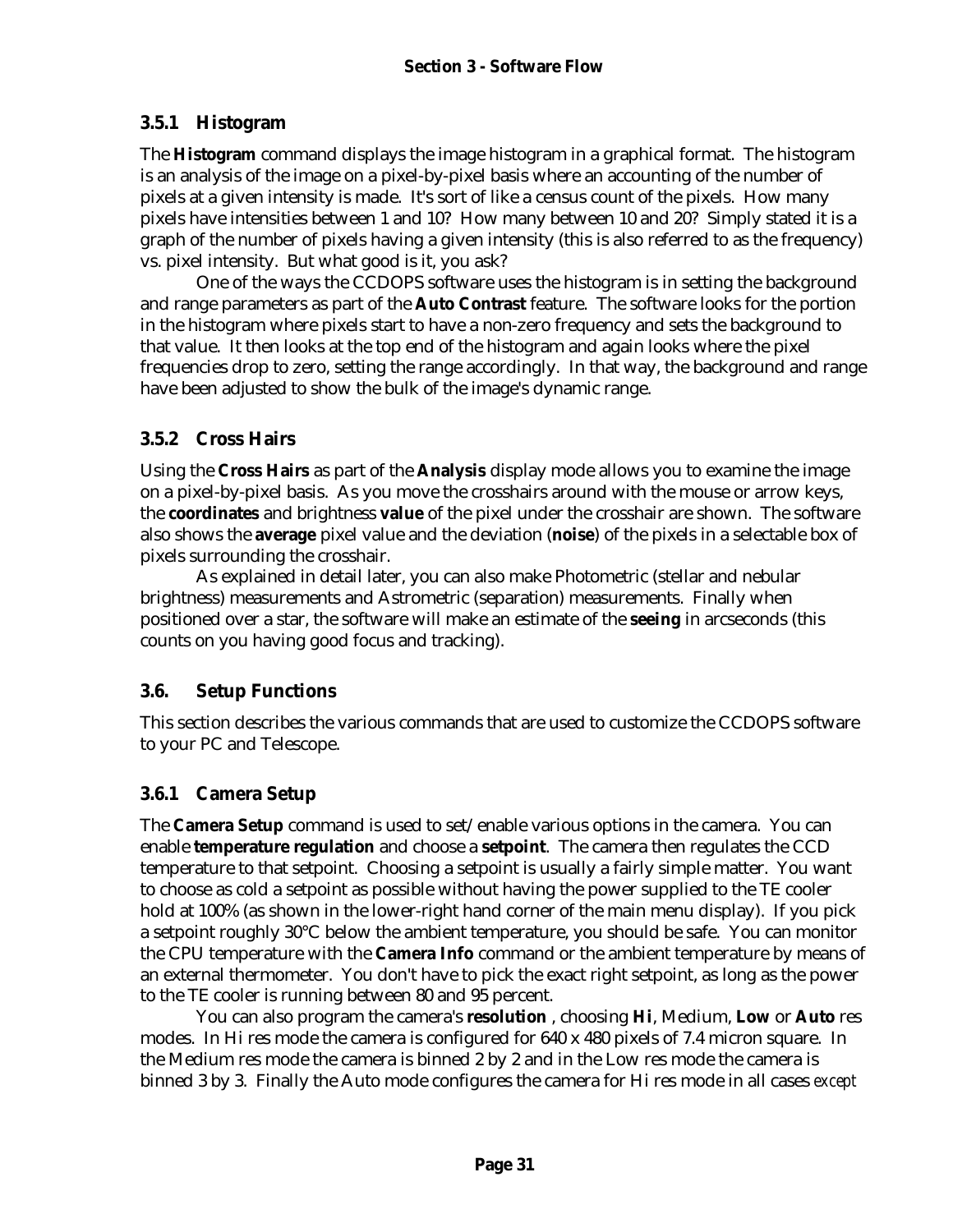the Full Frame Focus mode, where it uses Low res mode. This is handy for speeding up finding objects and focusing the camera.

You can also configure the CCDOPS software to **reuse** dark frames. With that option enabled, the software will remember when you take a dark frame of equal duration to light frame and try to reuse that dark frame for future exposures rather than taking a new one.

## **3.6.2 Graphics Setup**

The **Graphics Setup** command allows you to configure the CCDOPS software for your computer graphics hardware. You can select the type of **graphics card** you have, but in general the **Auto** setting should work well. You can configure CCDOPS display for a **Color** monitor, **Monochrome** LCD or for color display of a **NiteVision** mode where every thing turns red. Finally you can configure the mouse and enable an annunciator that beeps at the start and end of an exposure to tell you when you need to be guiding and when the image is fully downloaded.

#### **3.6.3 Communications Setup**

You use the **Communications Setup** command to tell CCDOPS which port you are using to communicate with the camera. You will want to select the **Parallel** interface and the appropriate parallel **port**. LPT1 is the default.

## **3.7. General Purpose Camera Functions**

The commands discussed in this section are general purpose camera control commands.

# **3.7.1 Establish Link**

You use the **Establish Link** command to tell the CCDOPS software to look for a camera and to establish a communications link with it. The software does this automatically when you run the software so you will typically only need to use this command after you have changed parallel ports or turned off the camera and then turned it back on again.

# **3.7.2 Information**

The **Camera Information** command interrogates the camera and shows you information about your camera's capabilities including the version of firmware. This information may be useful should you have problems with the camera and are in need of technical support.

# **3.7.3 Shutdown**

The **Shutdown** command should be used when you are ready to put the camera away for the night. It turns off the camera's cooling and otherwise prepares it for being powered down. It's a good idea to wait 30 seconds or so after shutting down the camera before turning off the CPU power because that gives the TE cooler time to warm up.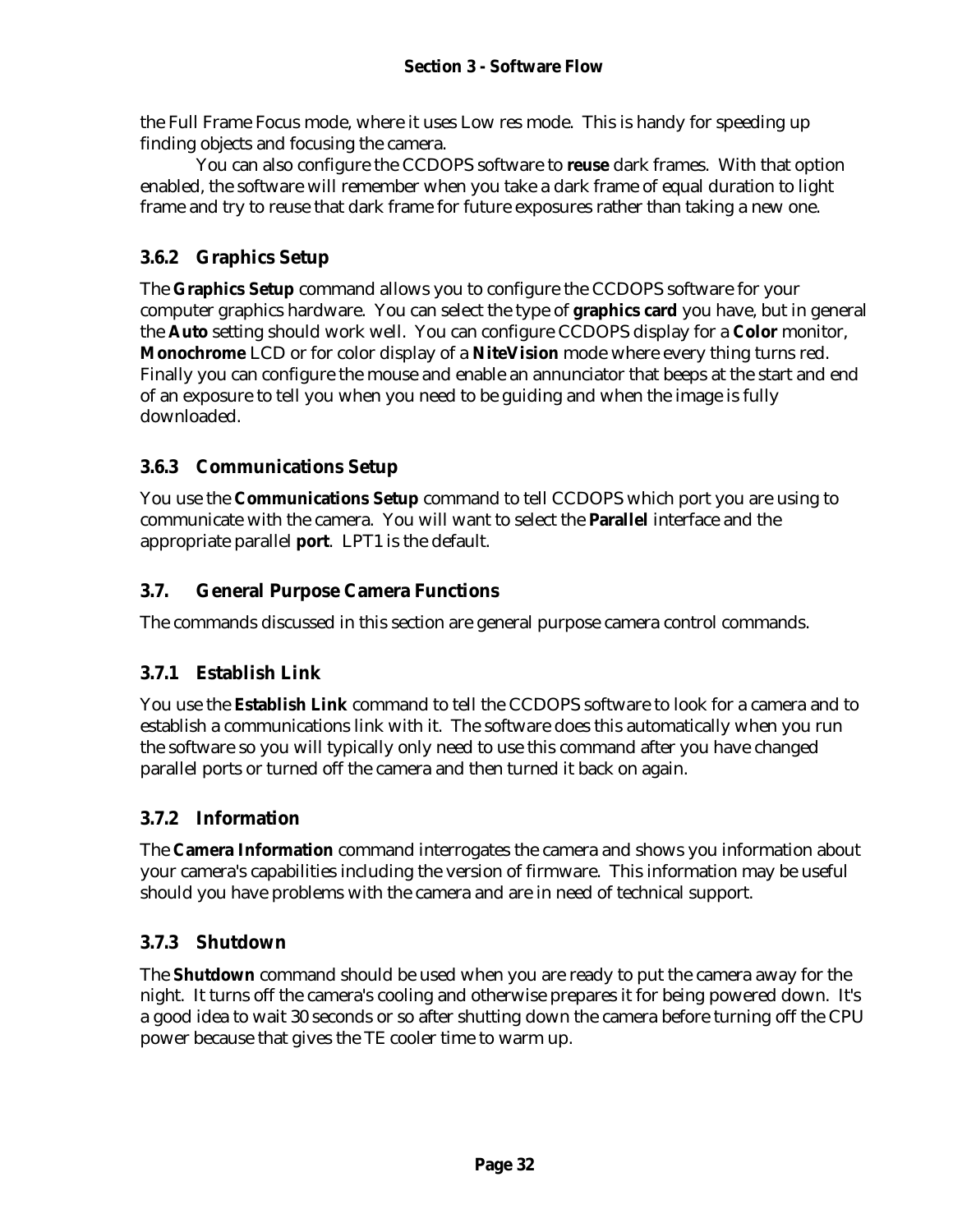## **3.7.4 Autoguiding**

The commands in the **Track menu** allow you to use your camera as an autoguider. The **Calibrate** command is used first and it lets the CCDOPS software measure your drive's correction speeds so that it can make calibrated corrections. The **Autoguide** command is then used to do the autoguiding. For a more in depth control of the autoguiding operation, the **Autoguide Parameters** command allows you to fine tune tracking and the **Convert Track Log File** command allows you to diagnose tracking problems. More on this later in section 4.4.

#### **3.7.5 Filter Wheel**

The commands in the **Filter Menu** are used to position the filter wheel in cameras that have been upgraded for tricolor operation. There is one command to select each possible filter position.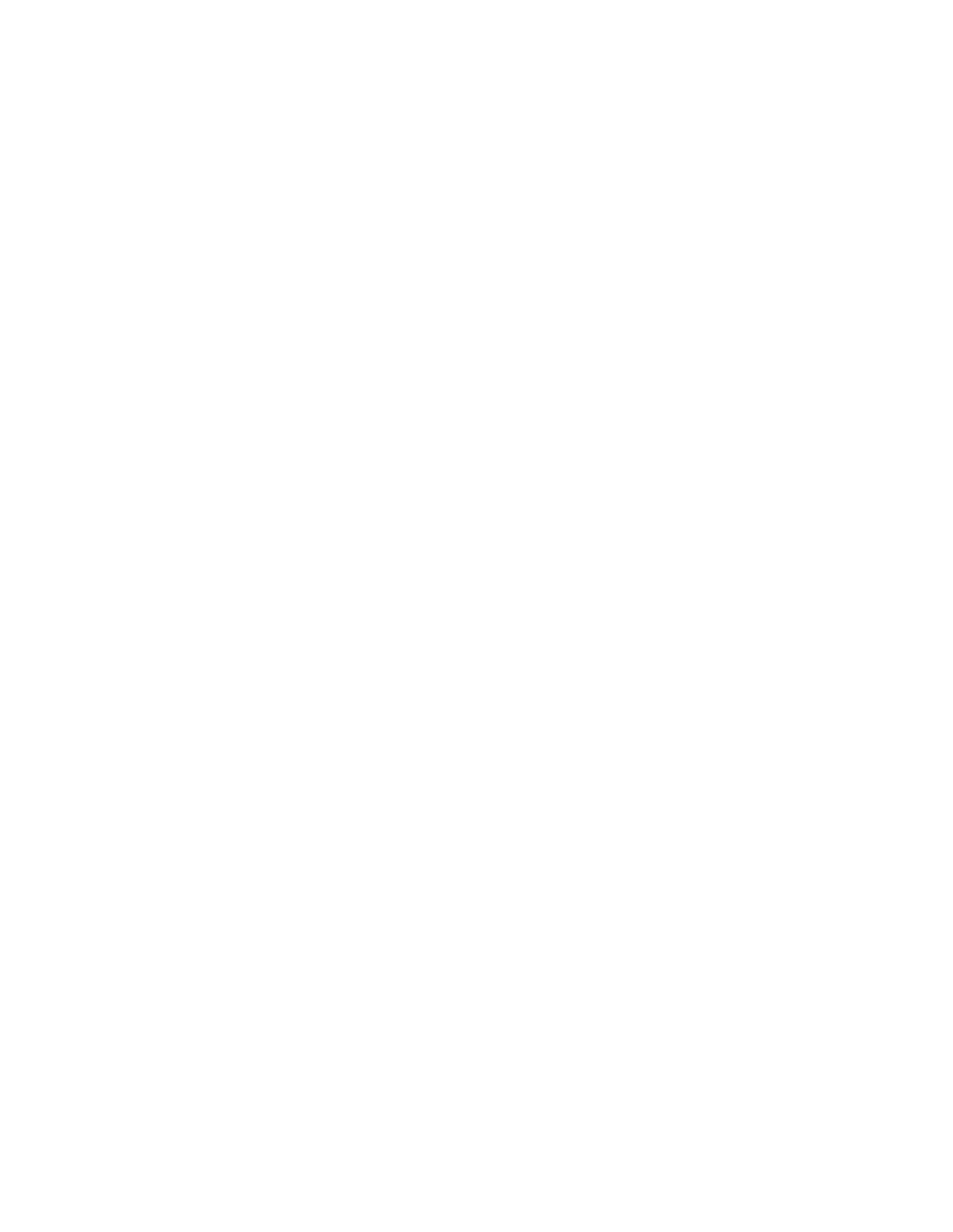#### **4. Advanced Imaging Techniques**

The following sections describe some of the advanced uses of CCD cameras. While you may not use these features the first night, they are available and a brief description of them is in order for your future reference.

## **4.1. Taking a Good Flat Field**

If you find that flat field corrections are desired due to vignetting effects or for more accurate measurements of star magnitudes, try either taking an image of the sky devoid of stars or take an image of a blank wall or neutral grey card that is evenly illuminated.

Finding areas of the sky devoid of stars is very difficult after twilight. Therefore, you should take flat field images of the night sky after sunset, but long before you can see any stars. If this is not possible, take an image of a featureless wall or card held in front of the telescope. However, if using this second method, be sure that the wall or card is evenly illuminated. Do not use a flashlight to directly illuminate a card, but rather allow the light to bounce off of another card or the wall of your observatory opposite the one you are imaging. Use a diffuse light source.

If you plan on flat fielding Track and Accumulate images, you should also refer to section 4.6. Since the same flat field is added to itself a number of times, be sure that you do not saturate the flat field image by starting with pixel values too high. Typically try to keep the pixel values between 10% to 20% of saturation for this purpose. For single flat field images, try to keep the values to approximately 50% of saturation. That is a value of roughly 2,000 counts for the TC-237 in Hi-Res.

#### **4.2. Track and Accumulate**

An automatic Track and Accumulate mode is available in CCDOPS which simplifies image acquisition for the typical amateur with a good telescope drive. Drives employing PEC or PPEC technology and accurate gears, only need adjustment every 30 to 120 seconds. With Track and Accumulate the software takes multiple exposures and automatically co-registers and co-adds them. The individual exposures are short enough such that drive errors don't show up and the accumulated image has enough integrated exposure to yield a good signal to noise ratio.

Procedurally, the camera will take an exposure, determine the position of a preselected star, co-register and co-add the image to the previous image in the CPU, and then start the cycle over again. Up to 64 images can be co-added. The resulting exposure is almost as good as a single long exposure, depending on the exposure used and sky conditions. The great sensitivity of the CCD virtually guarantees that there will be a usable reference star within the field of view. This new patented feature provides dramatic performance for the amateur, enabling unattended hour long exposures!

#### **4.3. Color Imaging**

The field of CCD color imaging is relatively new but expanding rapidly. Since your CCD camera is equipped with a monochromatic CCD, discriminating only light intensity, not color, some provision must be made in order to acquire color images. Your camera has been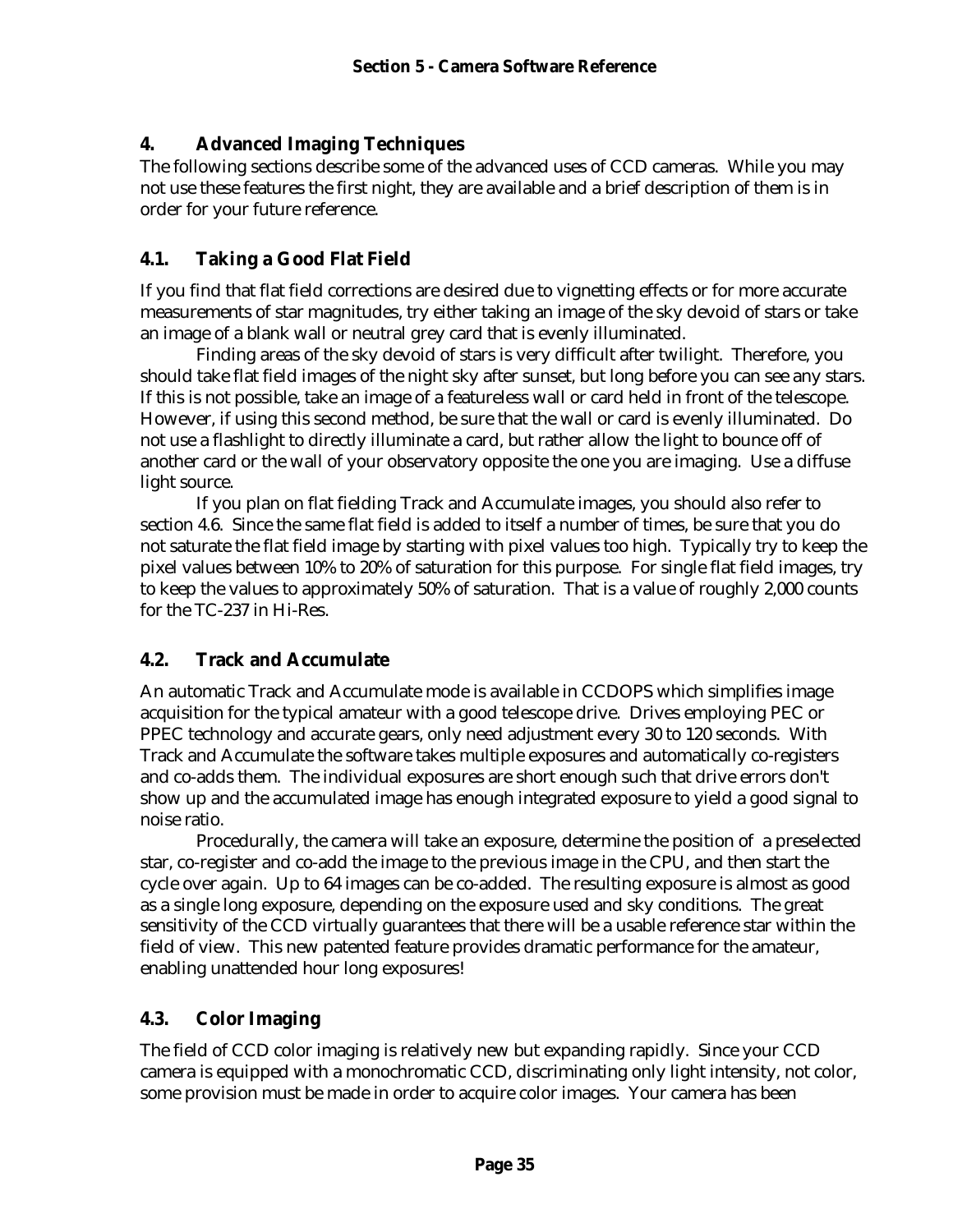#### **Section 5 - Camera Software Reference**

designed with color imaging in mind with the ability to easily upgrade the camera with an internal color filter wheel in place of the standard shutter wheel.

The color filter wheel allows conveniently placing colored interference filters in front of the CCD in order to take multiple images in different color bands. These narrow band images are then combined by software to form a color image. The Red, Green and Blue pass filters are used to acquire three separate color images of the object. The resulting images are combined to form a tri-color image using the CCDCOLOR software.

Color imaging places some interesting requirements on the user that bear mentioning. First, many color filters have strong light transmission in the infrared (IR) region of the spectrum, a region where CCDs have very good response. If the IR light is not filtered out, then combining the three images into a color image can give erroneous results. If your Blue filter has a strong IR leak (quite common), then your color images will look Blue. For this reason, you place an IR blocking filter in front of the three color filters.

Second, since you have narrowed the CCD's wavelength response with the interference filters, longer exposures are required to achieve a similar signal to noise compared to what one would get in a monochrome image with wide spectral response. This is added to the fact that tri-color images require a higher signal to noise overall to produce pleasing images. In black and white images your eye is capable of pulling large area detail out of random noise quite well, whereas with color images your eye seems to get distracted by the color variations in the noisy areas of the image. The moral of the story is that while you can achieve stunning results with CCD color images, it is quite a bit more work. Fast optical systems,  $f/2$  through  $f/6.3$ , work best. Focal reducers also help.

#### **4.4. Autoguiding**

The CCDOPS software allows the CCD camera to be used as an autoguider through the commands in the Track menu.

When used as an autoguider, the CCD camera repeatedly takes images of a guide star, measures the star's position to a fraction of a pixel accuracy, and corrects the telescope's position through the hand controller input. While autoguiding alleviates the user of the tedious task of staring through an eyepiece for hours at a time, it is by no means an end-all cure to telescope drive corrector performance. All the things that were important for good manually guided exposures still exist including a good polar alignment. Use of an auto guider is to correct for the small drive errors and long term drift, not to slew the telescope or compensate for a poor drive.

One of the reasons that autoguiders are often better than human guiding is that rather than just stabbing the hand controller to bump the guide star back to the reticule, it gives a correction that is the precise duration necessary to move the guide star back to its intended position. It knows how much correction is necessary for a given guiding error from the Calibrate Track command. The Calibrate command, which is used prior to autoguiding, exercises the telescope's drive corrections in each of the four directions, measuring the displacement of a calibration star after each move. Knowing the displacement and the duration of each move calibrates the drive's correction speed.

To autoguide you need to connect the camera's Telescope port to your telescope's CCD input. On Celestron Ultima, Losmandy and LX-200 mounts this is accomplished with the small 6 conductor "telephone" cable provided with the camera. Simply plug one end into the Telescope port on the camera's CPU and the other end into the telescope. On Ultima and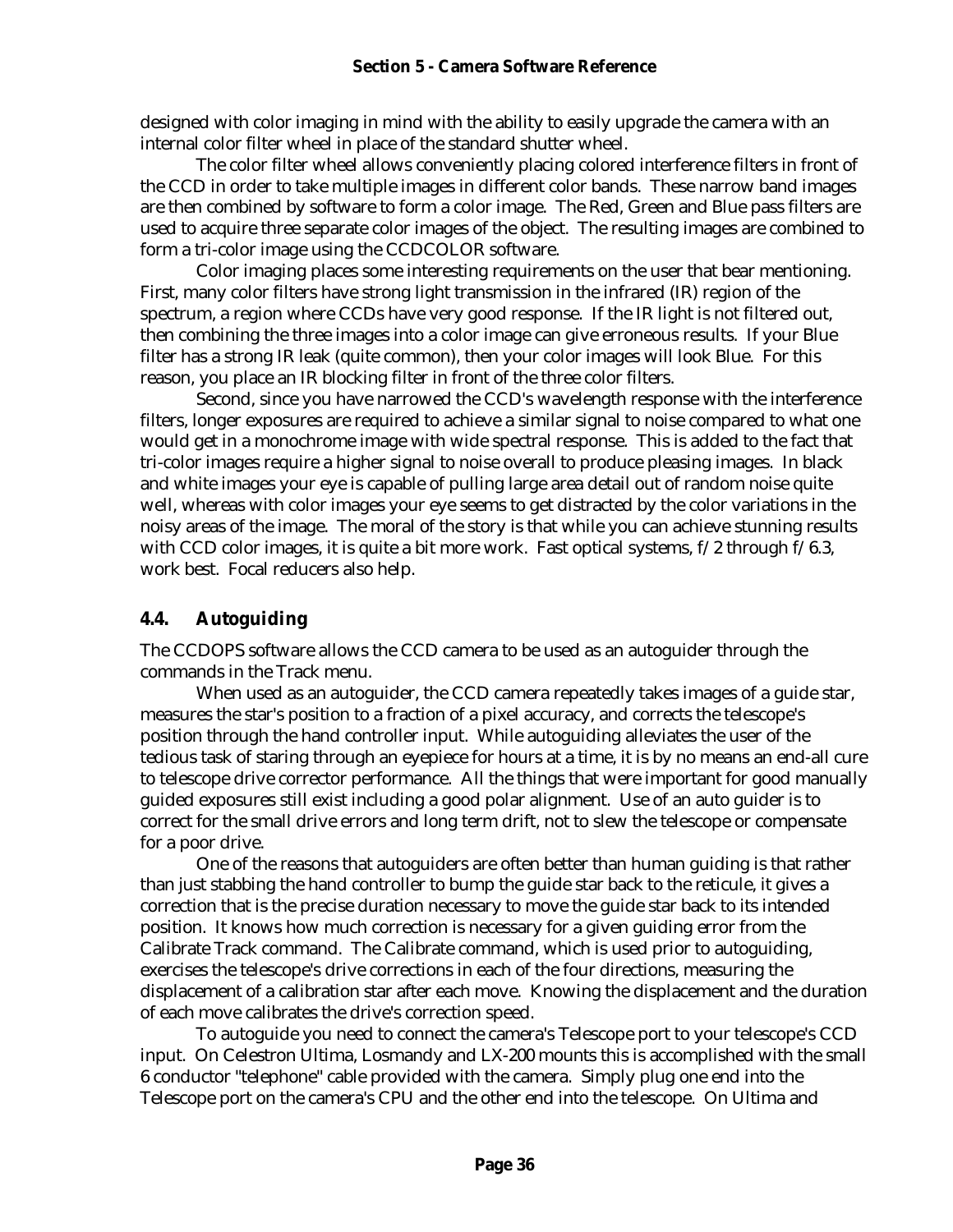Losmandy mounts you will need to unplug the hand controller and plug the auto guiding cable in its place. On the LX-200 you plug the cable into the CCD jack. Finally if you have an older telescope that does not support the 6 pin CCD port contact SBIG Technical support and inquire about custom hand controller modifications and whether you need an external Relay Adapter box.

#### **4.5. Field Operation**

The ST-237 Advanced CCD Camera is supplied with a wall transformer for operation off 110 VAC that provides 12 VDC output to the camera. You can run the camera off of a car battery when operated in the field. If you are interested in this please contact SBIG or refer to Appendix A for the power jack pinouts.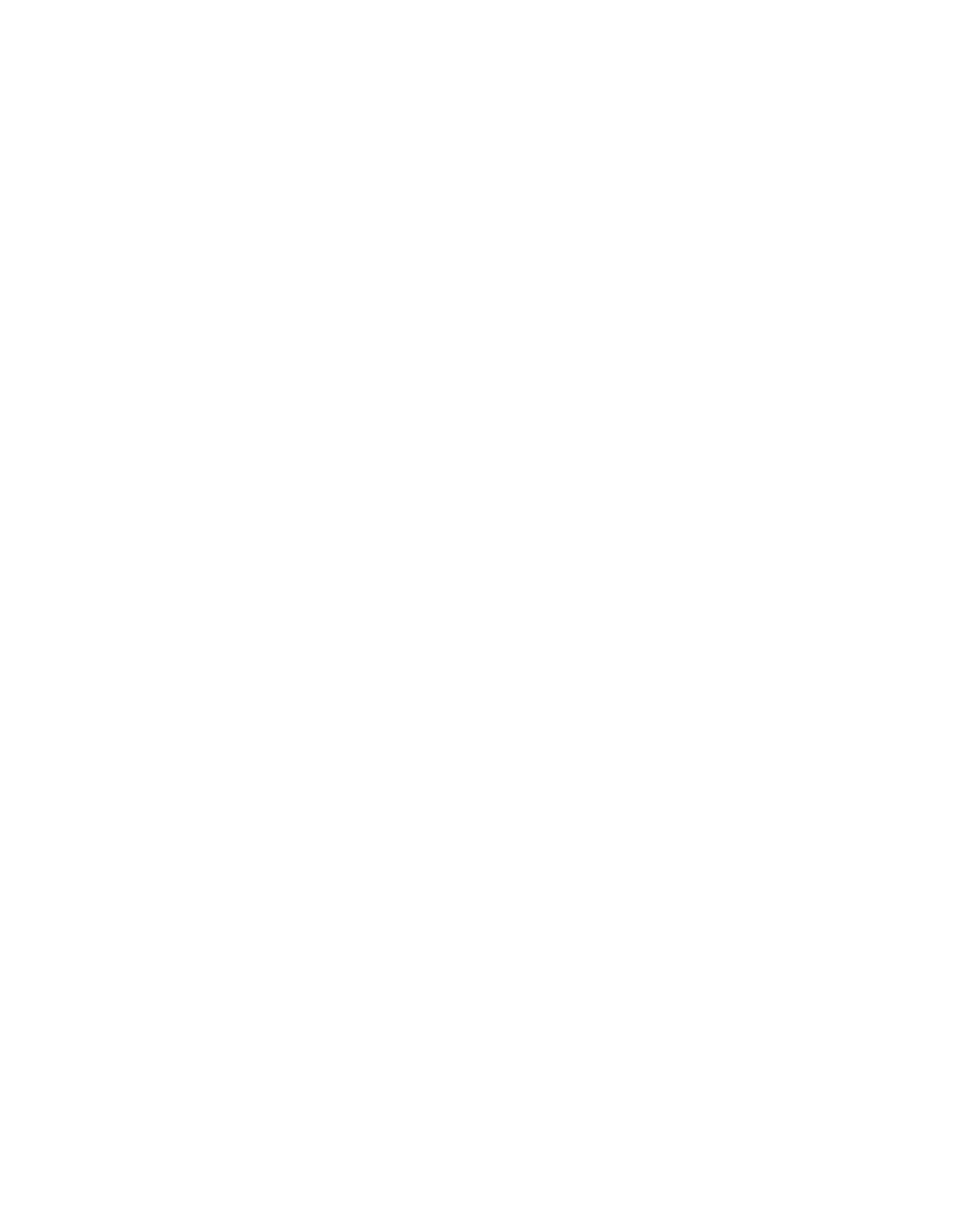#### **5. Glossary**

- **Antiblooming Gate** When a CCD pixel has reached its full well capacity, electrons can effectively spill over into an adjoining pixel. This is referred to as blooming. The Antiblooming gate can be used to help stop or at least reduce blooming when the brighter parts of the image saturate.
- **Astrometry** Astrometry is the study of stellar positions with respect to a given coordinate system.
- **Autoguider** All SBIG CCD cameras have auto guiding or "Star Tracker" functions. This is accomplished by using the telescope drive motors to force a guide star to stay precisely centered on a single pixel of the CCD array. The camera has four relays to control the drive corrector system of the telescope. The CCD camera head is installed at the guide scope or off axis guider in place of a guiding eyepiece.
- **CCD** The CCD (Charged Coupled Device) is a flat, two dimensional array of very small light detectors referred to as pixels. Each pixel acts like a bucket for electrons. The electrons are created by photons (light) absorbed in the pixel. During an exposure, each pixel fills up with electrons in proportion to the amount of light entering the pixel. After the exposure is complete, the electron charge buildup in each pixel is measured. When a pixel is displayed at the computer screen, its displayed brightness is proportional to the number of electrons that had accumulated in the pixel during the exposure.
- **Dark Frame** The user will need to routinely create image files called Dark Frames. A Dark Frame is an image taken completely in the dark. Dark Frames are subtracted from normal exposures (light frames) to eliminate fixed pattern and dark current noise from the image. Dark Frames must be of the same integration time and temperature as the light frame being processed or numerous hot and cold occur.
- **Dark Noise**  Dark Noise or Dark Current is the result of thermally generated electrons building up in the CCD pixels during an exposure. The number of electrons due to Dark Noise is related to just two parameters; integration time and temperature of the CCD. The longer the integration time, the greater the dark current buildup. Conversely, the lower the operating temperature, the lower the dark current. This is why the CCD is cooled for long integration times. Dark noise is a mostly repeatable noise source, therefore it can be subtracted from the image by taking a "Dark Frame" exposure and subtracting it from the light image. This can usually be done with very little loss of dynamic range.
- **Double Correlated Sampling** Double Correlated Sampling (DCS) is employed to lower the digitization errors due to residual charge in the readout capacitors. This feature results in lower readout noise.
- **FITS Image File Format** The FITS image file format (which stands for Flexible Image Transport System) is a common format supported by professional astronomical image processing programs such as IRAF and PC Vista. CCDOPS can save image files in this format but can not read them.
- **Flat Field** A Flat Field is a image with a uniform distribution of light entering the telescope. An image taken this way is called a flat field image and is used with CCDOPS to correct images for vignetting.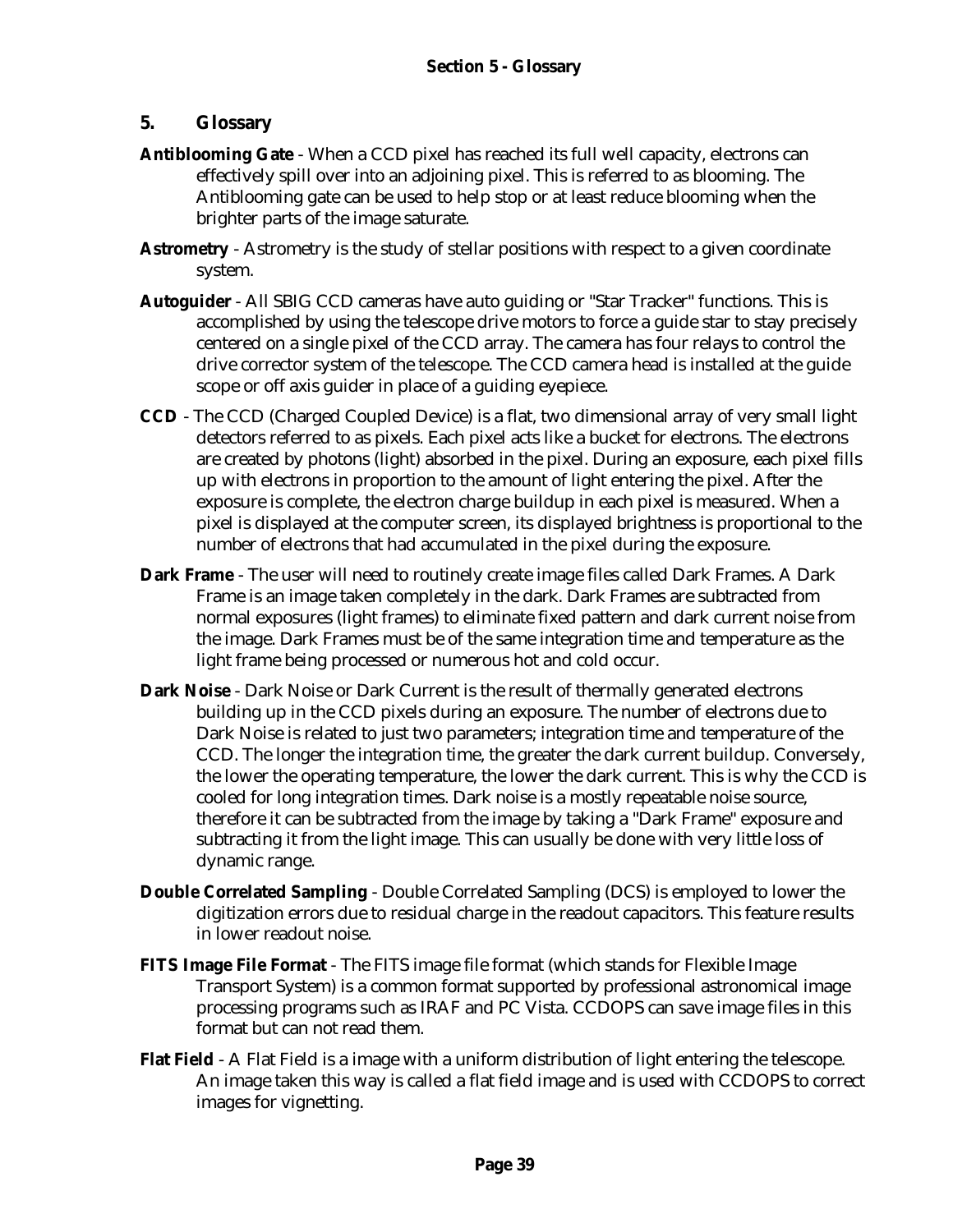- **Focal Reducer** A Focal Reducer reduces the effective focal length of an optical system. It consists of a lens mounted in a cell and is usually placed in front of an eyepiece or camera. With the relatively small size of CCDs compared to film, focal reducers are often used in CCD imaging.
- **Frame Transfer CCDs** Frame Transfer CCDs are CCDs that have a metal mask over some portion (usually half) of the pixel array. The unmasked portion is used to collect the image. After the exposure is complete, the CCD can very quickly shift the image from the unmasked portion of the CCD to the masked portion, thus protecting the image from light which may still be impinging on the CCD. This acts as an electronic shutter.
- **Full Well Capacity** Full Well Capacity refers to the maximum number of electrons a CCD pixel can hold. This number is usually directly proportional to the area of the pixel.
- **Histogram** The Histogram is a table of the number of pixels having a given intensity for each of the possible pixel intensities. Remember that, in the end, the image file is nothing more than a list of pixel values, one for each CCD pixel.
- **Light Frame** The Light Frame is the image of an object before a Dark Frame has been subtracted.
- **Path/Filter**  The Path setting tells CCDOPS which directory and disk drive to find and store the image files. In essence, it defines the current directory. The filter controls which image files are shown in the Open directory. Only files that match the filter are shown. For example, a filter setting of "\*.237" will only show files that have an "237" extension.
- **Photometry** Photometry is the study of stellar magnitudes at a given wavelength or bandpass.
- **Photons/ADU** This is an indication of the camera's gain in converting incoming light into image counts. This value is used with programs such as Hidden Image. For any image you take the Photons/ADU is shown in the Parameters command from the Image menu.
- **Pixel Size** The smallest resolution element of a CCD camera is the CCD pixel. The pixel size for your camera is 10 microns square (10 by 10 microns)
- **Planet Mode** Planet Mode is the most useful way to achieve focus. When you select Planet mode, a full frame is exposed, downloaded, and displayed on the computer monitor. A small window can be placed anywhere in the image area and the size of the window can be changed. Subsequent downloads will be of the area inside the box resulting in a much faster update rate.
- **Quantum Efficiency** Quantum Efficiency refers to the fractional number of electrons formed in the CCD pixel for a given number of photons. Quantum Efficiency is usually plotted as a function of wavelength.
- **Readout Noise** Readout noise is associated with errors generated by the actual interrogation and readout of each of the CCD pixels at the end of an exposure. This is the result of fixed pattern noise in the CCD, residual charge in the readout capacitors and to a small extent the noise from the A/D converter and preamplifier.
- **Readout Streaking** When a bright object is imaged using a short exposure time, readout streaking can occur. Readout streaking can look similar to blooming except it extends across the entire image passing through the bright object. This is a result of image shift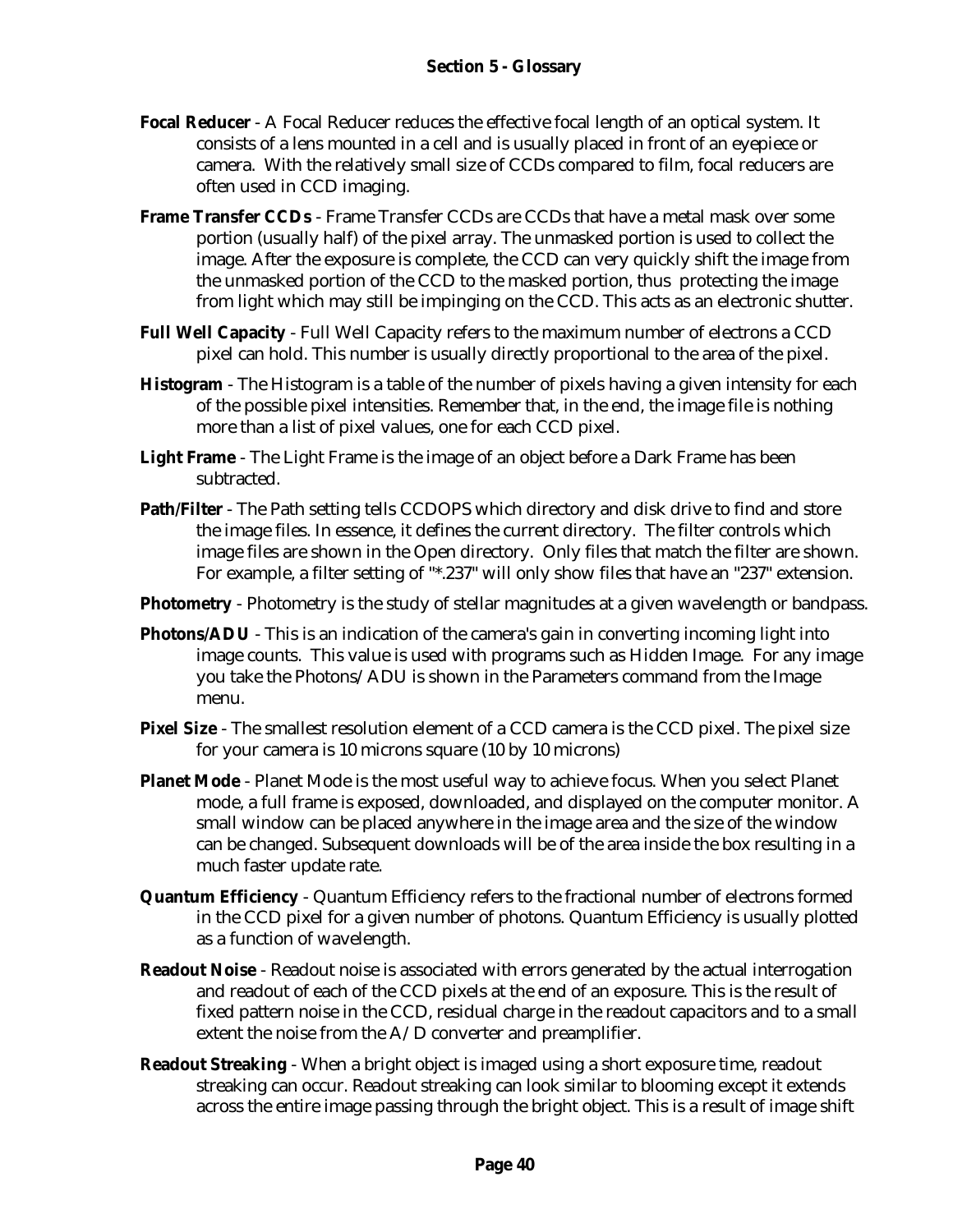at the beginning and again at the end of an exposure due to frame transfer. The readout streaking is usually very faint with respect to the overall image and can sometimes be eliminated from the display image by slightly raising the background level.

- **Resolution Mode** The resolution of a CCD camera is determined by pixel size. Pixel size can be increased by combining or binning more than one pixel and displaying it as one pixel. Doing so decreases the effective resolution but speeds up the download time of the image. Maximum resolution is determined by the smallest size of the individual CCD pixel.
- **Response Factor** Response Factor is a multiplier used by CCDOPS to calibrate a telescope for photometric calculations. The Response Factor multiplied by 1000 is the number of photoelectrons generated in the CCD for a 0th magnitude star per second per square inch of aperture.
- **Saturation** Saturation refers to the full well capacity of a CCD pixel as well as the maximum counts available in the A/D converter. The pixel is saturated when the number of electrons accumulated in the pixel reaches its full well capacity. The A/D is saturated when the input voltage exceeds the maximum.
- **Sky Background** The sky background illumination or brightness is the number of counts in the image in areas free of stars or nebulosity and is due to city lights and sky glow. High levels of sky background can increase the noise in images just like dark current. For some deep sky objects, filters can be used to reduce the sky background level.
- **Seeing** Seeing refers to the steadiness and the transparency of the atmosphere during an observing session.
- **TE Cooler**  The TE Cooler is a Thermal Electric cooling device used to cool the CCD down to operating temperature. The CCD is mounted to the TE Cooler which is mounted to a heat sink, usually the camera head housing.
- **TIFF Image File Format** The TIFF image file format (which stands for Tagged Interchange File Format) was developed jointly by Microsoft and Aldus Corporations to allow easy interchange of graphics images between programs in areas such as presentation and desktop publishing. CCDOPS can save image files in this format but it can not read them.
- **Track and Accumulate** The Track and Accumulate function is an patented feature of CCDOPS that allows the user to automatically co-register and co-add (including dark frame subtraction) a series of images of an object. These exposures can be taken unguided as long as the "Snapshot time" does not exceed the length of time before tracking errors of your clock drive become apparent. This allows you to image and track without guiding or the need to connect the CCD Relay port to your drive motors.
- **Track List** The Track List is a file generated by CCDOPS during a Track and Accumulate session. The Track List logs all the corrections made by CCDOPS for each of the images. Track lists are required when flat fielding Track and Accumulate images.
- **Tri-Color** Tri-Color refers to color images created using three different colors mixed into a balanced color image using red, green and blue filters. An object is imaged three times,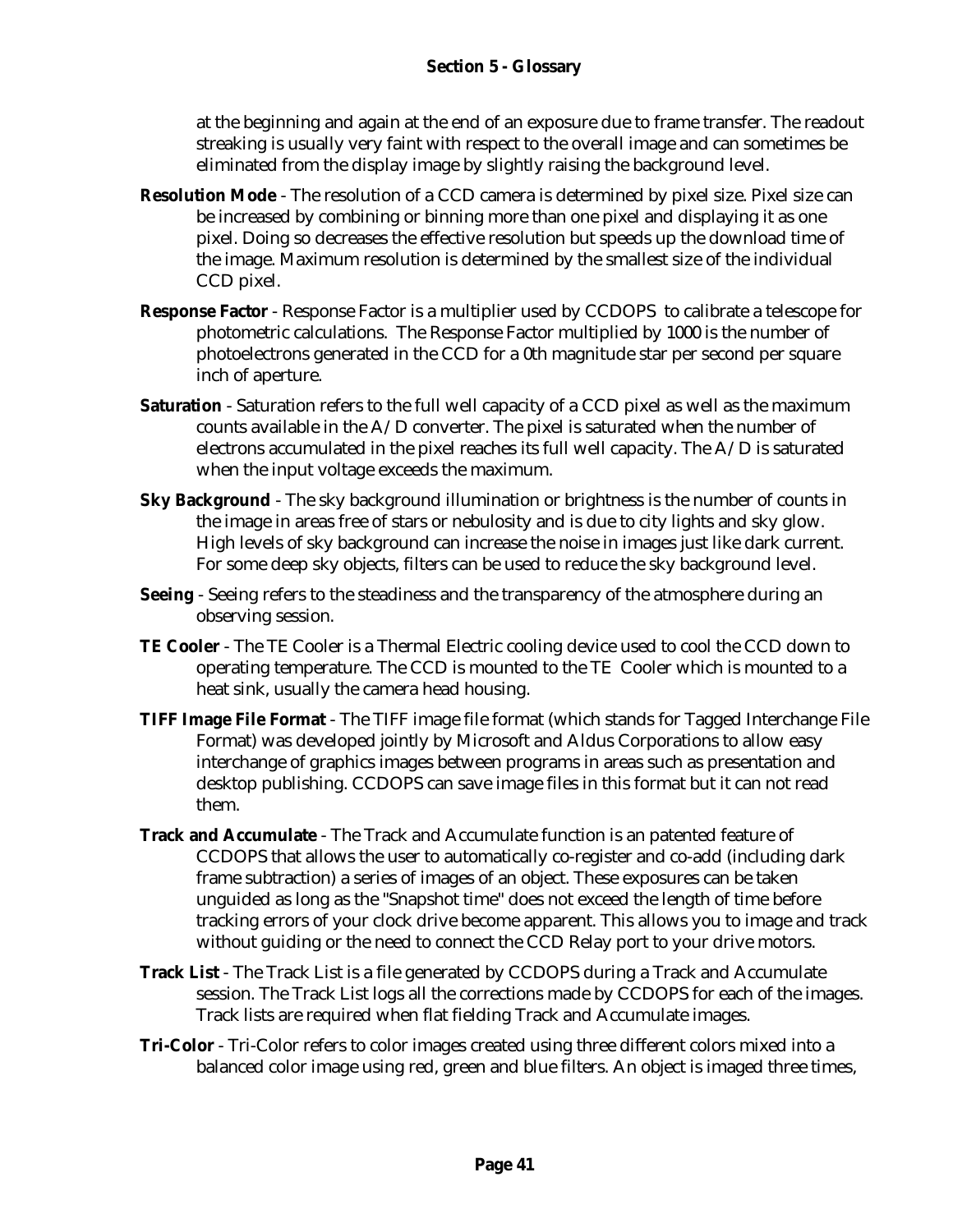#### **Section 5 - Glossary**

once with each color filter. The three images are then co-added and color balanced with the appropriate software.

**Vignetting** - Vignetting is obstruction of the light paths by parts of the instrument. It results in an uneven illumination of the image plane. The effects of vignetting can be corrected using flat field images.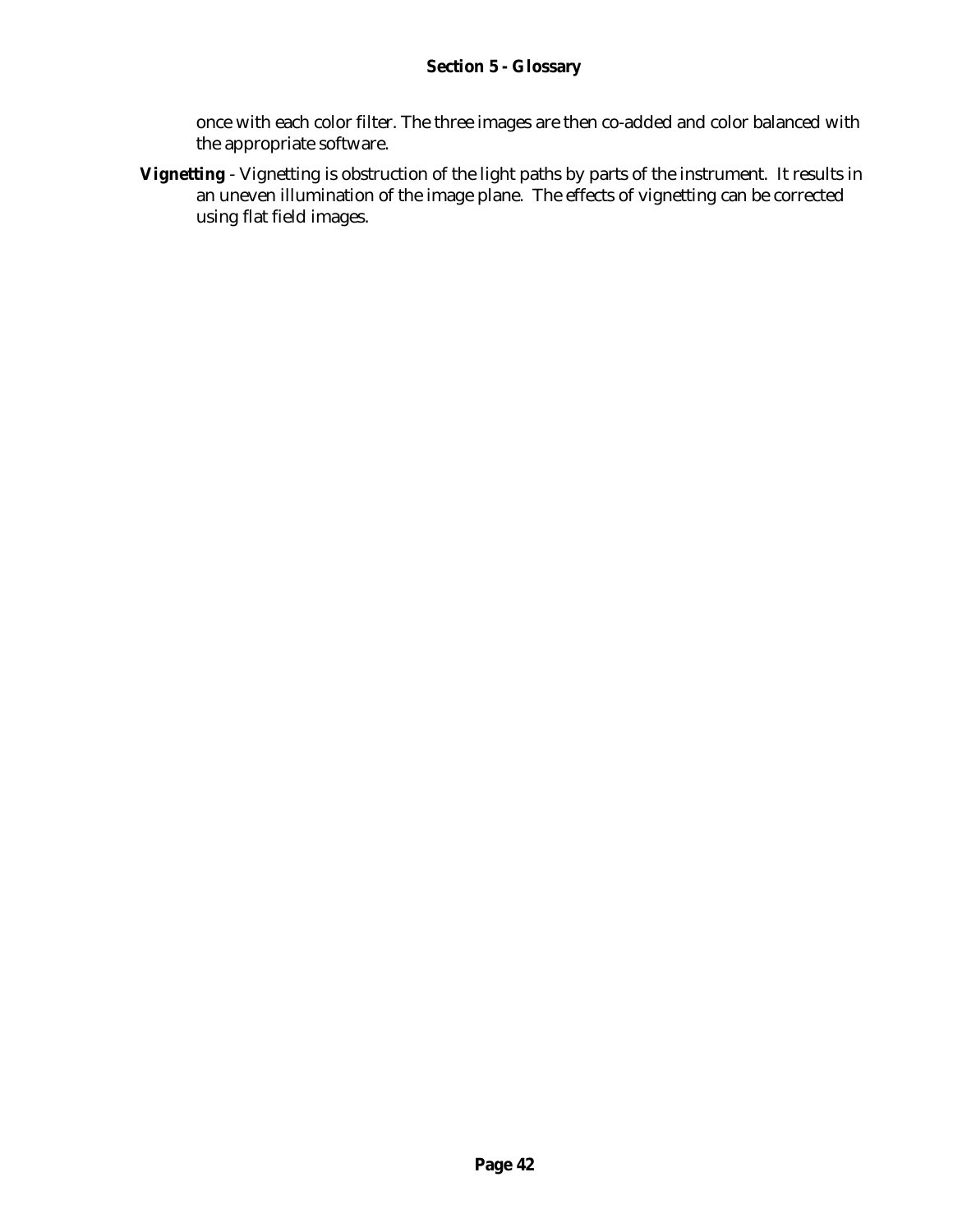## **6. Hints and Tips**

This section contains hints and tips to get the most use out of your camera and software. There is a section of Question and Answers to the most common questions followed by several sections of tips.

## **6.1 Question and Answer**

This section contains answers to some of the more common questions we hear in the Technical Support department.

Q. *Is there a short cut to focusing the camera?* A. We find the best method to be using the peak brightness as described in the manual but there are almost as many opinions here as there are people.

Q. *How often do I need to refocus?* A. When there has been a big temperature change (3 °F) or when you have moved to a vastly different position of the sky with an SCT, you should consider refocusing.

Q. What *is the back focus of the camera?* A. Please refer to Figure 2.2.

Q. What *is the extra rectangular bar that came with the camera ?* A. It is a tripod mount that you screw into the side of the camera that allows you to mount the camera on a tripod if you plan to fit it with camera lenses.

Q. *Can I use a camera lens with the camera?* A. Yes, SBIG sells an adapter for the camera that allows you to use C-mount or other lenses with the camera.

Q. *Can I operate the camera off of a car battery?* A. Yes you can. You'll probably want to use a deep cycle marine battery and you'll have to purchase a cable. Please refer to section 4.5.

Q. *How cold should the CCD get?* A. You should be able to work around 30 degrees Celsius below ambient.

Q. *Who should I call when I have questions or problems with the camera?* Call SBIG and ask for PixCel Technical Support.

Q. *How long of a cable can I use between the PC and the CPU?* A. You should be able to use cables up to 100 feet in length but it will vary from PC to PC.

Q. *Where can I get a longer cable?* A. Go to your nearest computer store and ask for a 25 pin male to female extension cable.

Q. *Where can I get a shorter cable?* A. Go to your nearest computer store and ask them to make you a short 25 pin male to female crimp type cable.

Q. *Why does the software say there isn't enough memory?* A. You need to make sure you have at least 1 Megabyte Extended memory and that the HIMEM.SYS driver is loaded into your CONFIG.SYS file. Also check that other entries in the CONFIG.SYS or AUTOEXEC.BAT files are not consuming too much memory.

Q. *I see dark spots in my images, what causes them?* A. If the dark spots are a single pixel they are typically caused by hot pixels in the CCD saturating and can be removed with the Remove Cool Pixels command. If they're several pixels wide you should suspect dust on the window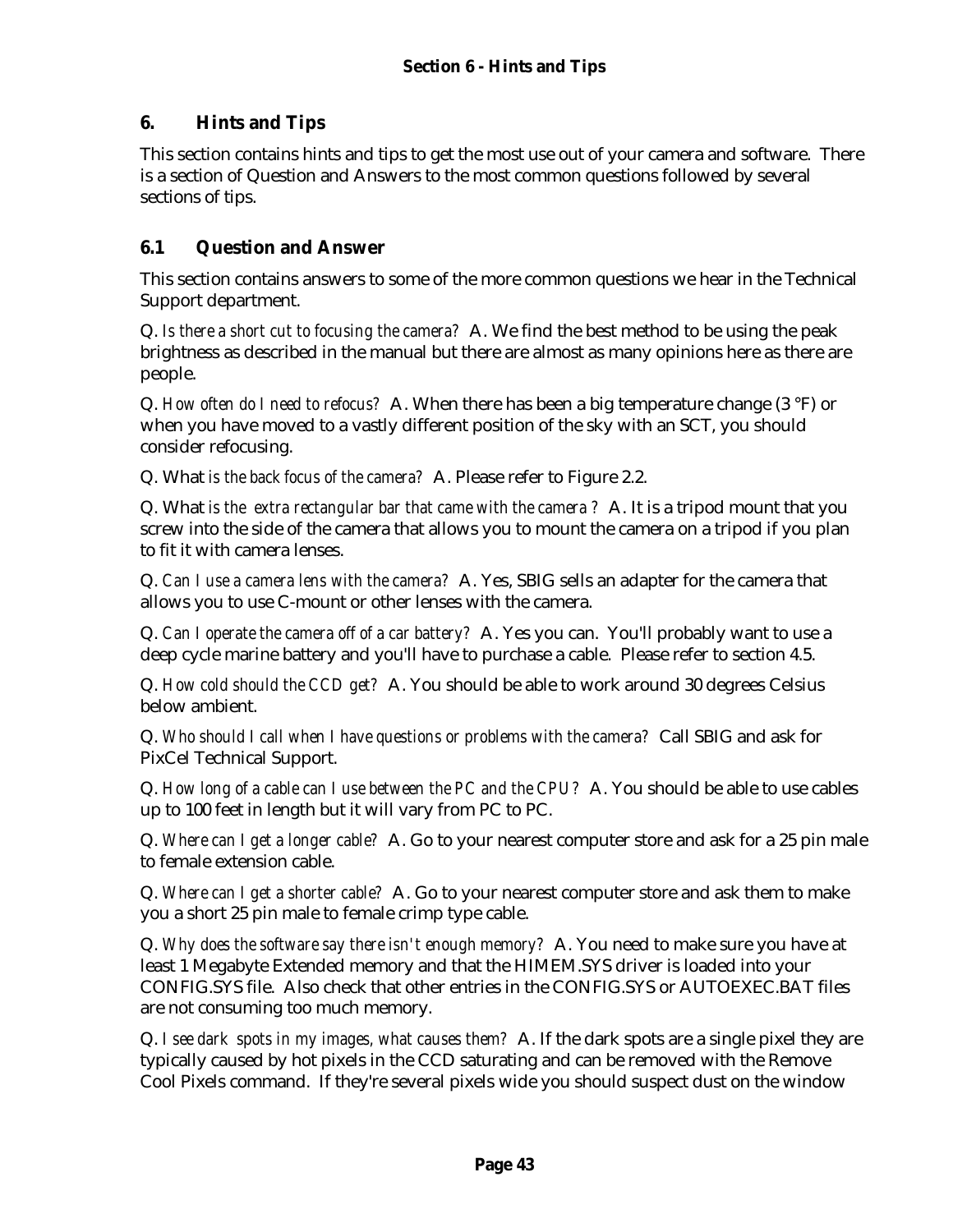and that effect can be removed with flat fielding your images or clean the window with an "air duster".

Q. *My images have dark tendrils in the corners. What can I do?* A. These are caused by the CCD frosting and you need to replace the desiccant as described in Appendix C.4.

Q. *Can I write my own software for the camera?* A. Appendix B describes the file format used to save images. You can also request an Application Note from the manufacturer telling how to interface and program to the camera.

Q. *Is there other software available for the camera?* A. You can upgrade your camera with the Color Filter Wheel and CCDCOLOR software. Also there are several third party software packages for image processing, camera control and various printer output.

Q. *Can I run the software under Windows,?* A. While we don't recommend running the CCDOPS software under Windows you should be able to do it. Also Software Bisque's SkyPro software supports the camera under Windows and is fully integrated with their excellent The Sky software. Contact Software Bisque at (303) 278-4478.

Q. *What do I do if my images have elongated stars?* A. If using Track and Accumulate you are probably using a snapshot time that is too long. If the snapshot time is longer than the amount of time your drive can track unguided with acceptable guiding errors, you will see elongated stars in your final images. If your snapshot times are getting down to 30 seconds or less you should improve your drive.

If you are using your camera as an autoguider for film photography and are noticing unacceptable guiding errors, please check the following:

- 1. Can you move the telescope using the Move command? This is an indicator as to whether or not you are properly connected to your drive system via the relay cable from the CPU.
- 2. Be sure that your calibration time gives at least 10 to 50 pixels of movement for each step of the Calibrate command.
- 3. Check for flexure between the CCD camera head and your system. Check for flexure between the guide scope or off-axis guider and your telescope system. This is a very common source of guiding errors. A very small movement of the CCD head with respect to the guide scope during an exposure can cause unacceptable streaking.
- 4. If your mount is stable, try longer exposure times while tracking to average out the atmospheric effects.

Q. *What do I do if my CCD frosts?* A. If your camera starts to frost after a year of use it's time to replace the desiccant as described in Appendix C.

Q. *The moon is too bright, what do I do?* A. Try a full aperture solar filter. Try a variable rotating neutral density filter. Don't use off-axis apertures smaller than 4" or you give up resolution.

Q. *What exposure is best for planets?* A. Use the crosshairs mode to measure the disk's intensity. Make sure that the pixels are about 75% saturated. This should give a good range of brightness. Sometimes moons can also be imaged at the long end of the exposure range.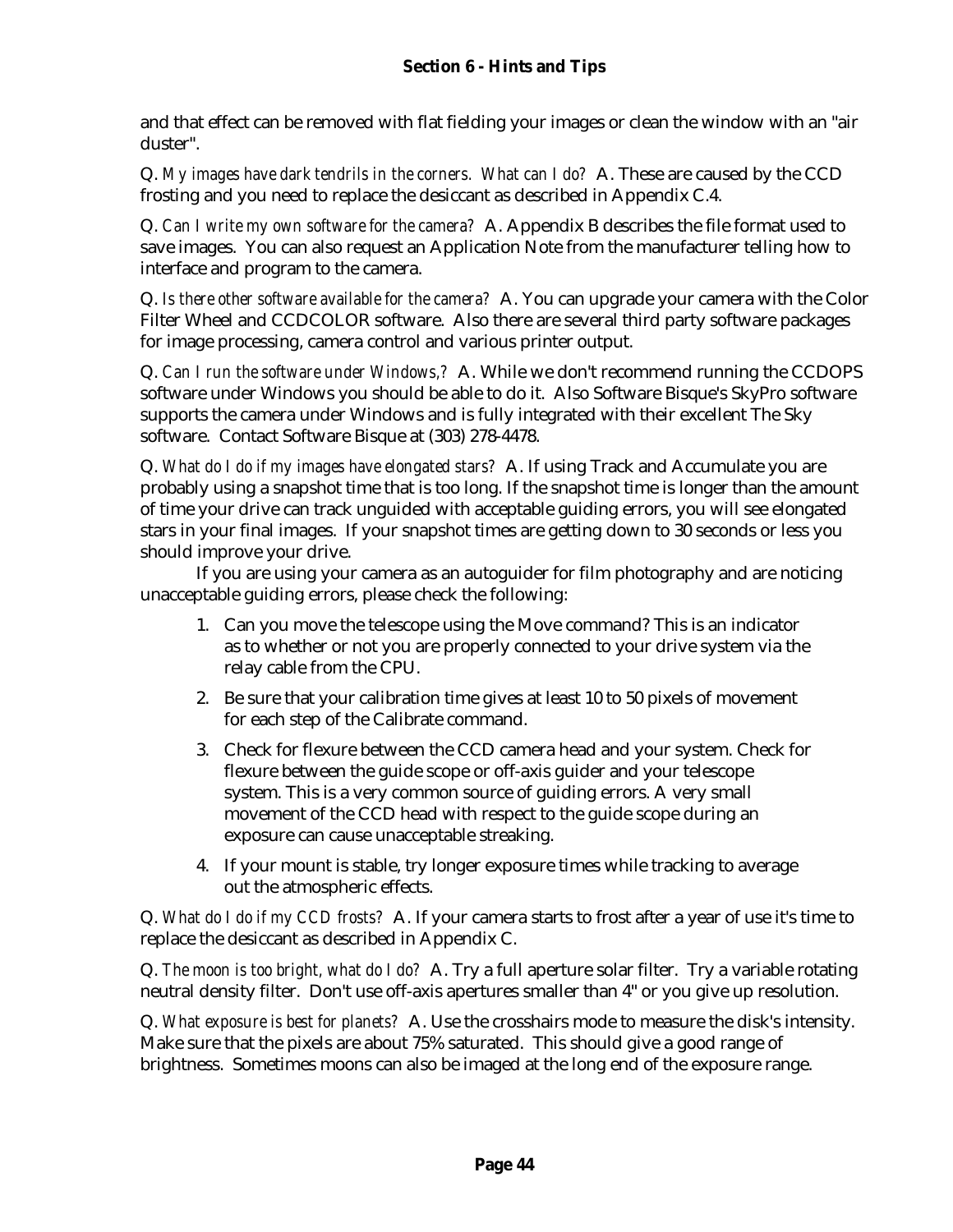Q. *Which laptop is best for CCD use?* A. Nearly any laptop will work, however you should take a copy of CCDOPS with images and run it from any units you are considering. Color LCD isn't necessary unless it is your only computer.

Q. *Why are my images grainy looking and not smooth?* A. The grainy look is from low signal to noise. A longer integration time will increase signal and reduce graininess. Try doubling exposure times. This works up to a point where you begin picking up sky background (light pollution) which limits maximum practical integration times. Also make sure your cooler is running at 75% capacity or more.

Q. *What are the advantages of shorter focal lengths and faster F# telescopes?* A. Shorter focal lengths increase the field of view, allowing you to image larger objects. Faster F# telescopes increase the field of view *and* shorten the exposure times. Do not underestimate the benefits of focal reducing your f/10 SCT systems!

# **6.2. CCDOPS Use Tips**

- If you display an image and nothing shows, check that the Auto Contrast was enabled.
- When selecting a Track and Accumulate guide star, it is not necessary to exactly set the cursor on the center of the selected star. It automatically snaps to the brightest pixel, not necessarily the geometric visual center.
- Co-adding images together, whether guided or accumulated, averages out noise and results in a smoother image than one single long exposure. Keep in mind, the longer the individual exposure, the higher the signal to noise until you reach background sky limits. You will find that at f/10, a single 60 second exposure will be grainy for low contrast objects and 5 minutes may be the minimum tolerable, requiring off-axis guiding or a guide scope. At f/6.3, this snapshot time may be 1 minute and at f/2 it may be 10 seconds. Don't be afraid to experiment with poorly guided images of varying exposure times to learn what works best. Co-adding many underexposed images still results in inferior results. This is especially true for tricolor.
- If you are fortunate enough to have access to a full aperture solar filter, daytime use with the CCD camera is possible at f/6.3 to f/10. Distant power poles and power lines silhouetted against the sky work well as a target. Use binning since turbulence will limit resolution. This will allow you to learn the software flow in daylight.
- Dark frames aren't necessary for short exposures of bright objects (Jupiter at  $f/20$  with  $2x$ Barlow projection or the moon).

# **6.3. Hints and Tips for Laptop Users**

- If you mainly use your laptop for field use with CCDOPS, it is possible to modify your AUTOEXEC.BAT file to boot directly into CCDOPS, saving time.
- If your laptop is monochrome, obtain a small piece of red litho stripping film (rubylith) to slip in front of the LCD display. Most print shops have the red plastic. Use it matte side out.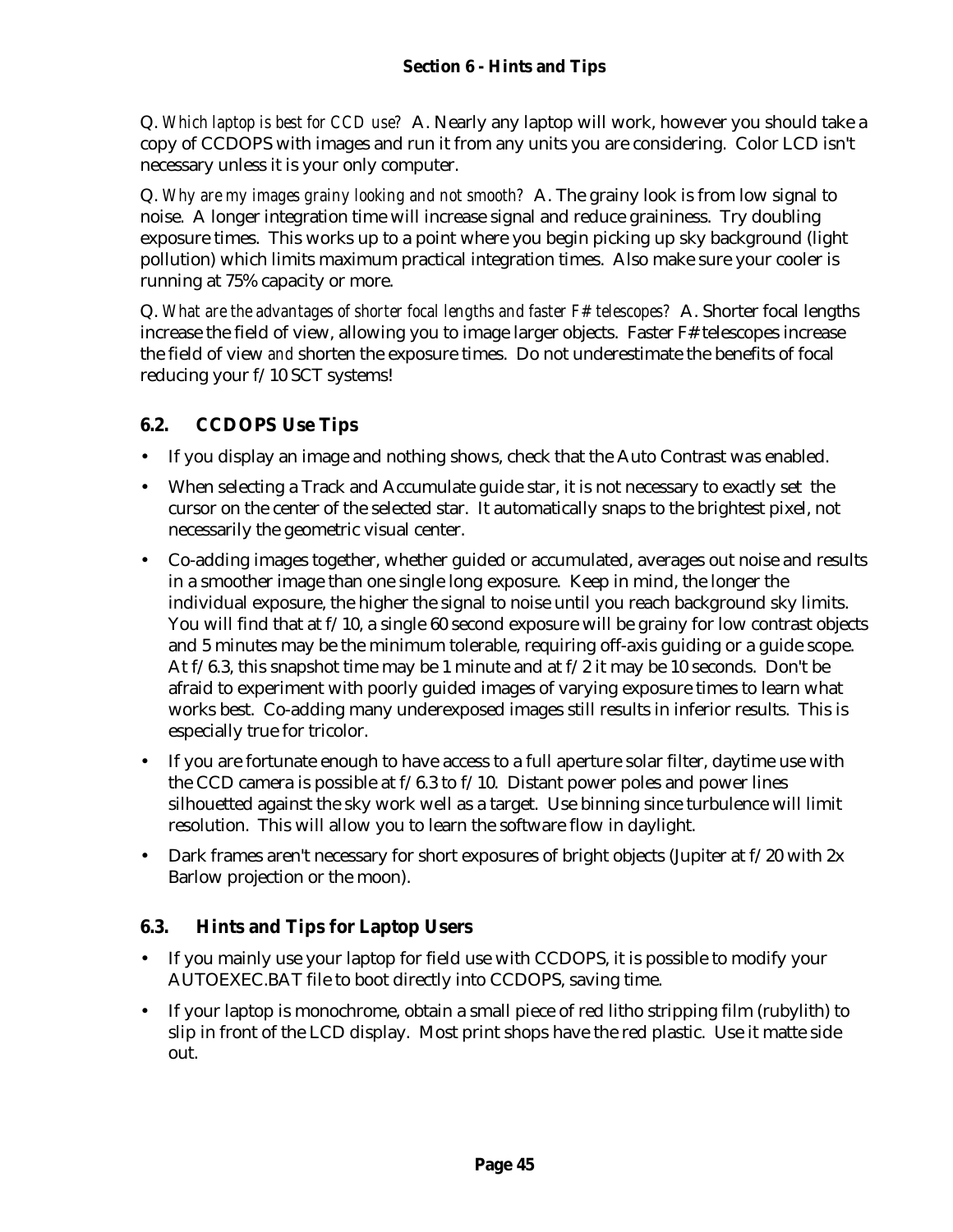- You can stack your laptop directly on top of the CPU for a compact package. You could make a custom 8" ribbon type cable to couple the CPU to the laptop. The cable is wired pin 1 to pin 1, etc. See Question #11 on page 73.
- Cursor movement through CCDOPS is much faster using the mouse, especially if your laptop has one of the small keyboard based pen-point mice.
- Some LCD displays dim when it is very cold outside. A small heat pad behind the display can help.
- Don't be afraid to adjust display brightness on your computer in the course of viewing an image. Negative views require opposite settings.
- Try to use a laptop with 64 shade gray display capability. Some laptops have a display setup mode in their resident software to optimize. VESA compliant is also useful for real time cursor contrast changes.
- LAPLINK software and cables allow easy next day image file transfer to your main computer. This is very handy.
- Images will always look better when displayed on a video monitor, however, an active matrix LCD display is pretty close except in brightness.
- You may wish to change your display and hard drive sleep cycles (battery conservation) to longer "keep awake" times so as not to interfere with image acquisition (long Track and Accumulate).
- LED flashlights help to see the keyboard when the display is dimmed red.

#### **6.4. Telescope Tips**

- Always verify best collimation prior to installing the CCD camera. Because sub-arc second imaging (better than that you can see visually) is possible.
- Always secure the camera head cable to the optical tube assembly. Never let the cable dangle free from the focuser/ocular holder.
- Off-axis guiding is worth it, even on a bunch of 3 minute co-adds of a deep sky object.
- Don't guess on focus. If you're not sure, it is time to refocus.
- Take time to frame your object. Rotate the camera 90 degrees to take advantage of the CCD chip's 3:4 aspect ratio and don't forget to refocus again.
- Focal reduce as much as possible for deep sky objects. Exposure times are then shorter and signal to noise gets better. 2-3 arc-seconds per pixel (30" focal length) is plenty of resolution for deep sky objects, especially nebulae. Good tracking is still critical down to 12" focal lengths in hi-res mode. Always polar align to minimize Dec drift.
- Focusing micrometers really help, especially on SCTs where you want to always enter the best focus position on a counterclockwise knob rotation. This advances the primary mirror forward against gravity and preloads bearings, screw threads and any mirror/baffle rocking. A light knuckle rap prior to exposure or guiding is advisable to settle moving components. It is always possible to ascertain exact focus only after you have passed a peak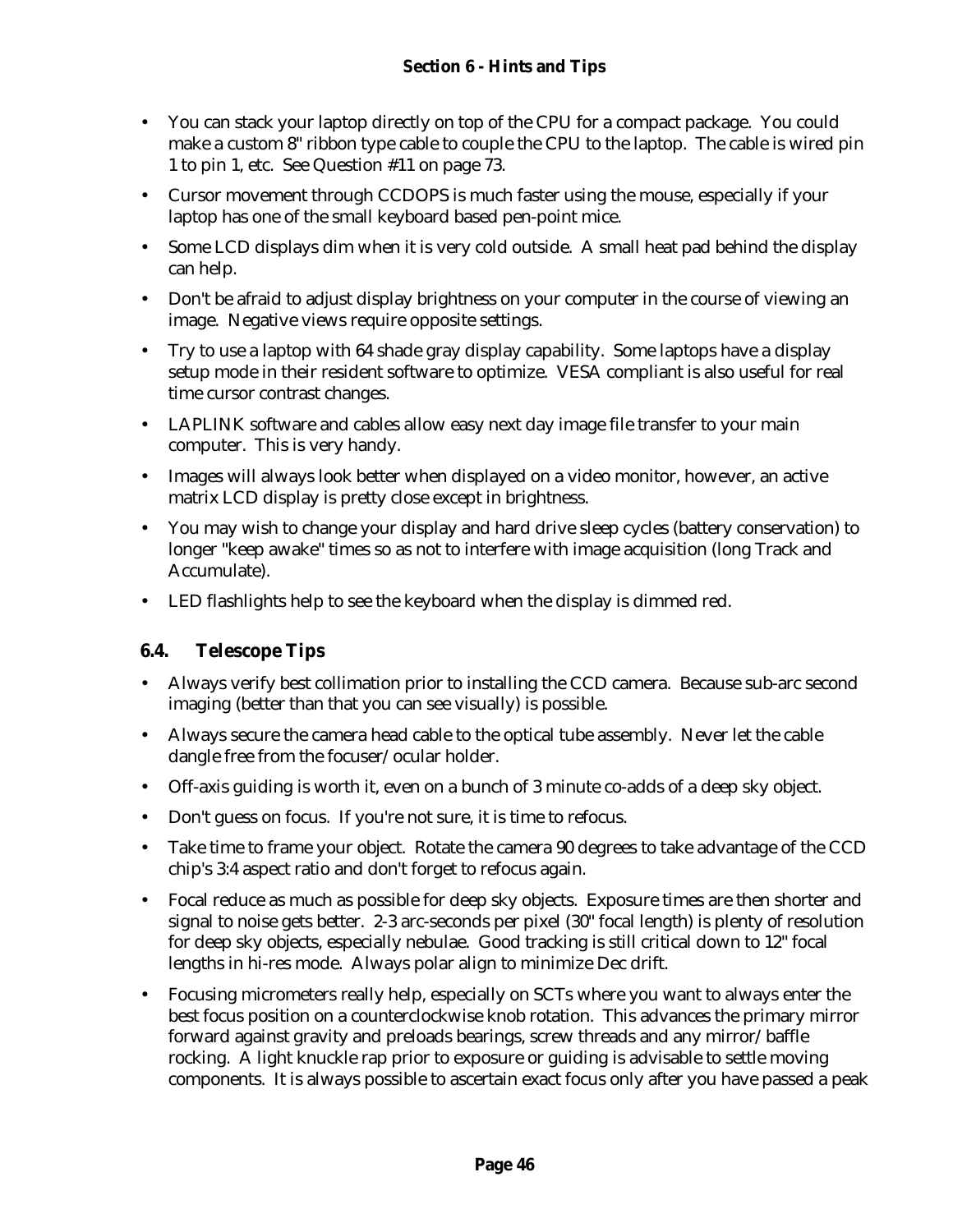intensity and then come back to the peak's setting. You may not see the exact high value, but will see the trend at best focus position. Again, don't guess at focus.

- Focusing on planets is difficult since seeing can uniquely blur each frame. If a planet's moon is present, use the slow motion hand control to move over to it. Readjust exposure time accordingly and refocus on it, then bring the planet back into view and capture it.
- If track problems exist, first check balance in declination and then RA since they interact. Verify the 1 1/4" camera head coupler doesn't rock in the telescope bushing and that it is flush at it's coupler flange with bushing. Check drive clutches or clamps. Check drive rate setting. With guiding ocular visually check PEC setting or reprogram. Trails on only the brightest stars along short axis of the CCD is blooming, not tracking.
- Real dark skies are not necessary for beautiful CCD images of deep sky objects. CCDs are far superior to film with or without filters in this respect. Tricolor CCD will benefit from dark skies, but still works great compared to color film.
- Simple 2 element refractors can show bloated stars due to chromatic aberration since CCDs have a wide spectral response and a very wide dynamic range of signal. Red filters can help or quality multi-element color corrected refractors.
- Always keep an eye on ambient temperature changes. A 3 degree Fahrenheit change can affect SCT focus enough to merit refocusing. Temperature drop = clockwise movement of SCT focus knob (yes, the way you didn't want to move it).
- Closely re-align your finder as needed to the CCD image on the screen to speed up object finding. Don't use a 90 degree diagonal to visually acquire objects and expect them to be in the CCD camera view. The chip is only .1 x .13 inch in size and 90 degree diagonals are never rotationally collimated to optical axis close enough to use for CCD work. Special laser collimated diagonals are available for this purpose as well as CCD framing oculars with exact reticle patterns to match the CCD chip.
- Digital setting circles with hi-res encoders  $(1/12$  degree or better) can get you close to faint objects if you are polar aligned and they are "dialed in" as well.
- Integrating Software Bisque's "The Sky" software into your imaging system is another help in object acquisition, but adds new complexity to the operations until after you are comfortable with CCDOPS and CCD imaging. It is then a very interactive tool.
- Don't bother with deep sky imaging on an Alt/Az configured mount even if it tracks. Image rotation results and precludes co-adding, etc. in most instances. Use a wedge and polar align such systems for best and simplest results.
- Wait for both telescope and CCD camera to thermally settle in before trying for optimal results. Typically wait 1/2 to 1 hour after setting up and running. This is a good time to set up software, balance scope, and polar align, etc.
- Use a dew shield on SCTs to prevent dewing and minimize stray light. Re-balance as necessary. CCDs have a tremendous dynamic range. Bright stars at edge of field can spray light across nebula, especially Veil, Horsehead, California nebulae. Anti-blooming can't help scattered light. Reposition field slightly and try again.
- Due to small 7.4 micron pixels (.0003") the TC-237 works best at shorter focal lengths of 12" 80". An 8" aperture is an ideal match for this imager. A bigger scope and larger chip will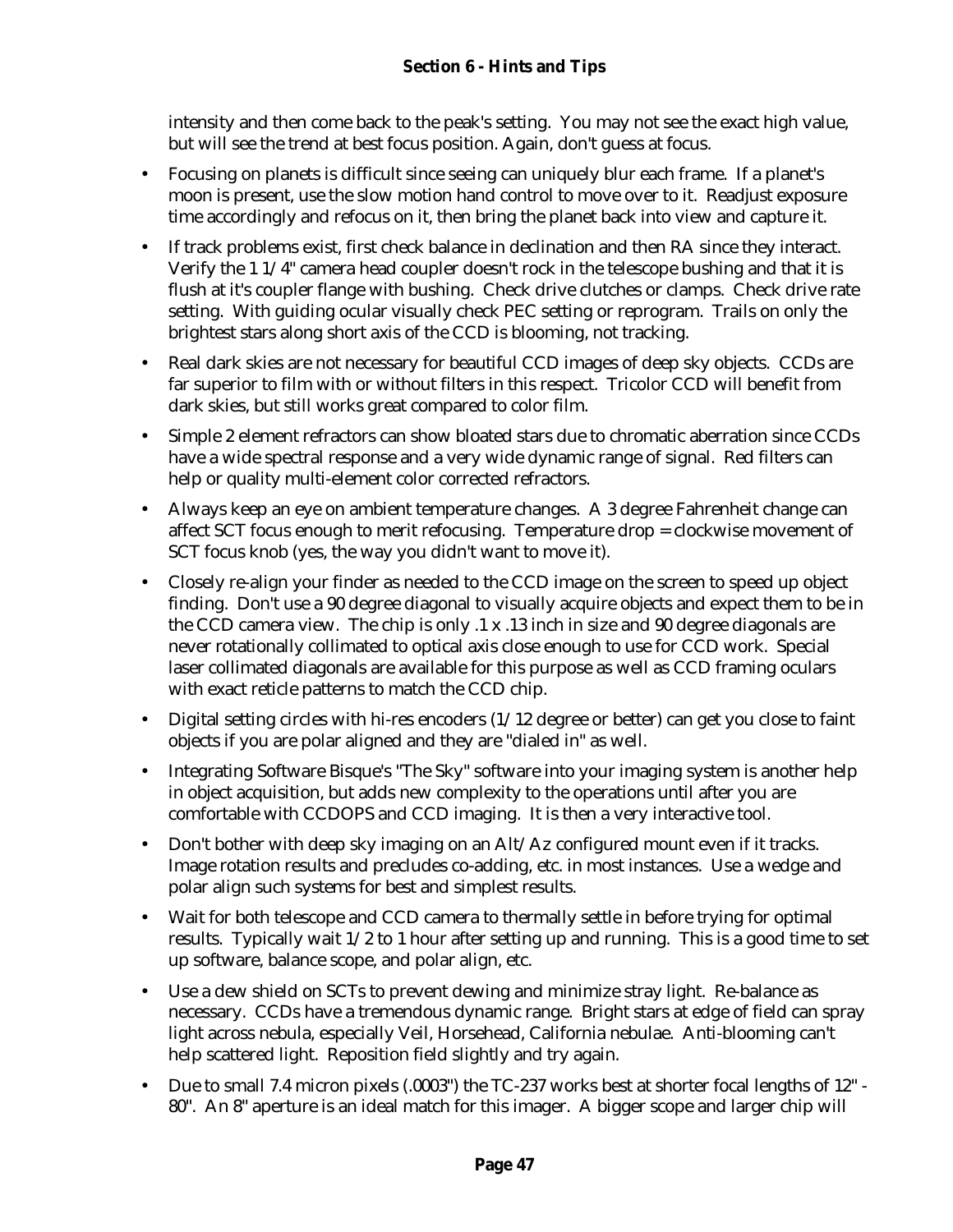just scale results like a larger format 6x7 camera compared to a 35mm camera. A TC-237 and 8" SCT can offer years of imaging capability before plunging into bigger/better with more money. Tricolor should be the next progression before scaling up.

- Fast telescopes with high resolution optics offer remarkable imaging characteristics with CCD cameras, especially tricolor. Exposure times are short, excellent tracking is easier, signal is awesome, therefore contrast of colors in deep sky objects is spectacular enough to warrant color dye sublimation prints that rival photographic color prints done with film through much larger telescopes at a much higher difficulty level. Takahashi Epsilon, Flat Field cameras and specialized SCTs are hard to match in performance.
- Off-axis guiding is necessary to fully exploit the great imaging potential of your CCD camera. Even with an 8" SCT  $\mathcal{O}(f/6.3)$ , the 50" focal length offers 1.6 arc seconds/pixel resolution, much finer than optimum photographic results. Many of the software's sample SCT images were off-axis guided to produce small round high resolution stars. No matter how good your mount is, count on guiding to get the most from your CCD camera.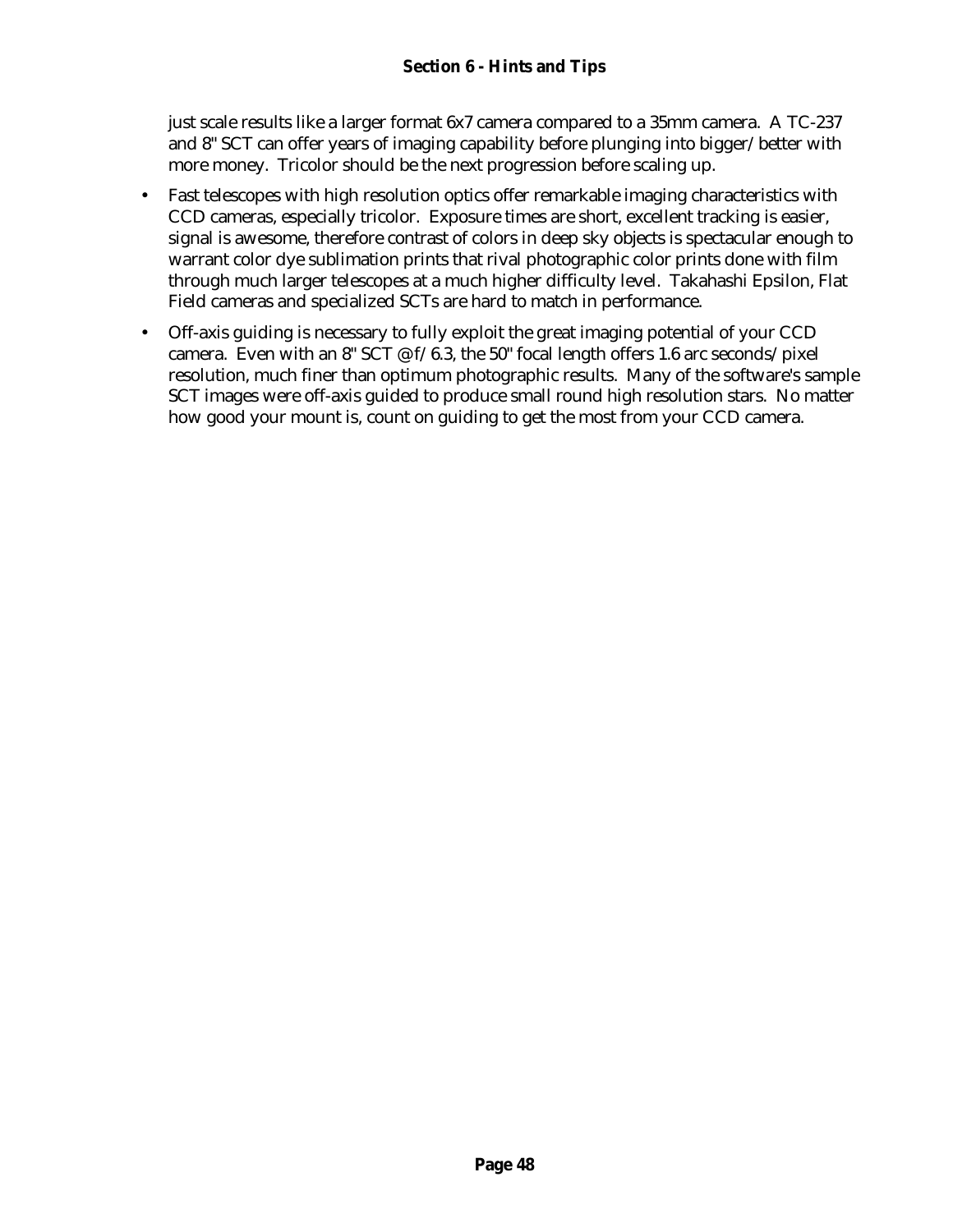## **A. Appendix A - Specifications**

This appendix lists the specifications for the ST-237 CCD camera.

| <b>CCD</b>                    | <b>Texas Instruments TC237</b>                            |
|-------------------------------|-----------------------------------------------------------|
| <b>Active Area</b>            | $4.7 \times 3.6$ mm $(.186" \times .140")$                |
| <b>Field of View</b>          | 8.0 x 6.1 arc minutes at 80 inch focal length $(8" F/10)$ |
|                               | $2/3^{\circ}$ x $1/2^{\circ}$ at 16 inch focal length     |
| Pixels/Pixel Size             | 640 x 480 @ 7.4 microns square                            |
| <b>Read Noise</b>             | 15e-RMS                                                   |
| Dark Current                  | Typically 1e- $/p$ /s at -5 $°C$                          |
| <b>Full Well Capacity</b>     | $CCD: 30,000 e-$                                          |
|                               | $A/D$ : 17,000 e- with Photons/ADU set at 4.1             |
| Cooling                       | Single Stage Thermoelectric, Selectable Setpoint          |
| A/D Converter                 | 12 Bit, 22 KHz Pixel Rate                                 |
| <b>Power Requirements</b>     | 12 VDC at 1.2 Amps                                        |
| <b>Telescope Port</b>         | <b>4 Open Drain Outputs</b>                               |
| <b>Communications Port</b>    | <b>Interfaces to PC Parallel Port</b>                     |
| <b>Electronic Shutter</b>     | .01 to 3600 seconds                                       |
| <b>Mechanical Shutter</b>     | <b>Rotary Shutter Wheel</b>                               |
| <b>Color Filter Wheel</b>     | <b>Available as Option</b>                                |
| Weight of Optical Head        | Approximately 1 pound                                     |
| (less cable)                  |                                                           |
| Size of Optical Head          | 3.25" diameter by 3" deep                                 |
| F# throughput of Filter Wheel | $f/2 - f/30$                                              |

#### **A.1 DC Power Jack**



*Figure A.2 - DC Power Jack*

#### **A.1 Communications Port**

Pins 2 - 5 Data 0 through Data 3 to Camera<br>Pins 6.7 Address 0, 1 to Camera Address 0, 1 to Camera Pin 9 Strobe to Camera Pins 15,13,12,10,11 Data 0 through Data 4 from Camera Pins 18 - 25 Data Ground Shell Chassis Ground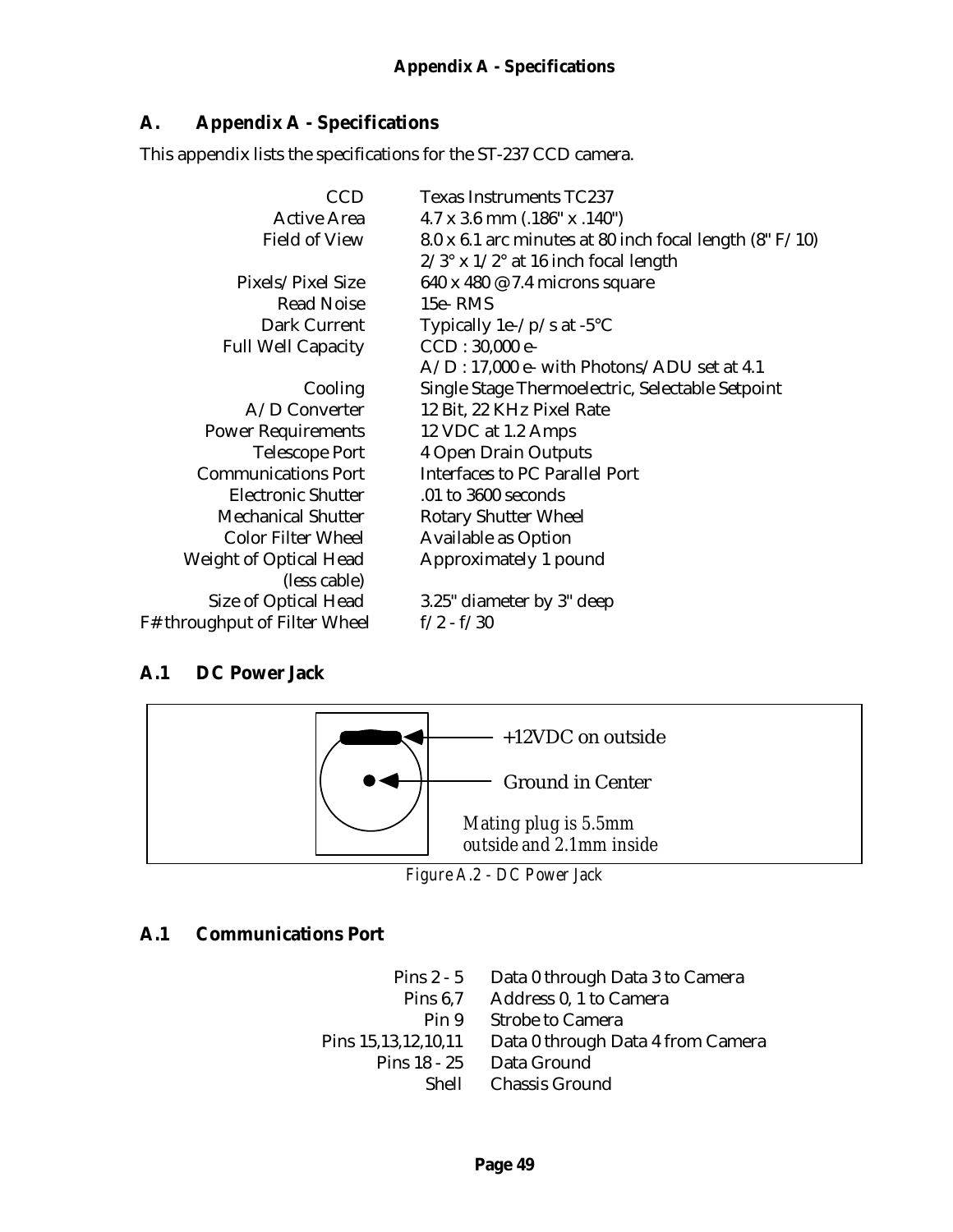# **A.1 Telescope Port**



*Figure A.3 - Telescope Port*

Note that the four outputs are active-low, open-drain outputs without internal pull-ups and are capable of sinking 250 mA DC to ground when activated. They have a breakdown voltage of 45V, a typical on resistance of 1.3 and an avalanche energy of 75 mJ for driving inductive loads.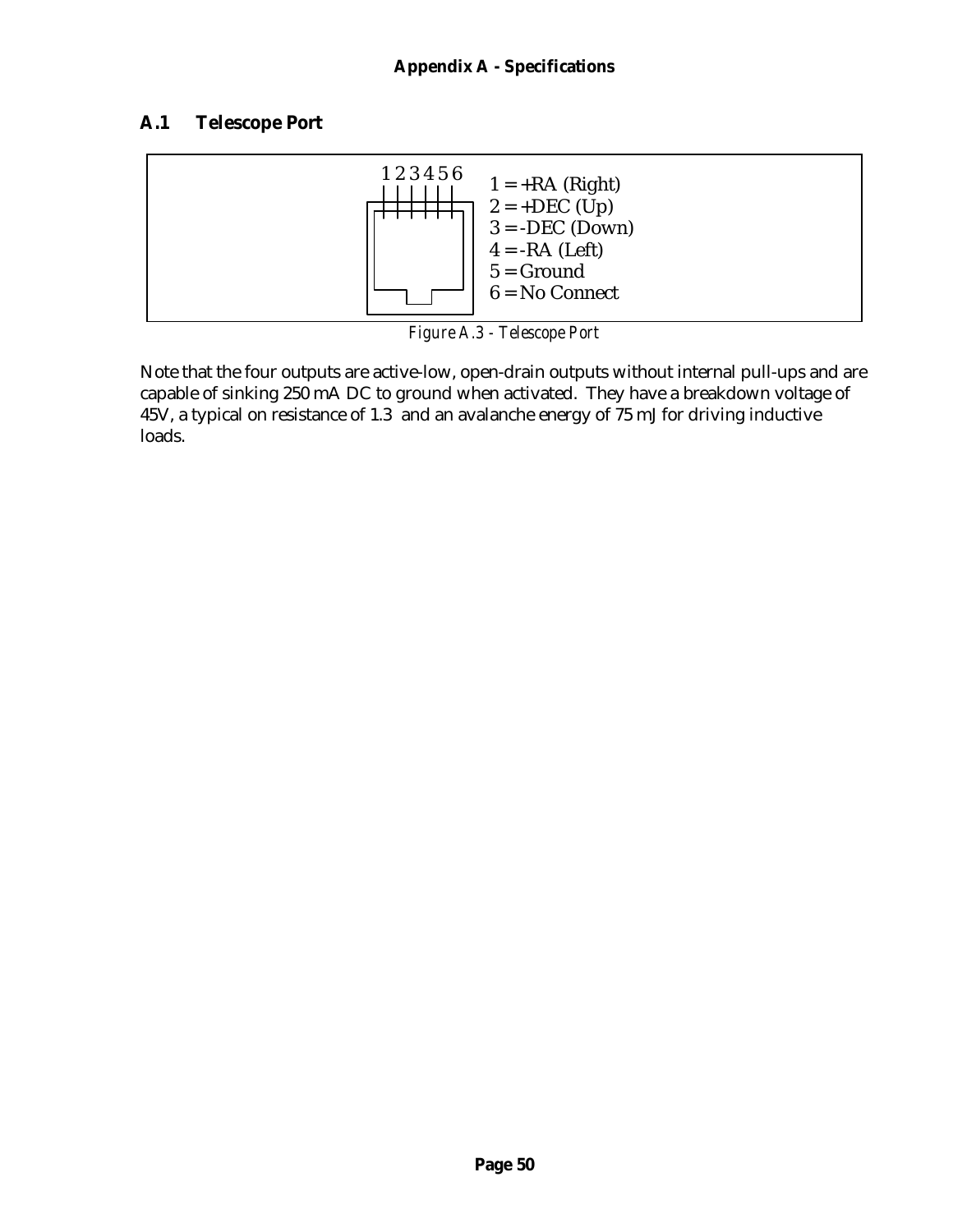## **B. Appendix B - File Formats**

This appendix describes the file format used by the CCDOPS software including the SBIG Compressed and Uncompressed, TIFF and FITS formats.

## **B.1 SBIG Compressed and Uncompressed Formats**

This section describes the file formats used to save SBIG images on both the IBM PC and compatible computers and the Macintosh computers. The files contain the image data as well as header information describing the image in terms of exposure time, telescope, etc. The files come in two varieties: Compressed and Uncompressed. In addition the file format has evolved throughout the development of these CCD cameras and has finally settled down to the "Type 3" format described herein.

#### Type 3 Format

The Type 3 format starts with a 2048 byte header of ASCII information followed by the image data in one of two varieties: Compressed or Uncompressed. The ASCII information for Type 3 files consists of a line showing the type of camera used to acquire the image and the variety of image data (Compressed or Uncompressed) as shown in the example below:

> PixCel237 Compressed Image<lf><cr> or PixCel237 Image<lf><cr>

where <lf> and <cr> represent the linefeed (hex 0A) and carriage return (hex 0D) characters. Other camera images replace the "PixCel237" with the camera name ("PixCel255", "ST-4X", ST-5", "ST-6", "ST-7" "ST-8") in the lines above respectively. After the 1st line are several lines of parameters in the format:

 $Parameter = Value < If < c$ 

where "Parameter = " is a string describing the parameter and "Value" is a string containing the value of the parameter. At the end of all the parameters is the line:

End<lf><cr><ctrl-z>

used to signify the end of the of the image information. The <ctrl-z> is used to tell DOS commands like type to stop and not display any further data. The remainder of the 2048 bytes in the header are unused. The parameters for a Type 3 file are shown below: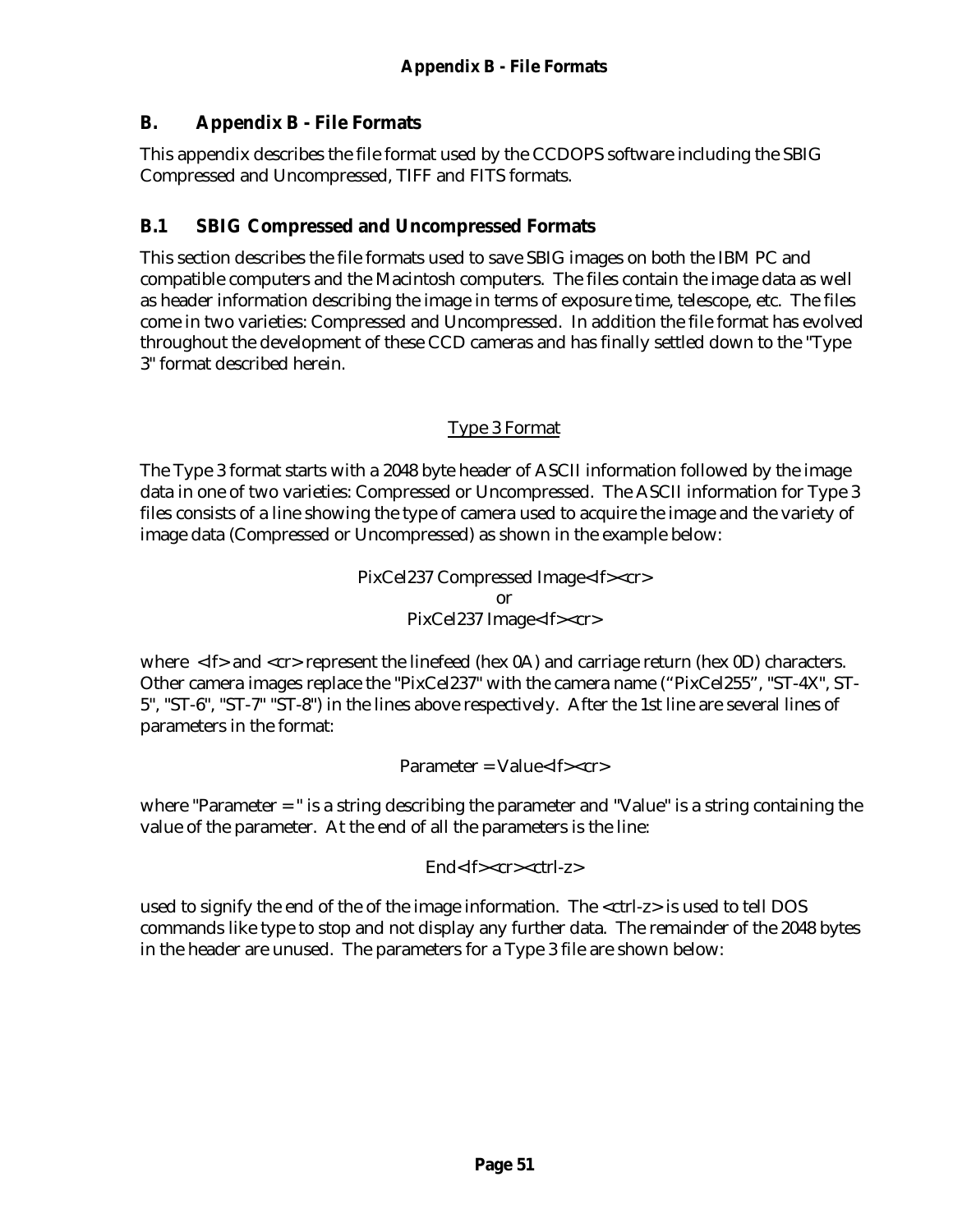| Table 1 |                                                          |
|---------|----------------------------------------------------------|
|         | <b>Type 3 Parameters</b>                                 |
|         | PixCel237 Compressed Image                               |
|         | $File\_version = 1$                                      |
|         | Data_version = $1$                                       |
|         | $Exposure = xxx$                                         |
|         | Focal_length = $xx$ . $xxx$                              |
|         | $A$ perture = $xx$ . $xxx$                               |
|         | $Respose\_factor = xx.xxx$                               |
|         | $Note = XXXXXX$                                          |
|         | $Background = xxx$                                       |
|         | $Range = XXX$                                            |
|         | $Height = xxx$                                           |
|         | $Width = xxx$                                            |
|         | Date = $xx/xx/xx$                                        |
|         | Time = xx:xx:xx                                          |
|         | $Exposure\_state = xx$                                   |
|         | Temperature = $xx$ . $xx$                                |
|         | $Number_{exposures} = xx$                                |
|         | $Each\_exposure = xx$                                    |
|         | History = xxxxxx                                         |
|         | $Observer = XXXXXX$                                      |
|         | $X$ <sub>p</sub> ixel_size = xx.xx                       |
|         | $Y$ <sub>_</sub> pixel_size = xx.xx                      |
|         | $Pedestal = xx$                                          |
|         | $E_{gain} = x.xx$                                        |
|         | The following parameters are optional and may be present |
|         | $User_1 = XXXXXX$                                        |
|         | $User_2 = XXXXXX$                                        |
|         | $User_3 = XXXXXX$                                        |
|         | User $4 = XXXXXXX$                                       |
|         | Filter = xxxxxxxx                                        |
|         | $Readout_model = xx$                                     |
|         | Track_time = xxx                                         |
|         | Sat $level = XXX$                                        |
|         | End                                                      |

Table 2

Parameter Descriptions

<sup>???</sup> Compressed Image - This indicates the type of camera used to take the image and the fact that the data is compressed as described below. The ??? will be PixCel237, PixCel255, ST-4X, ST-5, ST-6, ST-7 or ST-8.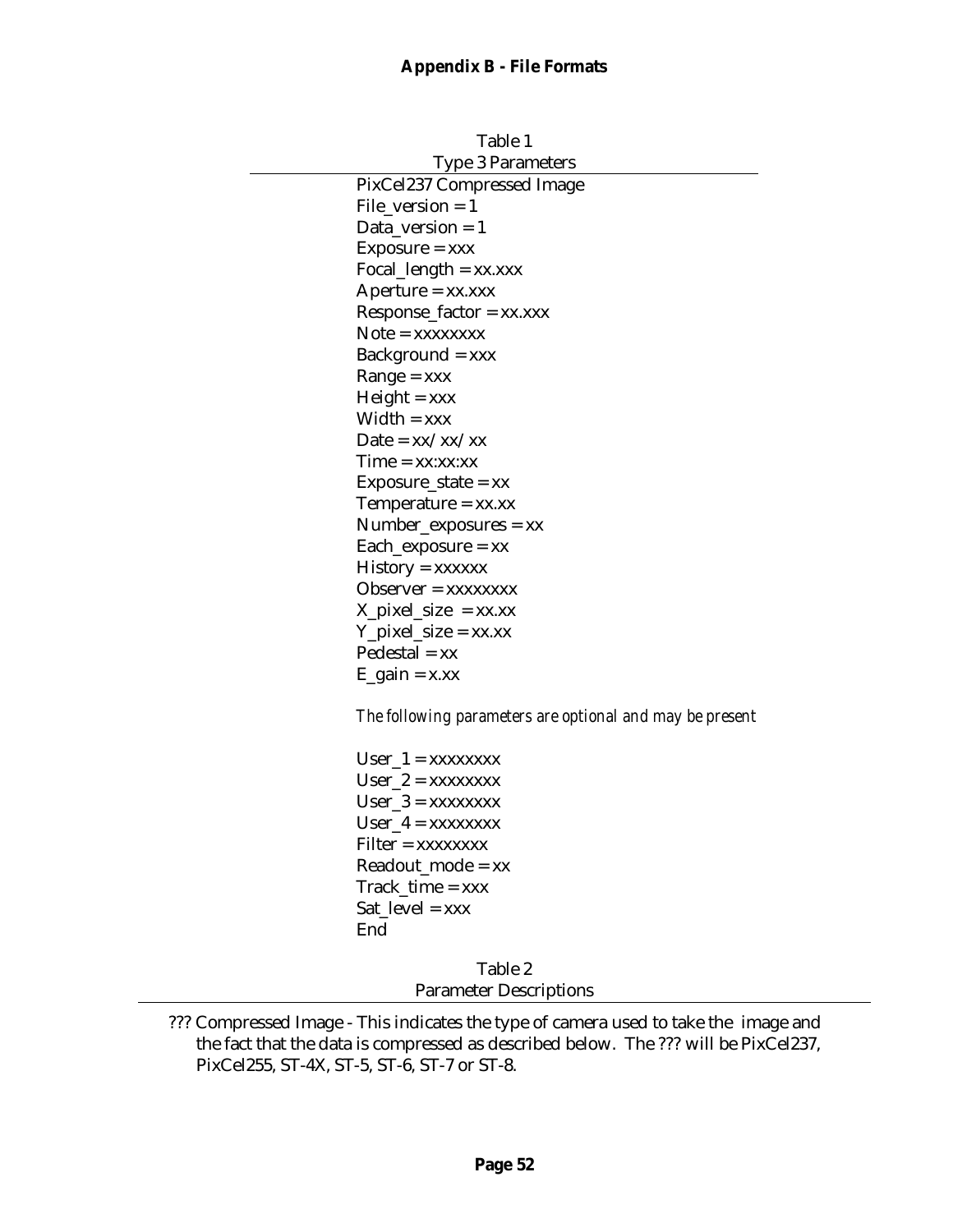- ??? Image This indicates the type of camera used to take the image and that the image data is not compressed and is saved as N rows of M pixels where N and M are specified by the Height and Width entries in the header. The pixels are two byte unsigned integers each with the least significant byte before the most significant byte. The pixels are written with pixel (1,1) first, proceeding in left-to-right order to pixel (1,M), followed by the subsequent N-1 rows of pixel data.
- File\_version This field should be 3 to indicate the file is Type 3.
- Data\_version This field describes the version of the image data and will be 1.
- Exposure This field indicates the exposure time in 1/100ths of a second.
- Focal\_length This field indicates the focal length in inches of the telescope used to capture the image.
- Aperture This field indicates the aperture area in square-inches of the telescope used to capture the image.
- Response factor This field specifies the CCD's response calibration factor.
- Note This field is the annotation attached to the image.
- Background This is the value of the Background parameter used to display the image when it was last saved.
- Range This is the value of the Range parameter used to display the image when it was last saved.
- Height This is the height of the image in pixels.
- Width This is the width of the image in pixels.
- Date This field shows the date the image was captured.
- Time This field shows the time the image was captured.
- Exposure\_state This field contains sets of bits indicating whether ABG was active during the exposure, whether Double Correlated Sampling was used and whether DC Restore was used.
- Temperature This field indicates the temperature of the CCD in °C at the end of the exposure.
- Number\_exposures This field indicates how many images were co-added to produce a composite image.
- Each\_exposure For composite images this field indicates the exposure time of the individual exposures in 1/100ths of a second.
- History This is a string of characters indicating which image processing functions have peen performed on the image. The following is the mapping between individual characters in the string and the operation performed:

| @ - Modifications made before | A - Co-addition of image.  |
|-------------------------------|----------------------------|
| history established.          |                            |
| B - Image linearly scaled.    | D - Image dark subtracted. |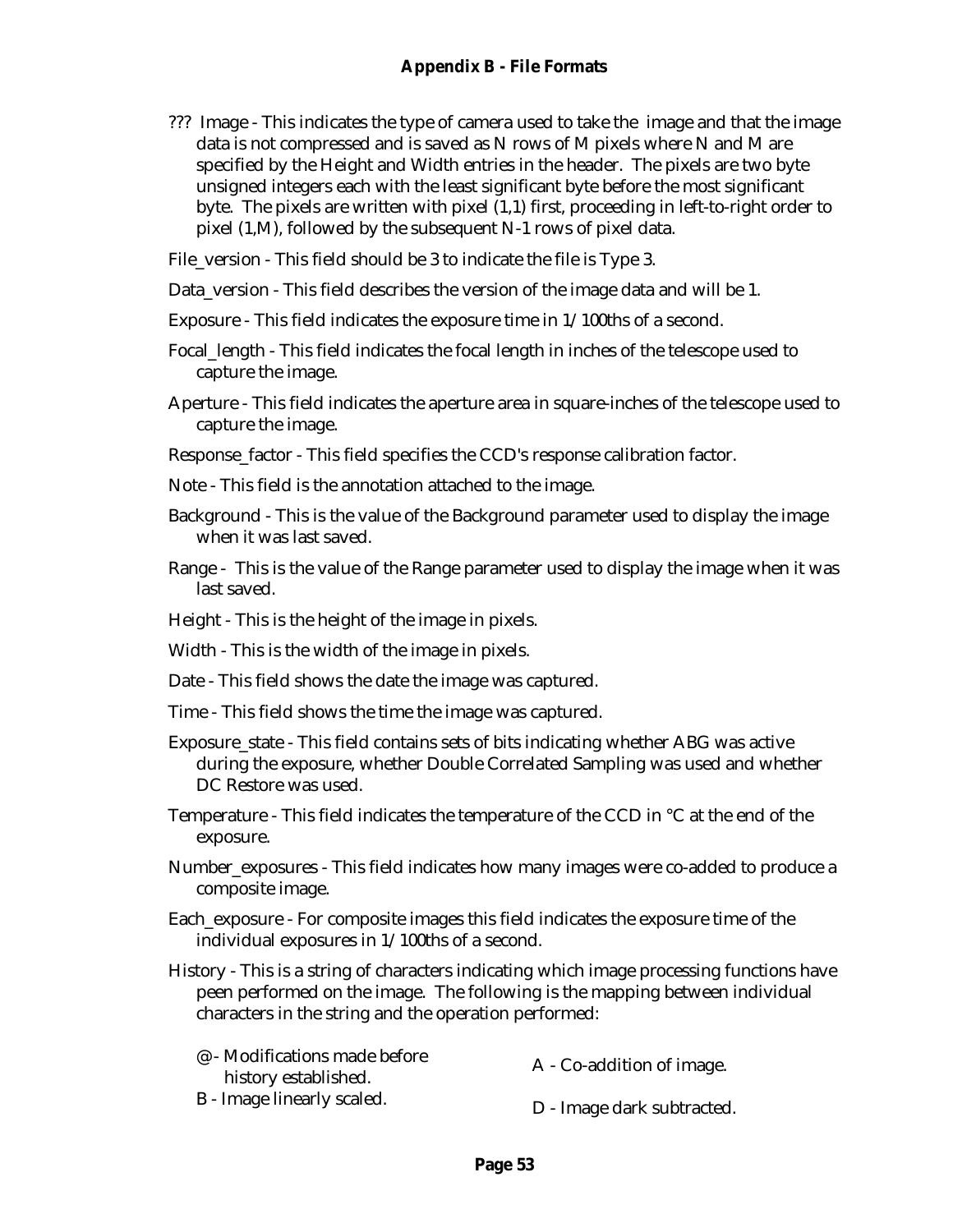- E Cool pixels removed.<br>
F Flat field corrected.
- G Image smoothed. H Image sharpened.
- I Image pseudo flat field
- 
- $M$  Image flipped vertically.  $N$  Image zoomed with pixel
- O More than 40 operations performed.<br>
P - Image log scaled.
- 
- S Image zoomed with pixel
- U Image converted to 8 bit log format (ST6COLOR).
- W Image merged to color using 3 color merge (ST6COLOR).
- Y Image pixels inverted. Z Image sharpened with
- [ Image sharpened with onesided sharpening.
- ] Image resampled to make square pixels.
- \_ Constant added to or subtracted from image.
- 0 (Zero) The history string is set to '0' for new images. This is not a C null string, it is actually the '0' character.
- b Image reduced 2X by pixel combining.
- d Adaptive dark subtraction. e Pseudo 3D
- f Auto HPR dark subtract g -HPR dark subtract
- h Lucy-Richardson deconvolution

 $\overline{a}$ 

- 
- 
- mage pseudo nat nera<br>
J Image quantized or posterized<br>  $\frac{1}{2}$ to less than 16 bits precision.
- K Warm pixels removed.<br>L Image flipped horizontally.
	- interpolation.
	-
- $Q$  Pixels combined.<br>R Image auto dark subtracted.
	- replication. T Image clipped and filled<br>replication. (ST6COLOR)
		- V Image merged to color using 2 color merge (ST6COLOR).
		- X Image translated and back filled (ST6COLOR)
		- unipolar algorithm.
		- \ Image modernized by replacing ST6COLOR history characters<sup>10</sup>
		- ^ Image averaged.
		- ` Constant multiplied by or divided into image.
		- a Image enlarged 2X by pixel interpolation.
		- c Column or Row repair.
		-
		-

*Please note the SBIG reserves the use of the characters '@' through '~' (decimal 64 through 126) for their use, and that any other characters added to the history string by other users should not use those characters.*

Observer - This string contains the name of the observer who captured the image.

<sup>10</sup> The ST6COLOR software used history codes 'S', 'T' and 'V' differently than described in this table. Modernizing replaces 'S' with 'T' (clip operation), 'T' with 'U' (compress operation) and 'U' with 'X' (translate operation).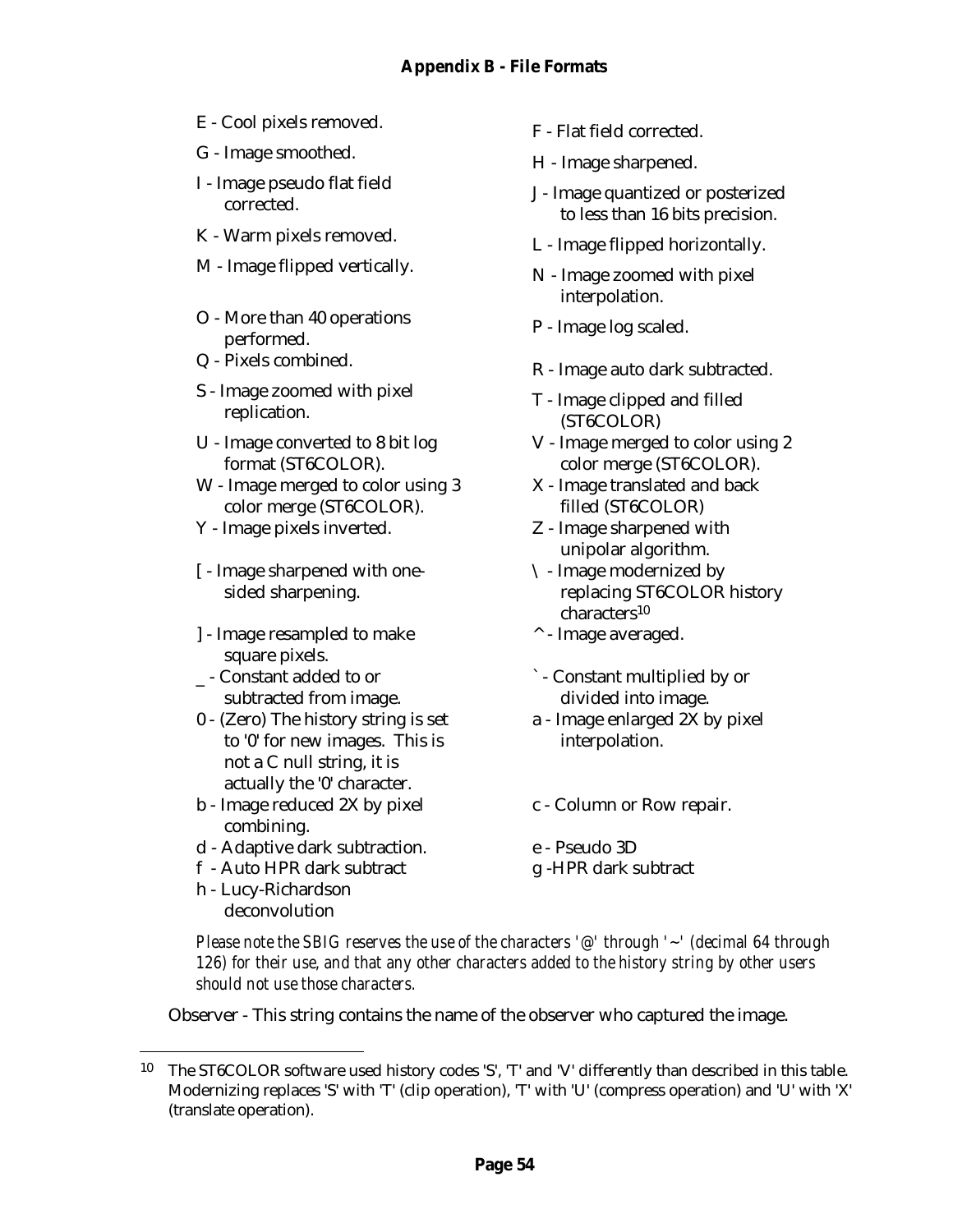- X pixel size This field indicates the width in millimeters of the pixels in the image.
- Y\_pixel\_size This field indicates the height in millimeters of the pixels in the image.
- Pedestal This field indicates any pedestal (constant value) that has been subtracted from each pixel in the image. $11$
- E\_gain This field gives the conversion factor between pixel values and electrons of charge in the CCD. The units are  $e^-$ /count.
- *The following fields are optional. They may or may not be present. in the header As the CCDOPS software has evolved these fields have been added to the header. a few at a time If present they will be in the order shown.*
- User\_1 through User\_4 These fields are for the use of non-SBIG software packages and can be up to 64 characters in length each, terminated with the <lf><cr> characters. SBIG software will ignore and preserve the settings of these 4 user parameters when reading and writing files. Either all 4 should be present or none of them should be present. If present and any one of them is blank then a single dash character ("-") should be written before the <lf><cr> characters. Finally, SBIG uses the User\_1 filed to indicate the version of CCDOPS software used to capture the image.
- Filter This field is a 10 character text string indicating the name of the optical filter used when taking the image.
- Readout\_mode This field indicates the readout mode the CCD camera's internal firmware utilized in capturing the image.
- Track time This field, when non-zero, indicates the exposure used for the Tracking CCD in Self-Guided images.
- Sat level This field indicates the maximum level you should expect in the pixel data. The ST-4X and ST-5 are 14 bit cameras for example and this setting will be 16383. Note that this level can increase as images are co-added or with Track and Accumulate images.

#### Image Compression

Type 3 images can be saved using a simple form of image compression. The image compression consists of saving the differences between adjacent pixels and using single bytes for small differences rather than double bytes.

Each line of compressed image data starts with a two-byte integer (least significant byte first) indicating the compressed length of the line in bytes followed by the compressed image

Actual Counts = Image Counts - 100 + Pedestal

 $\overline{a}$ 

<sup>&</sup>lt;sup>11</sup> All image pixels have a bias of 100 counts added to them to stop underflow due to noise. If you need to flat field correct an image the pixel value that is due to light is:

where Image Counts is what is read from the file and Actual Counts is the light response. For flat field correcting images you would multiply the Actual Counts by the flat field correction, not the Image Counts.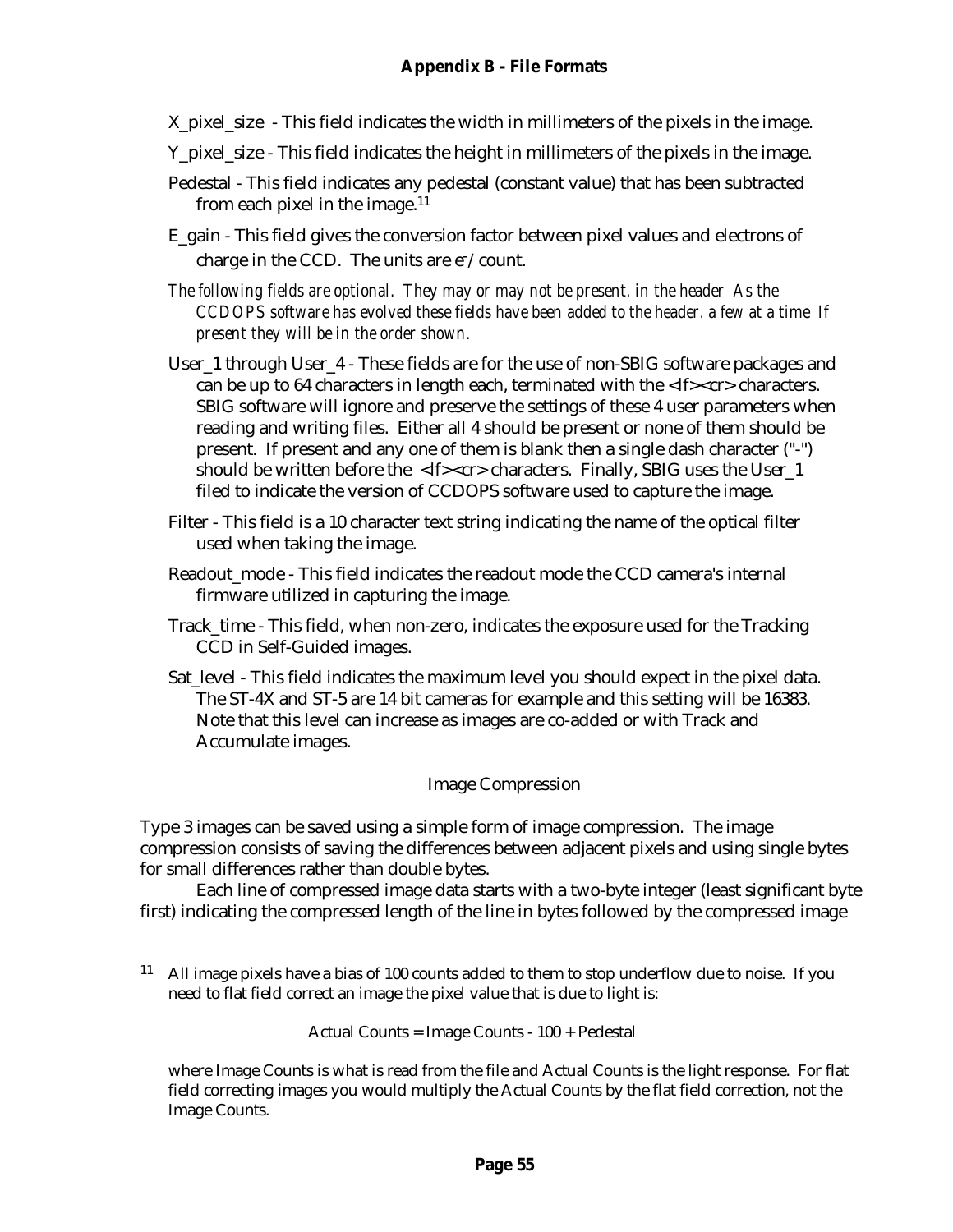data. The 1st pixel of the actual image data is written using two-bytes and is the actual pixel value. Subsequent pixels are written as follows depending on the difference between that pixel and the previous pixel  $( = pixel (m,n) - pixel (m, n-1))$ :

If -127 127 then write as a single byte in 2's complement format, otherwise write hex 80 (-128) followed by the actual pixel value using two-bytes (least significant byte first).

The last caveat to the compressed image data is that if any line after being compressed has as many or more bytes than if it were stored uncompressed then that line is stored uncompressed with the 2 bytes of length followed by the actual pixel values written using 2-bytes per pixel (least significant byte first).

Note also that the compression algorithm described above used in saving images is similar though different than the compression algorithm used in downloading images from the CPU. You can not simply read a compressed image from the CPU and write it to file, adding a header. You must the CPU data and then compress the file data. This unfortunate consequence stems from the desire to have the CPU compression occur on the fly to keep the image throughput up.

## **B.2. TIFF Format**

The TIFF format (which stands for Tagged Interchange File Format) was developed jointly by Microsoft and Aldus Corporations to allow easy interchange of graphics images between programs in areas such as presentation and desktop publishing. The TIFF format is described in "Tag Image File Format, Revision 5.0, FINAL" by Aldus Corporation, Seattle, Washington.

#### **B.3. FITS Format**

The FITS format (which stands for Flexible Image Transport System) is a common format supported by professional astronomical image processing programs such as IRAF and PC Vista. The format of FITS images is described in "Implementation of the Flexible Image Transport System (FITS)" published by NOST, NASA/OSSA Office of Standards and Technology, NASA Goddard Space Flight Center, Greenbelt, MD.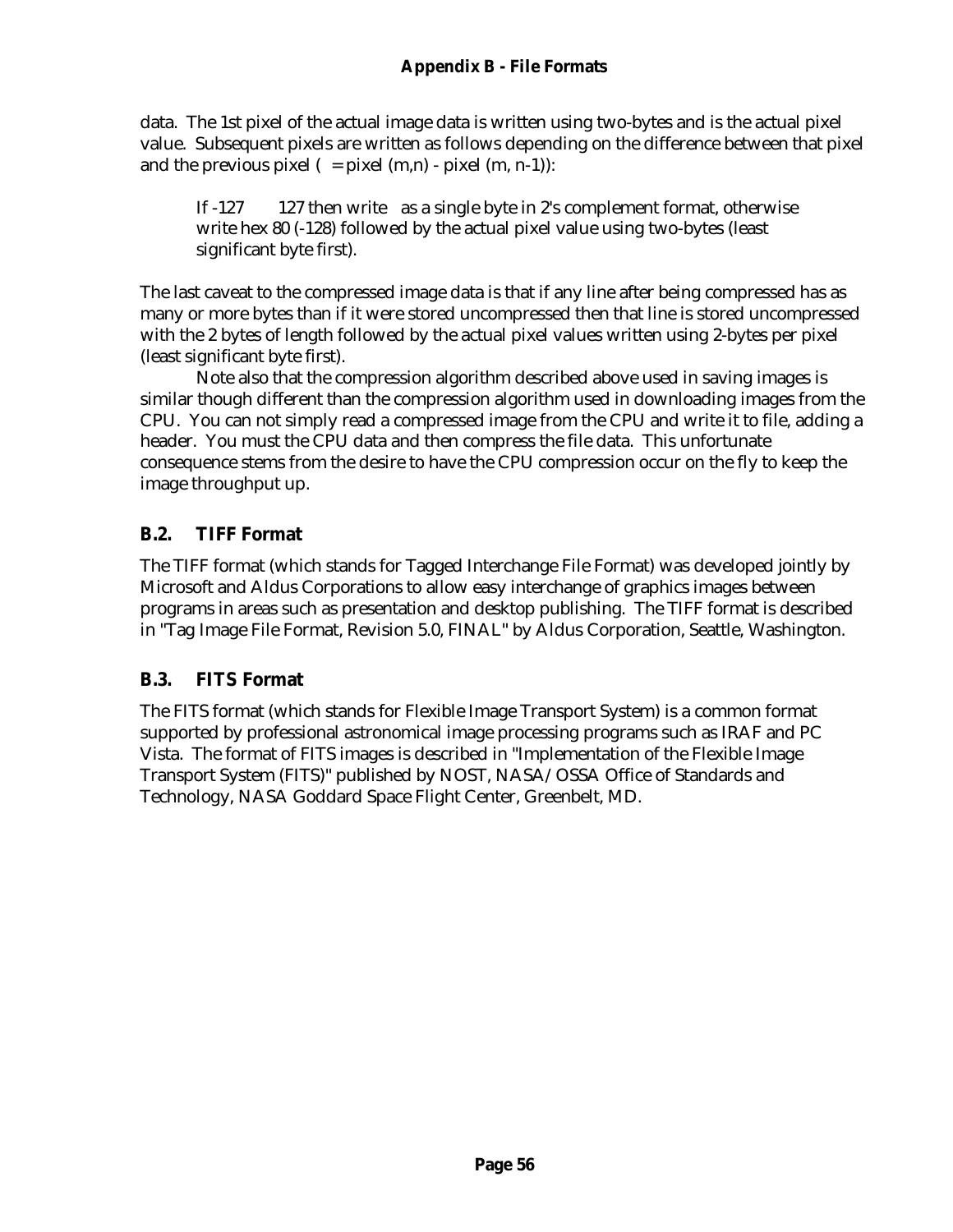#### **C. Appendix C - Maintenance**

This appendix describes the maintenance items you should know about with your CCD camera system.

#### **C.1. Replacing the Fuse**

The CPU is internally fused with a 2 amp fast blow fuse. The fuse is located inside the CPU box on the printed circuit board. Remove the four screws on the bottom of the CPU box to access the fuse holder.

#### **C.2. Disassembling/Reassembling the Optical Head**

In order to gain access to the CCD for cleaning or desiccant removal, please follow these instructions or return to the manufacturer for service.

- 1. Remove the four screws holding the front cover onto the camera and set the cover aside.
- 2. Remove the shutter/filter wheel from the camera by pulling it straight up out of the camera, lifting it off the axle.
- 3. Remove the three hex-head screws that hold the inner housing into the camera. The inner housing covers the CCD, making a hermetic chamber for the CCD and desiccant. Lift the inner housing and set it and the O-Ring aside.

At this point you have access to the CCD and all the windows in the system as well as the desiccant pack. To reassemble the camera please do the following:

- 1. Make sure the desiccant packet is in place below the CCD so that it may be captured by the inner housing. You may find it necessary to take the two outer corners of the desiccant and turn them inwards, making the rectangular packet somewhat conform to the round outline of the inner housing.
- 2. Seat the O-Ring in the groove in the bottom of the inner housing and gently place the inner housing down into the camera. Place careful attention to not pinching the desiccant packet under the seat of the inner housing. The proper orientation of the inner housing is with the window over the CCD.
- 3. Tighten each of the three hex-head screws one-half turn at a time until the inner housing is seated completely and flatly into the camera.
- 4. Place the shutter/filter wheel back into the camera with the side containing the small reference marks and the larger brass bearing towards the CCD. You will have to slightly deform the O-Ring that surrounds the wheel against the shaft of the motor and be careful not to pinch or tear it.
- 5. Replace the front cover, noting that there is only one orientation that will fit as the four mounting screws are at irregular angles.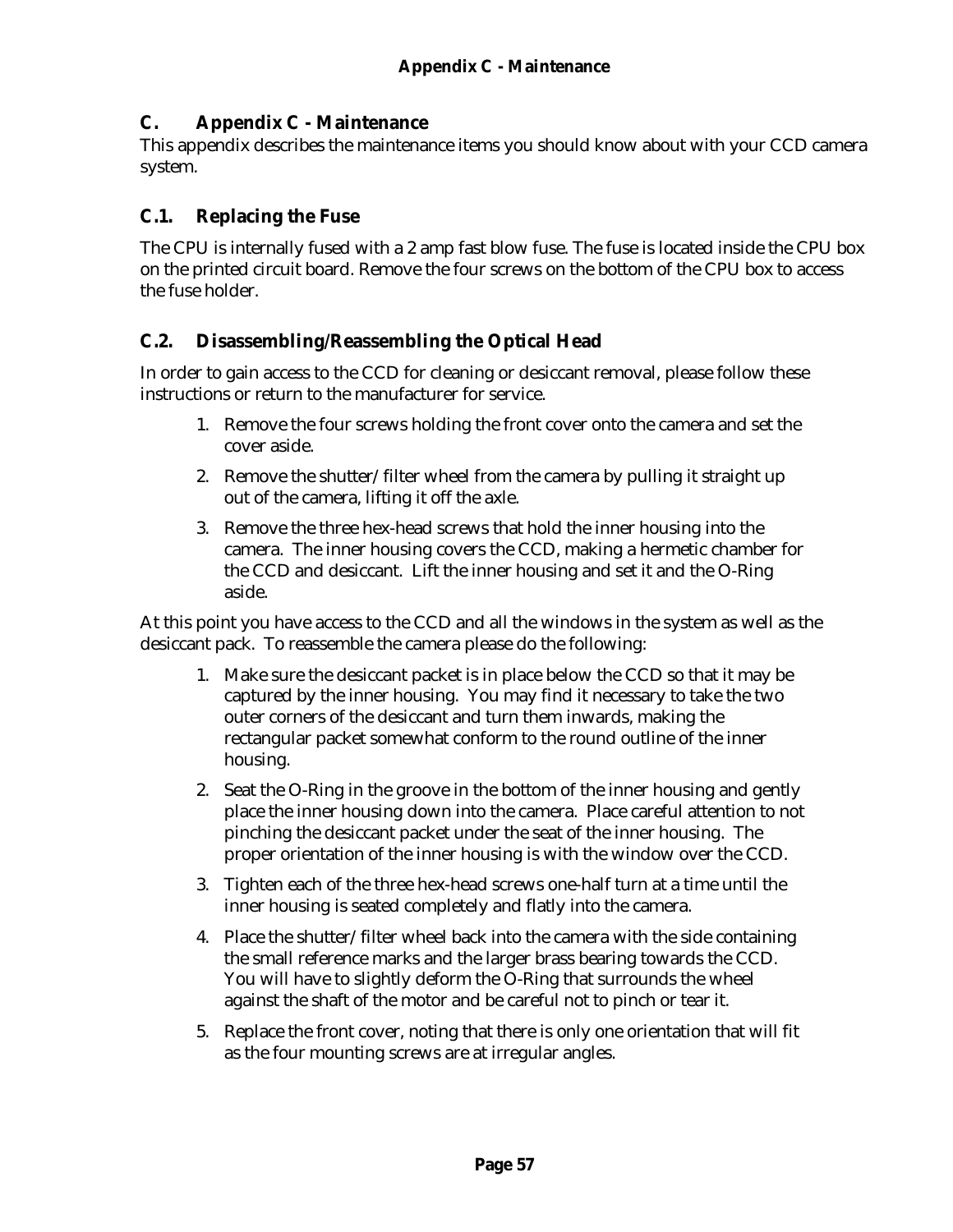## **C.3. Cleaning the Optical Windows**

The design of the ST-237 allows for cleaning of the CCD. The optical heads are not evacuated and are quite easy to open and clean. Follow the instruction in the section above to gain access to the CCD and clean it using one of the following 3 methods:

- 1. To remove dust from the windows, a can of dust remover can be used but be careful to hold the can in the proper orientation. If you tilt the cans too far from upright a stream of cold liquid (the propellant) will issue forth rather than the burst of air.
- 2. In lieu of canned air, a small, soft, camel hair brush can be used to wipe dust from the windows.
- 3. Finally, for hard to remove particles or water spots, use a Q-Tip lightly dampened in Isopropyl Alcohol to clean the windows.

*Note: The key to cleaning optical surfaces is successive cleanings with a fresh Q-tip each time.*

## **C.4. Replacing the Desiccant**

This section describes the replacement procedure for the desiccant used in your camera. The desiccant absorbs moisture in the CCD chamber, lowering the dew point below the operating temperature of the cooled CCD, thus preventing the formation of frost. The desiccant is contained in a small rectangular package inside the CCD chamber. In normal operation the useful life of the desiccant is over a year. If the CCD chamber is opened often, the desiccant should be replaced when frosting is noticed.

Follow the instructions in the section above to gain access to the CCD chamber and desiccant packet. Discard the old packet and replace it with a fresh one. Note that the desiccant material in the packet can be regenerated by baking it in an oven at 400 degrees Fahrenheit for four hours *but you'll have to remove the desiccant from the packet first* . Otherwise the packet will melt. In a pinch you could snip the end of the packet off, pour out the desiccant beads, bake them out, pour them back into the packet and reseal the packet with scotch tape.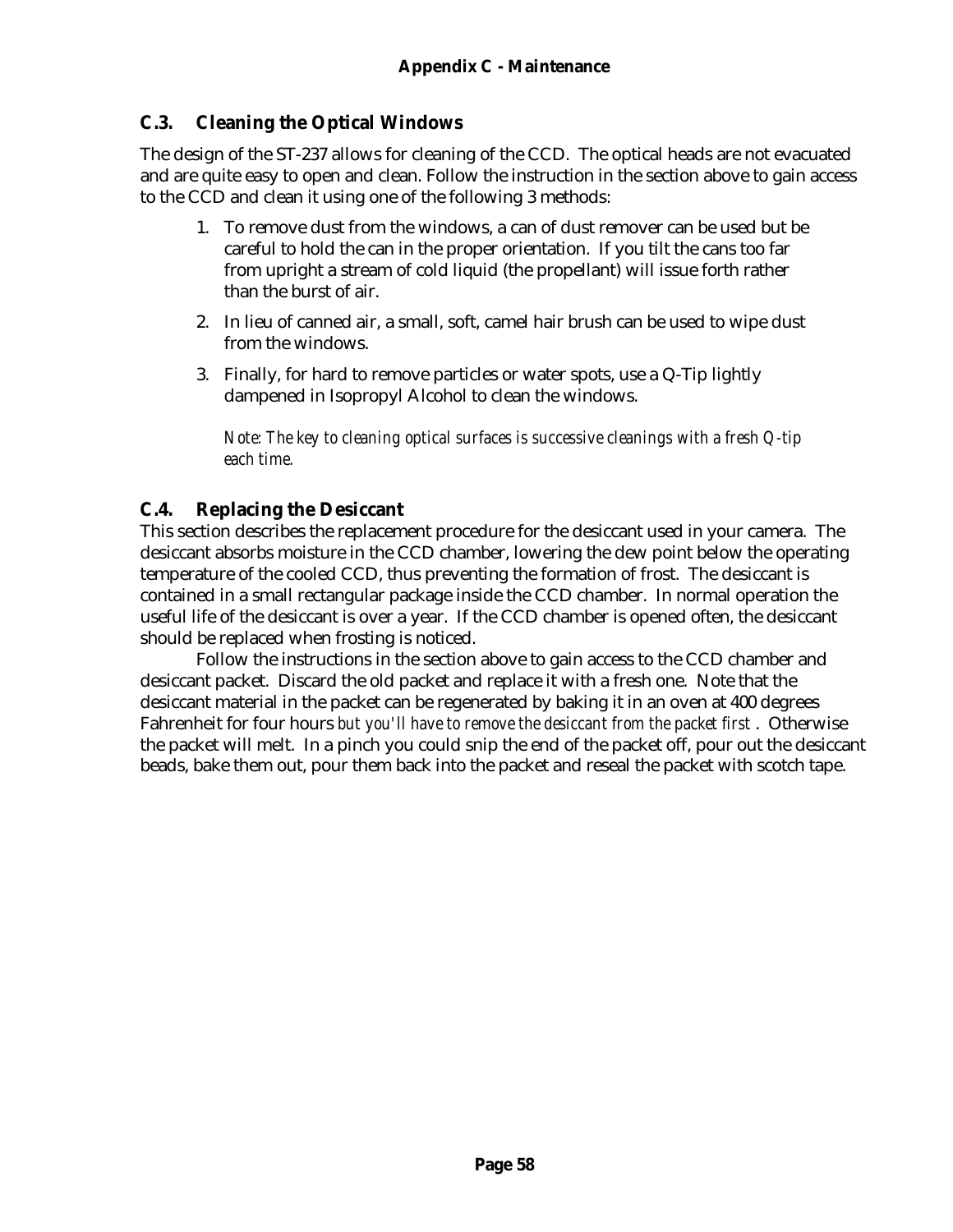This Appendix describes advanced image processing techniques including making Astrometric and Photometric measurements and how to flat field Track and Accumulate images.

# **D.1. Astrometry and Photometry**

Using the crosshair mode<sup>12</sup> enables examination of images on a pixel by pixel basis for such measurements as Stellar and Diffuse Magnitude, and measurement of stellar positions. The 16 bit accuracy of your camera produces beautiful low-noise images and allows very accurate brightness measurements to be made. With appropriate filters stellar temperature can be measured.

# **D.1.1 Astrometric Measurements.**

 $\overline{a}$ 

The CCDOPS software allows measuring separations between objects in the field of view of an image. Essentially, these measurements involve the user specifying telescope focal length and two points in the image and the software calculating the separation in arcseconds (1 arcsecond

 $=\frac{1}{3600}$  of a degree). The details of this process follow.

You can specify each of the two points using two methods or algorithms: 1) A point can be selected to be a pixel coordinate in the image; or 2) A point can be calculated by the software to be the centroid or "center of light" of the area near a pixel in the image. The latter works well when measuring separations involving stellar objects, the former should be used in all other cases.

The crosshairs mode of the operating software is used to make the astrometric measurements. Setting the positions of the two points is a five step process: 1) A determination of the background level is made, 2) The cursor is moved to the first point, 3) The position of the first point is recorded and the separation measurement zeroed, 4) The cursor is moved to the second point, 5) The separation is calculated and displayed. These steps are discussed in detail below:

- 1) If neither of the two points is stellar and measurements from pixel to pixel in the image are desired then you can skip ahead to step 2. If however you want the software to more accurately measure distances based upon stellar objects, then you must let the software know what the background level is. Move the cursor to an area of sky free of stars and nebulosity and hit the 'B' key (for background).
- 2) Move the cursor to the desired location of the first point using the arrow keys or mouse. If the first location is a star, then position the cursor near the center of the star.
- 3) If the first point is not a star and you desire to zero the separation on a pixel, then hit the 'S' key (for set position) to set the position of the first point to the pixel coordinate of the crosshair. If however the first object is a star and you wish to zero the separation on the optical center of the star, then hit the 'C' key (for centroid) and the computer will calculate the centroid of the star under the crosshair and zero the separation measurement at that centroid position. The

<sup>&</sup>lt;sup>12</sup> The Crosshairs mode is accessed through the Display Image command in the Analysis mode.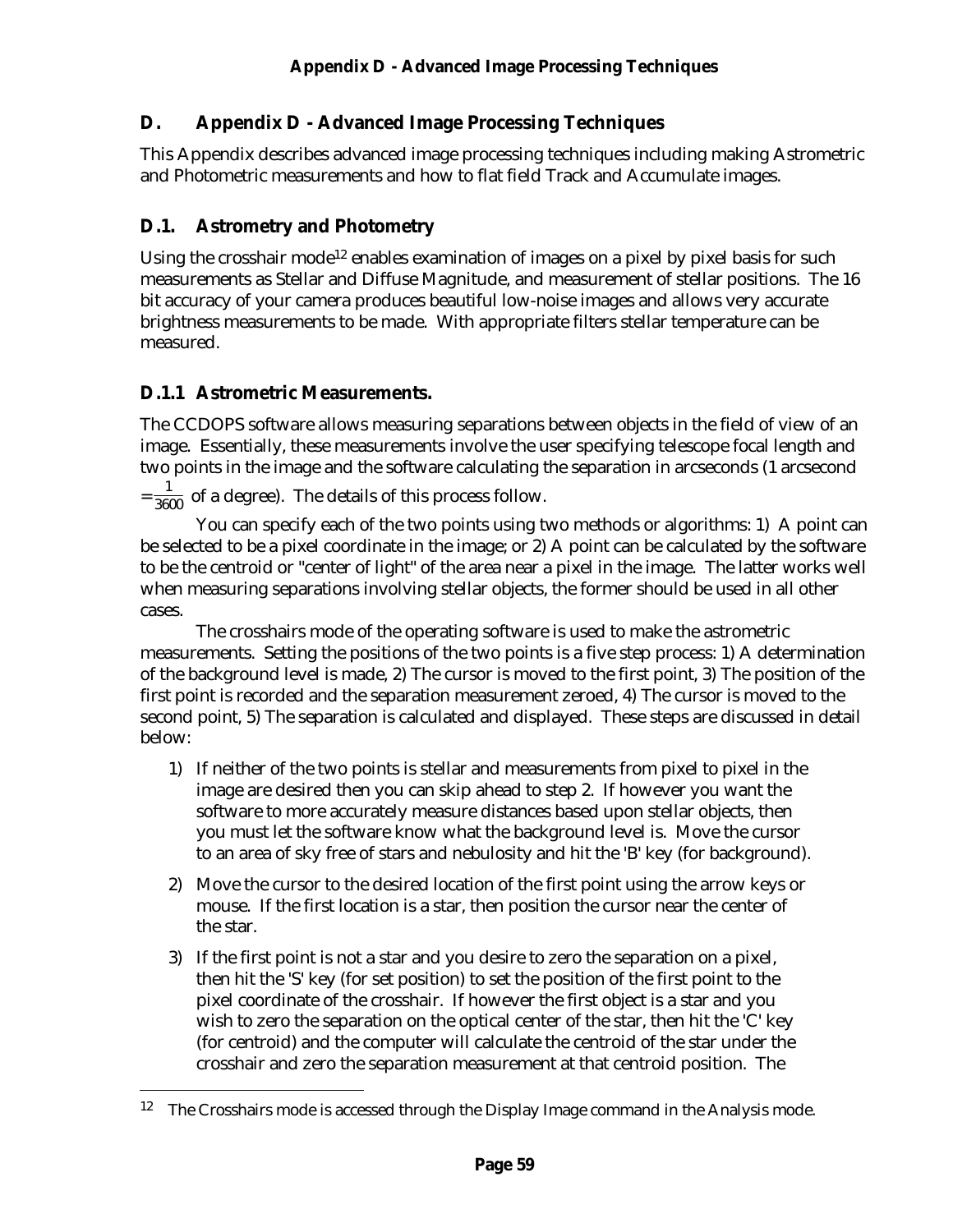advantage of using the centroid is that the zero position can be set between pixels resulting in a more accurate measurement.

- 4) Move the cursor to the desired location of the second point. Each time the cursor is moved, the separation between the 1st point and the current pixel coordinate of the cursor is calculated and displayed.
- 5) If the second point is not a star then you're done. The separation shown is the separation between the 1st point and the current pixel coordinate of the cursor in seconds of arc. If however the second point is a star and you wish to set the 2nd point to the centroid of the star, then position the cursor near the center of the star and hit the 'P' key (for position). The computer will calculate the centroid of the area under the cursor and use that centroid location for calculating and displaying the separation. You will have to hit the 'P' key each time you move the cursor to a new location because as soon as you move the cursor, the 2nd point is set to the pixel coordinate of the cursor and no new centroid is calculated. Finally note that in both cases, you can make several separation measurements between the 1st point and the different 2nd points without having to re-set the position of the 1st point.

How does the computer calculate the separation, you ask? The separation calculations are discussed in detail at the end of this section but in general, the software does this by measuring the physical separation of the two points in the image and dividing by the focal length of the telescope. For this reason, accurate astrometric measurements depend on the correct setting of the focal length parameter in the Edit Parameters command. This parameter, which is copied from the Telescope Setup command, should be set to the focal length of the telescope in inches.

An object with a known separation, such as a wide double star, can be used to accurately determine the focal length as follows:

- 1) Set your focal length parameter in the Telescope Setup command approximately correct. For example if you have an 8-inch f/10 telescope, the approximate focal length is 80 inches.
- 2) Take an image of the known object and measure the separation.
- 3) Finally adjust the focal length parameter in both the Edit Parameters command and the Telescope Setup command accordingly. For example if the measured separation is 10% lower than the actual value, then you should lower the focal length parameter by 10%.

#### **D.1.2 Photometric Measurements.**

The CCDOPS software also lets you make photometric measurements of objects in the field of view. These measurements include stellar magnitude and surface brightness (Diffuse Magnitude). Stellar magnitude measures the total energy in an object . Surface brightness calculates the total energy per unit of area.

These measurements are made in the crosshairs mode and involve three steps: 1) A determination of the sky background is made to zero the calculations, 2) The crosshair is positioned on the star or portion of nebulosity, and 3) An appropriate box-size is determined for accurately measuring the magnitude. These three steps are detailed below: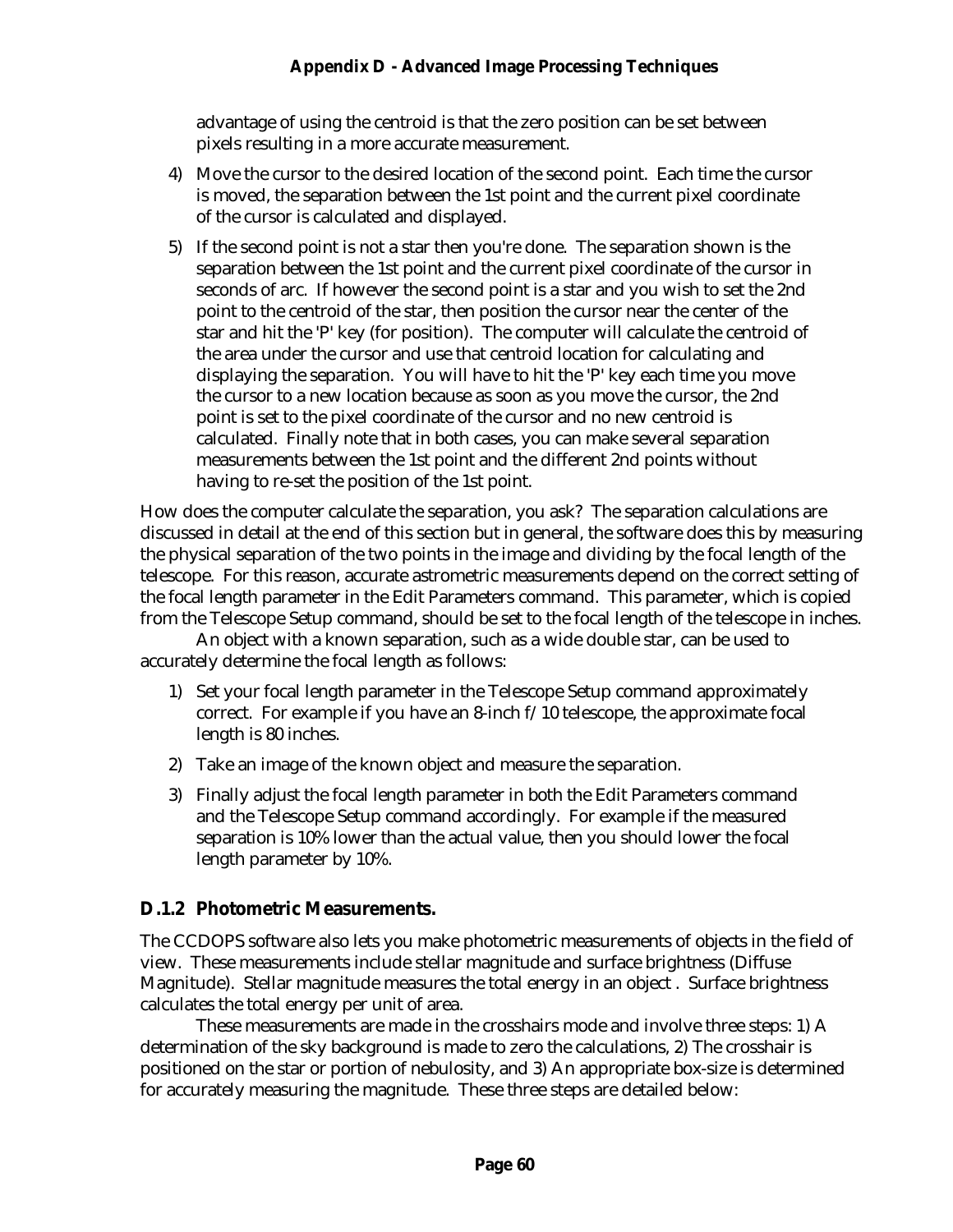- 1) Move the cursor to an area that is representative of the background surrounding the object you wish to measure. For example, if you're trying to determine the magnitude of a star buried in nebulosity, you would select a background area with roughly the same brightness as the nebulosity surrounding the star. If you are trying to measure the surface brightness of a galaxy, then pick a location out in the sky background free of stars and nebulosity. Once the cursor is positioned, hit the 'B' key (for background) to calibrate the magnitude measurements based upon the background level.
- 2) Position the crosshair over the object of interest. For stellar objects get the crosshair close to the center of the star. For nebular objects place the crosshair over the region of interest.
- 3) The size of the box used to measure the magnitude is toggled through using the 'T' key (for toggle box size). For stellar objects the box size should be big enough to include all the light from the star but small enough to exclude other objects from the calculations. As you increase the size of the box from 3x3, you will see the calculated magnitude decrease (stellar brightness increase) and plateau out as the box size includes all the star's light. For nebular objects, set the size of the box large enough to get the desired smoothing effects of larger numbers of pixels but small enough to be able to measure any desired spatial variations in the surface brightness.

Accurate measurements of photometric quantities requires attention to several items. First, the CCD's spectral response means it measures light from 4000Å through 9000Å with varying efficiencies. In general the CCD's response peaks near 6750Å and is roughly 50% (relative to the peak) at 4500Å and 7500Å. Using the CCD without any optical bandwidth filters is roughly equivalent to measuring photographic magnitudes. Second, the software needs to know the aperture area of the telescope. Larger apertures capture more light. This is set in the Telescope Setup command for images to be taken in the future and in the Edit Parameters command for existing images. This aperture area should be the clear aperture area with any obstruction subtracted. The software also depends on a response or calibration factor to convert pixel counts to magnitudes. This parameter is in both the Camera Setup and Edit Parameters commands. The correct value for your camera is roughly 2000. The reason we say roughly is that the calibration parameter is adjusted to calibrate the magnitude to that of a known star or object. Reasons for the variation include transparencies of optical elements in the telescope, transmission of the atmosphere and manufacturing variations from camera to camera. All this aside, the method you use to determine the correct setting of the CCD response factor is as follows:

- 1) Select an object in the field of view for which you know the magnitude or take an image of a known object. The former is preferable because it takes into account any variations in atmospheric transmission as a function of altitude in the sky which can be quite substantial. Objects at the zenith go through less air than objects near the horizon.
- 2) Make a background setting as described in the steps above.
- 3) Position the cursor over the known object and select the box size as described above. If the magnitude shown is incorrect, use the '+' and '-' keys to adjust the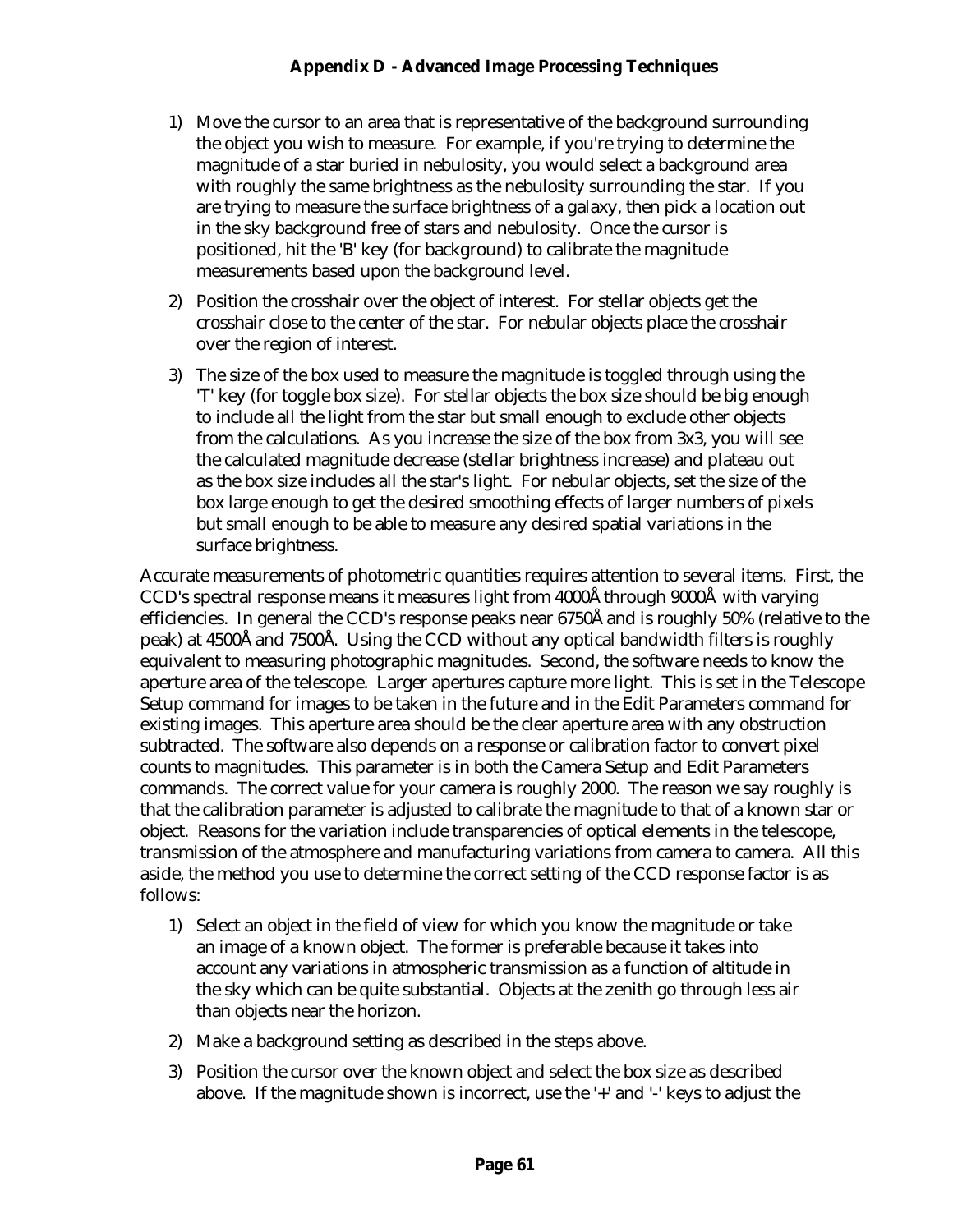calculated magnitude. Each press of the '+' and '-' keys adjusts the magnitude by 0.1 or 0.01 depending on whether the Shift key is held down.

4) When the calculated magnitude is correct, note the settings of the response factor parameter in the Edit Parameters command and copy it to the settings in the Camera Setup command so it will be used in future images<sup>13</sup>.

If you're interested in the nuts and bolts of the photometric calculations, read on. They're described in full detail below.

#### **D.1.3 Calculation of Centroids**

 $\overline{a}$ 

The centroid calculation is directly analogous to a center-of-mass calculation for an object if you represent the local mass density with the pixel intensity values and allow a discrimination level at the average background level. This is shown in the following figures and formulas:



where in the formula above  $P(i,j)$  represents the intensity value of the pixel at  $x=X_0+i$ ,  $y=Y_0+i$ . Also the *Threshold* value which will be used as a discrimination level in the centroid calculation is taken over the background area and represents the average pixel level in the background area.

Xcentroid = 
$$
X_0
$$
 + 
$$
\frac{\sum_{i=0}^{w-1} \sum_{j=0}^{h-1} i \times (P(i, j) - Threshold)}{\sum_{i=0}^{w-1} \sum_{j=0}^{h-1} P(i, j) - Threshold}
$$

<sup>&</sup>lt;sup>13</sup> The star's spectral class can produce  $\pm 0.5$  magnitude errors in this determination. For the greatest accuracy calibrate the response factor on a star with a similar spectral class.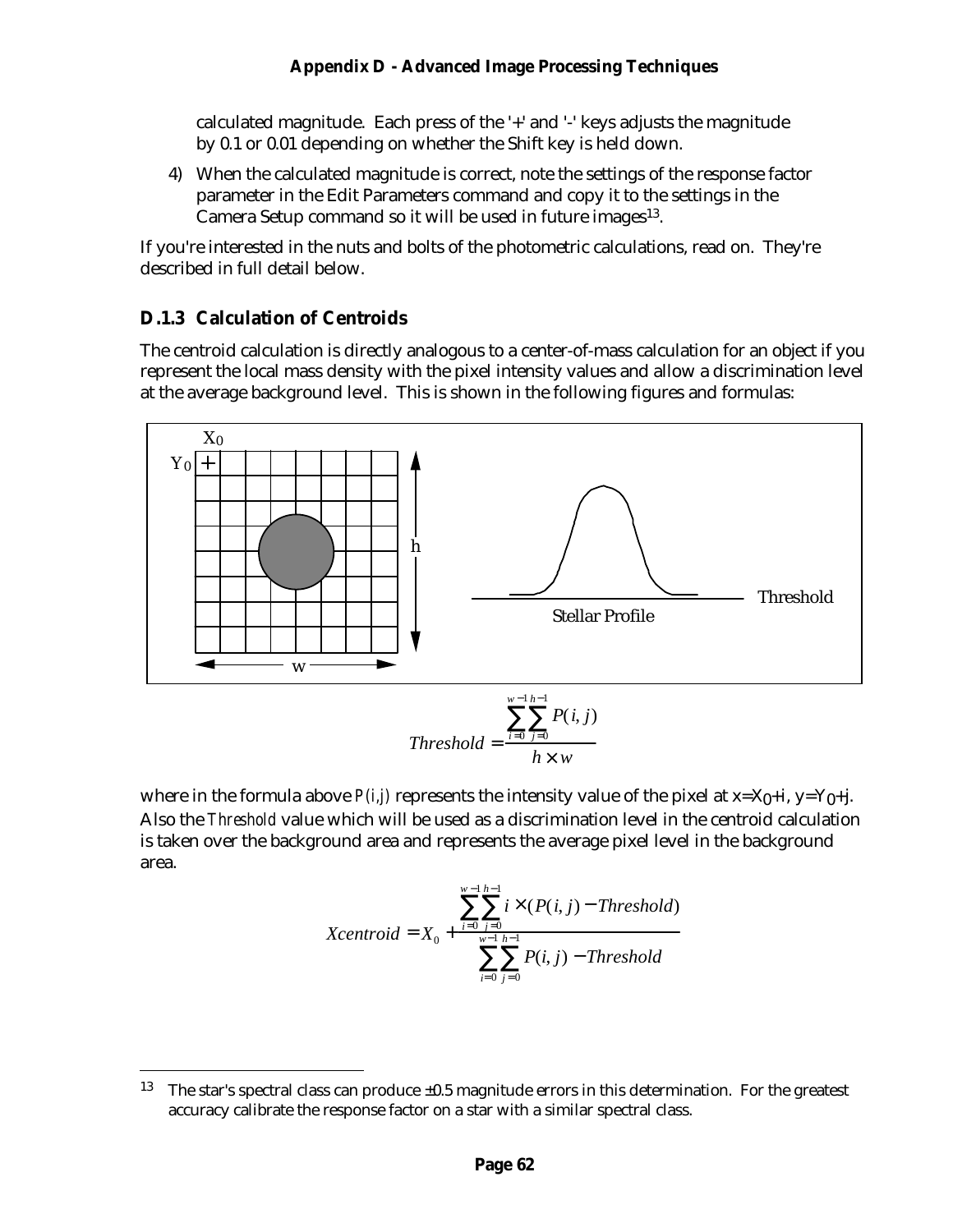*Ycentroid* = 
$$
Y_0
$$
 +  $\frac{\sum_{i=0}^{w-1} \sum_{j=0}^{h-1} j \times (P(i, j) - Threshold)}{\sum_{i=0}^{w-1} \sum_{j=0}^{h-1} P(i, j) - Threshold}$ 

where in the formulas above should the quantity *P(i,j) - Threshold* be less than zero, zero is substituted on a pixel-by-pixel basis.

#### **D.1.4 Calculation of Separation**

The angular separation between two points on the image is determined by calculating the corresponding physical separation between the points on the CCD and dividing by the focal length, keeping track of the units<sup>14</sup>:

$$
Separation = \frac{3600 \times 180}{p} \times \frac{\sqrt{(\Delta x \times 0.01)^2 + (\Delta y \times 0.01)^2}}{25.4 \times fl}
$$

where *Separation* is in seconds of arc, x and y are the x and y separations between the two points in pixels and fl is the focal length of the telescope in inches.

#### **D.1.5 Calculation of Magnitude**

 $\overline{a}$ 

The magnitude calculation involves calculating the total energy in a star, subtracting the background, correcting for the exposure time, aperture area and CCD response factor and taking a scaled logarithm. The calculation is broken down into several steps below:

$$
L = \sum_{i} \sum_{j} P(i, j)
$$

$$
B = \sum_{i} \sum_{j} P(i, j)
$$

where *L* and *B* are the sum of all pixel values in the box centered on the star and background areas respectively.

$$
Magnitude = -2.5 \times \log_{10}\left(\frac{L-B}{A \times C \times T}\right)
$$

where *A* is the aperture area in square inches, *C* is the magnitude calibration factor and *T* is the exposure duration in seconds. Note that the units of *C* are counts per second per square inch of aperture for a 0th magnitude star. C is proportional to the CCD's response factor from the Camera Setup command. You can calculate C from the CCD's Response factor (R) using the formula below:

<sup>&</sup>lt;sup>14</sup> The pixel sizes shown are for the camera in the High Resolution readout mode  $(0.01 \times 0.01)$ millimeters). For the other readout modes substitute the appropriate X and Y pixel sizes. This information is shown in the Image Parameters command.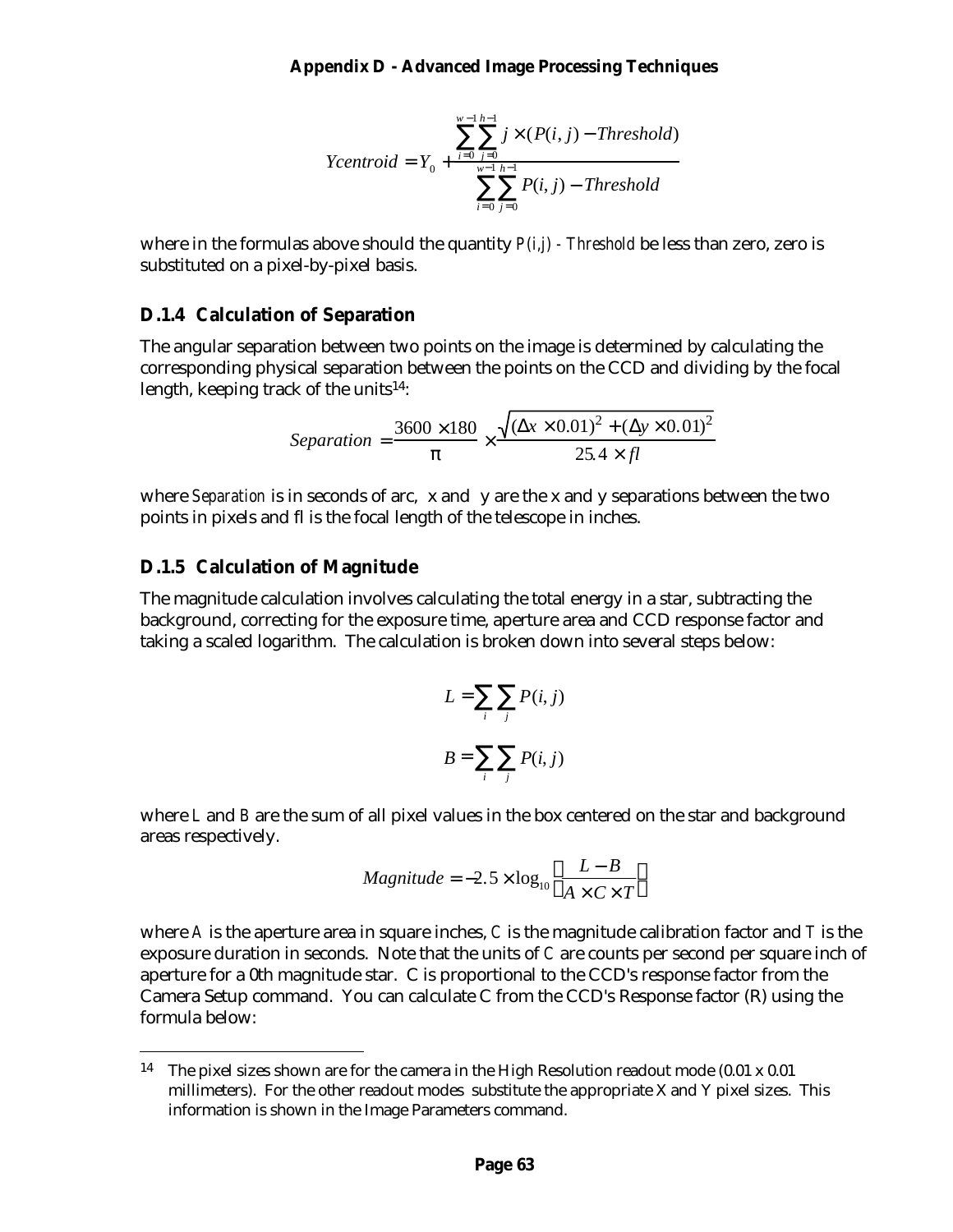$$
C = \frac{1000 \times R}{e^- / AD \text{ Count}}
$$

#### **D.1.6 Calculation of Diffuse Magnitude**

Diffuse Magnitude is the magnitude per square arcsecond of subtended area. The calculation uses the Magnitude calculated above and the area of the box as shown below15:

$$
BoxArea = \left(\frac{3600 \times 180}{p}\right)^2 \times \left(\frac{BoxSize^2 \times 0.01 \times 0.01}{(f1 \times 25.4)^2}\right)
$$

where *BoxArea* is the area of the box over which the Diffuse Magnitude is calculated in square arcseconds, *BoxSize* is the size of the box in pixels and *fl* is the focal length of the telescope in inches. Finally:

$$
Diffuse Magnitude = \frac{Magnitude}{BoxArea}
$$

#### **D.2. Flat Fielding Track and Accumulate Images**

This section gives the step by step procedure for flat field correcting images taken using the Track and Accumulate command.

Flat field correcting images allow the user to remove the effects of CCD response nonuniformity (typically less than a few percent) and optical vignetting which for some optical systems can be as much as a 50% effect from center to edge. The CCDOPS software allows flat field correcting images using the Flat Field command, but some preparation must be made to use that command with Track and Accumulate images. Essentially you must prepare a special flat field correction image for Track and Accumulate images. This special preparation is necessary to have the same set of alignment and co-addition operations apply to the flat field file that have occurred in acquiring the Track and Accumulate image. In general, the following procedure should be followed when flat field correction of Track and Accumulate images is desired:

1. Take a normal flat field image using the Grab command. Try to adjust the illumination and/or exposure so that the build up of light in the image yields pixel values around 2000 counts or so. You don't want to exceed the antiblooming knee which starts to kick in around 4000 counts.

Note: *You will have to take a new flat field image anytime you change the optical configuration of your telescope such as removing and replacing the optical head in the eyepiece holder.*

2. Save the flat field image on your disk using the Save command. In the following discussions this flat field file will be referred to as FLAT.

 $\overline{a}$ 

<sup>15</sup> Refer to the previous footnote.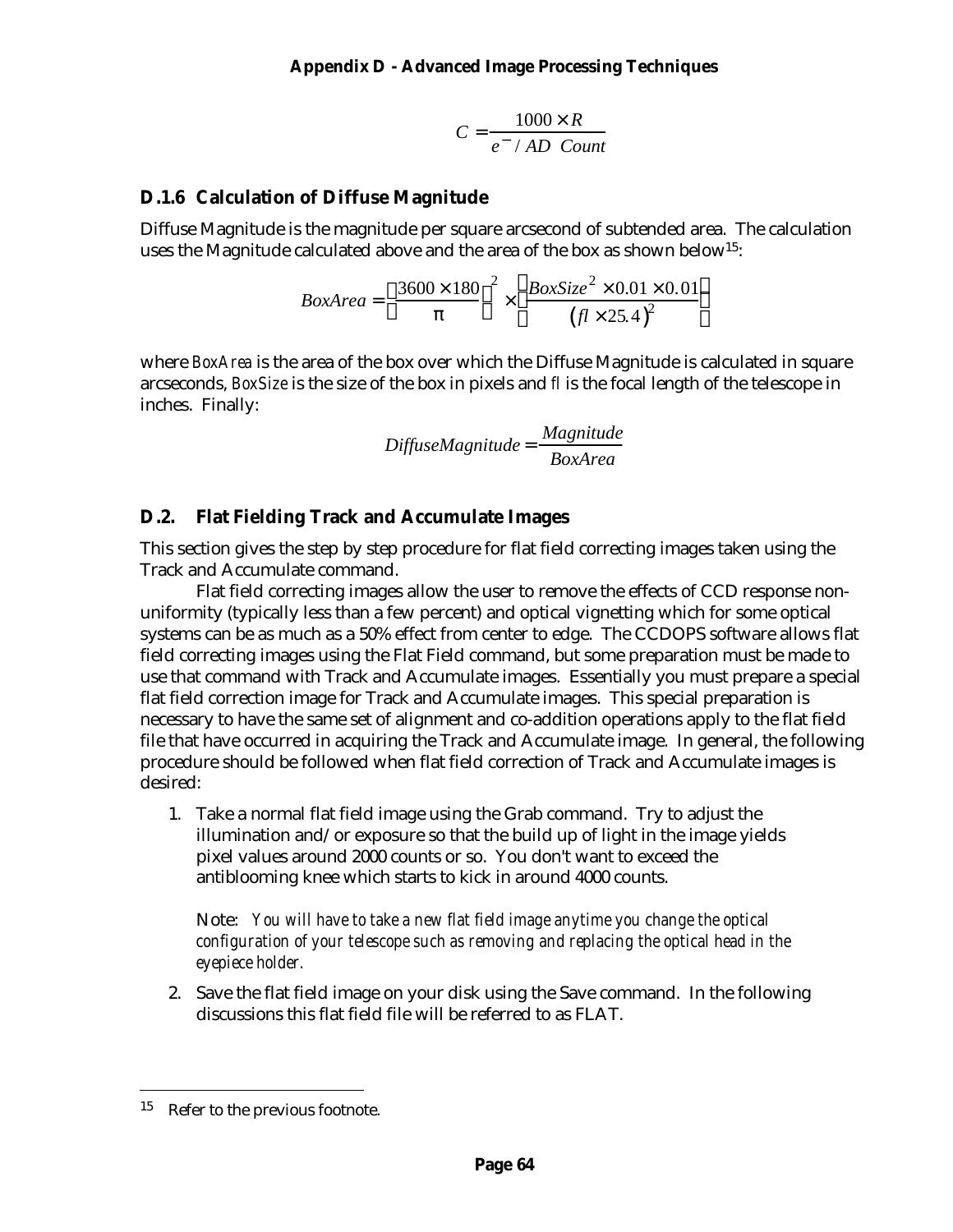- 3. Take your Track and Accumulate image using the Track and Accumulate command and save it on the disk using the Save command. In the following discussions this Track and Accumulate image file will be referred to as IMAGE.
- 4. Immediately after saving the IMAGE, use the Save Track List command to save the Track and Accumulate track list. The track list is a file that describes what alignment operations were done to the individual components of IMAGE to achieve the end result. In the following discussions this track list file will be referred to as TRACK.
- 5. Repeat steps 3 and 4 as many times as desired for all the objects you wish to image, each time choosing a set of corresponding new names for the IMAGE and TRACK files.
- 6. You will now create a combined flat field image for each Track and Accumulate image you captured. Invoke the Build Track/Accum Flat command. The software will present a file directory box asking you to select the track list saved in step 4 above. Select the TRACK file corresponding to the image you wish to correct. The software will load the TRACK file and present you with another file directory dialog showing all the images. Select the appropriate FLAT image. The software will align and co-add the FLAT image using the same operations it performed on the Track and Accumulate image. Finally save the combined flat field image using the Save command. In the following discussions this combined flat field image will be referred to as COMBINED-FLAT. Repeat this step for each of the TRACK files using a corresponding name for the COMBINED-FLAT image.
- 7. You will now flat field correct the Track and Accumulate image with the combined flat field image. Use the Open command to load the IMAGE file, then use the Flat Field command. The software will present you with a file directory dialog where you should select the corresponding COMBINED-FLAT image. After the software has finished correcting the image, you can view the results and save the flat field corrected image with the Save command. This image will be referred to as the CORRECTED-IMAGE file. Repeat this step for each of the IMAGE files using the corresponding COMBINED-FLAT image.

#### **D.3. Further Reading**

CCD Astronomy by Christian Buil, available through Willmann-Bell Publishing (804) 320-7016.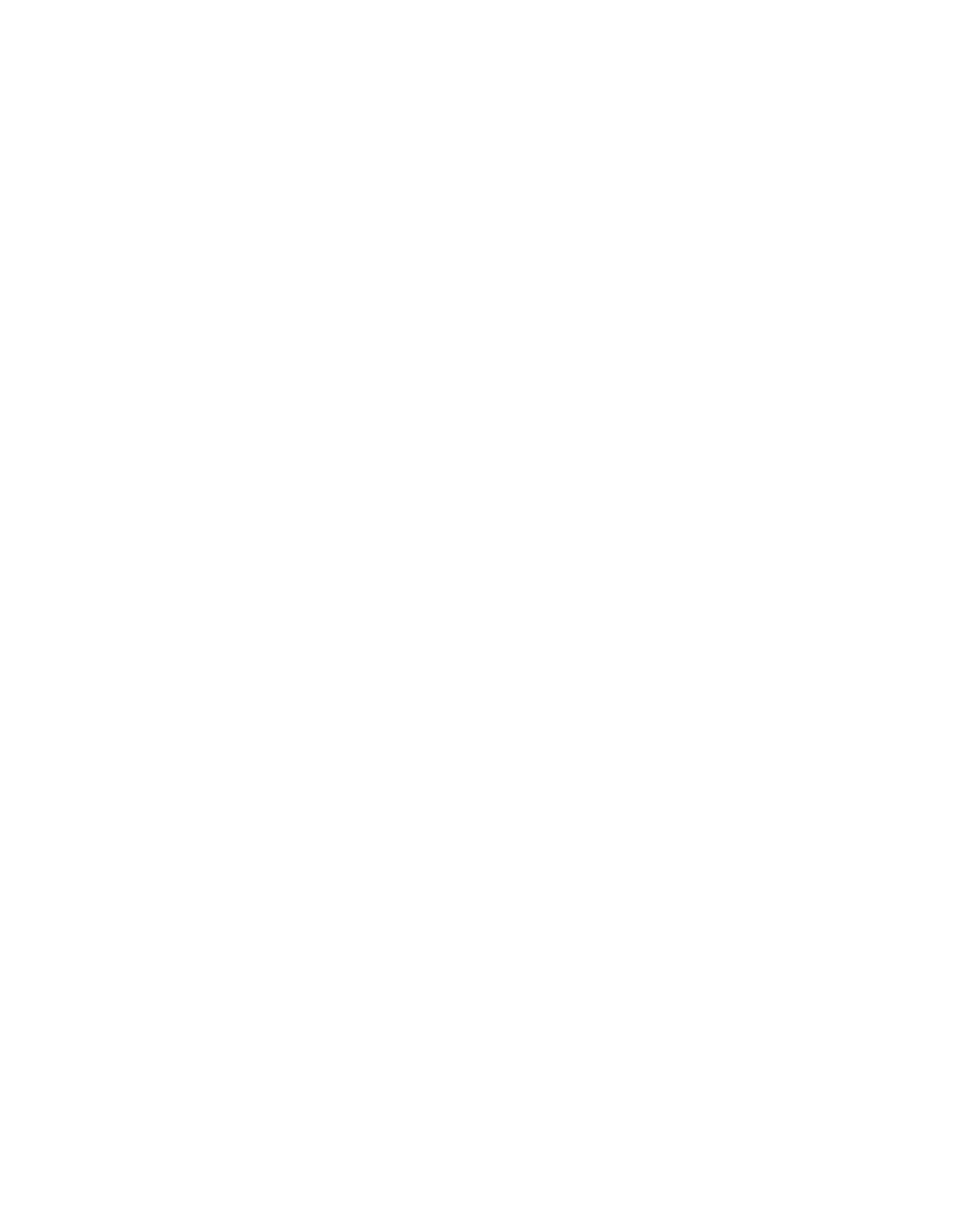# $\mathbf{A}$

# $\mathbf{B}$

# $\mathbf C$

| <b>CCD</b>    |  |
|---------------|--|
|               |  |
|               |  |
|               |  |
|               |  |
|               |  |
|               |  |
| <b>CCDOPS</b> |  |
|               |  |
|               |  |
|               |  |
|               |  |
|               |  |
|               |  |
|               |  |
|               |  |
|               |  |
|               |  |
|               |  |
| commands      |  |
|               |  |
|               |  |
|               |  |
| Commands      |  |
|               |  |
|               |  |
|               |  |
|               |  |
|               |  |
|               |  |
|               |  |
|               |  |

| Communications Setup Command 17, 32 |
|-------------------------------------|
|                                     |
|                                     |
|                                     |
|                                     |

# $\mathbf{D}$

# $\mathbf E$

# $\mathbf{F}$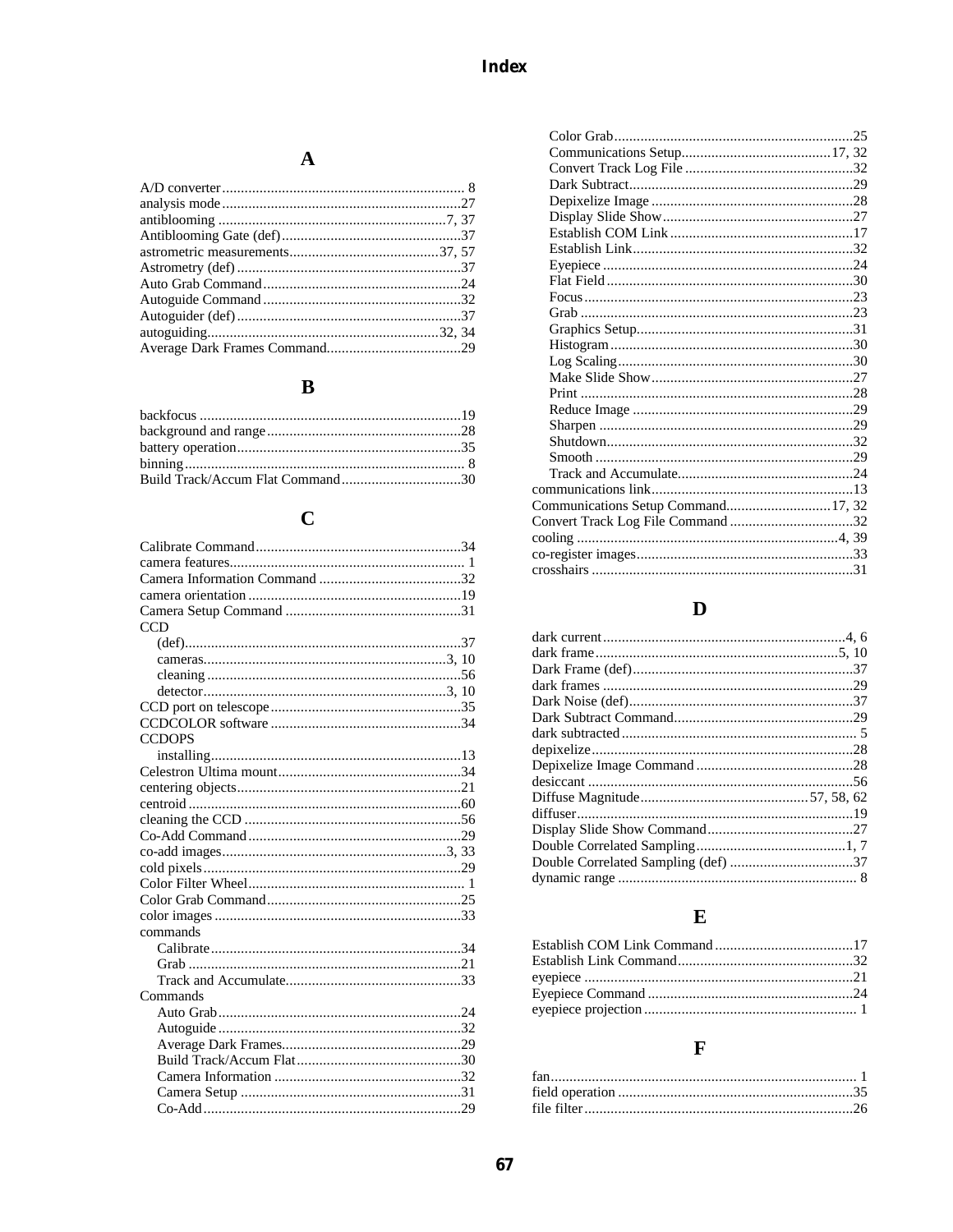| focus |  |
|-------|--|
|       |  |
|       |  |
|       |  |
|       |  |
|       |  |
|       |  |
|       |  |
|       |  |
|       |  |
|       |  |
|       |  |
|       |  |
|       |  |

# $\mathbf G$

### $\overline{\mathbf{H}}$

# $\mathbf{I}$

### $\mathbf{L}$

### $\mathbf{M}$

| magnitude |  |
|-----------|--|
|           |  |
|           |  |
|           |  |
|           |  |
|           |  |
| Mounts    |  |
|           |  |
|           |  |
|           |  |
|           |  |

### $\overline{\mathbf{N}}$

### $\mathbf{o}$

|--|

### $\mathbf P$

# $\mathbf Q$

### $\mathbf R$

| readout |  |
|---------|--|
|         |  |
|         |  |
|         |  |
|         |  |
|         |  |
|         |  |
|         |  |
|         |  |
|         |  |
|         |  |